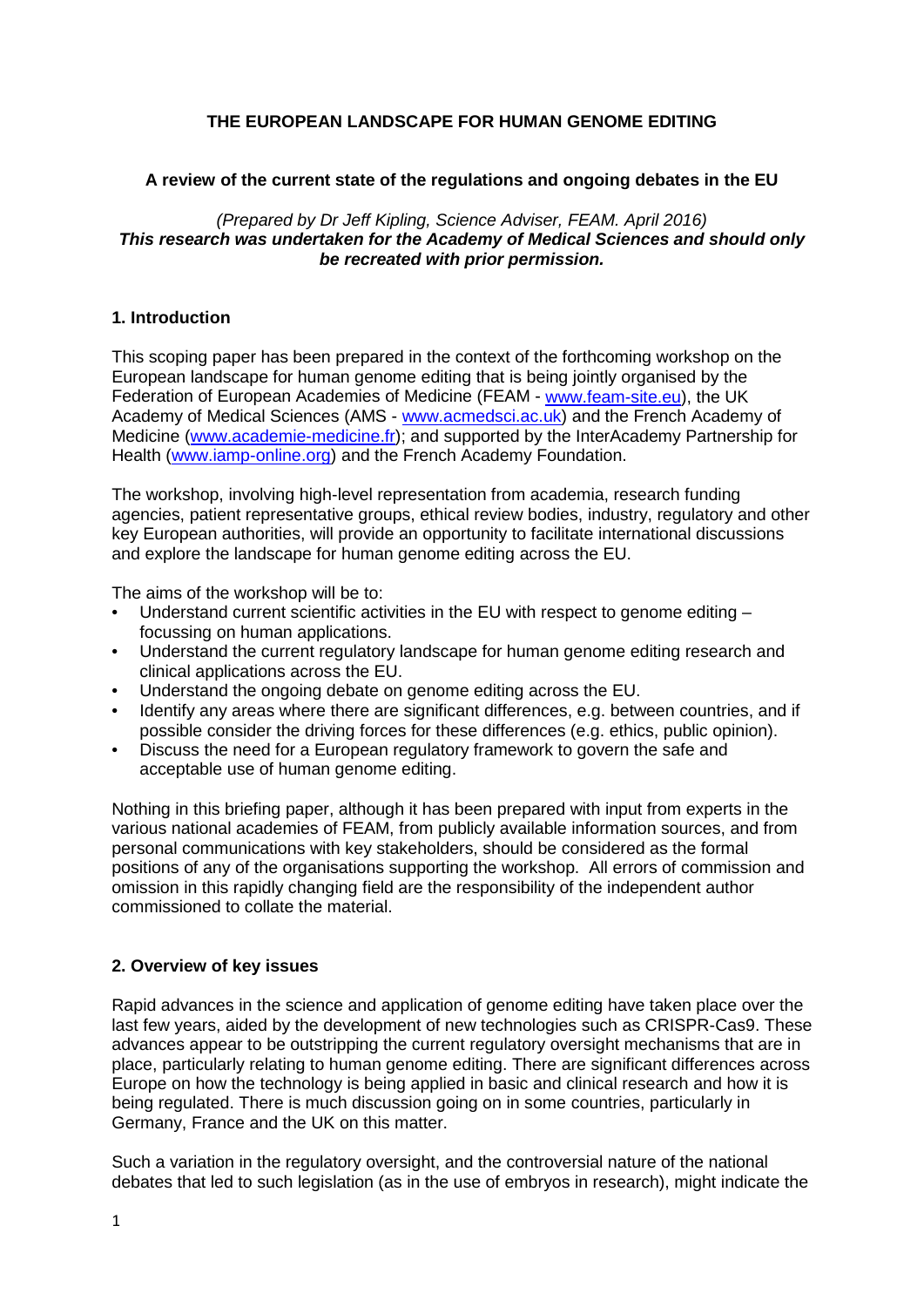future challenges around seeking the establishment of any new supportive pan-European framework for the further application of genome editing.

2.1 The regulation of research using genome editing in early human embryos and germline cells

The regulatory context worldwide is highly varied, ranging from no or blurred regulations through to very restrictive laws, and with some countries having both. Within Europe there is a mix of Europe-wide conventions, which are more or less adopted by different countries, as well as country-specific regulations and/or guidelines, which vary widely in the type of research that can be done.

This mix is confusing; it complicates or restricts the ability of scientists to work together across national boundaries and potentially leads to discrimination. It may also discourage research by restricting funds and making boundaries uncertain, together making it difficult to share reagents and data, and develop infrastructure that could be international.

The funding of frontier research and the support of collaborative research programmes within Europe in the application of genome editing will become increasingly important as the technology is developed further. Whilst the number of applications to the European Research Council for the funding of genome-editing related basic research is increasing, the focus of the research is only on the use of human embryonic stem cells or human induced pluripotent stem cells at present in view of the restrictions within Horizon 2020 concerning the use of human embryos. With the increased availability for research of donated embryos from IVF programmes across the EU it would seem timely for clarification of the EU's position on this matter. The restrictions on funding of research at a European level is inhibiting collaborations between the more "permissive" countries, in the context of embryo research, and those with more prohibitive legislation in place.

2.2 The regulation of research and applications relevant to human somatic genome editing, within Europe.

There is a reasonable degree of harmonisation across Europe in the regulatory environment relating to somatic cell based genome editing and an expectation that existing laws and guidelines relating to gene therapy will be adequate to regulate future genome editing applications. However there is an appreciation of the possible need to reconsider some details regarding the regulatory oversight in the clinical aspects of human somatic cell-based therapy, especially where the methods and hence safety related issues differ from those of conventional gene therapy.

2.3 The regulation of germline genome editing for clinical applications.

The regulatory context worldwide is highly varied, ranging from no regulations through to very restrictive laws, and with some countries having both. Objections to the development of germline genome editing for clinical applications is embodied in the regulations adopted by most, but not all countries. However, the confused nature of the regulatory approaches to relevant research makes this consensus fragile. Some countries want to keep the door open, others want it firmly shut. Calls that have been made for a moratorium on germline genome research have been somewhat vague in their demands and could inadvertently lead to researchers feeling vilified and not as open as they might be about their research at a time when transparency and global cooperation is essential.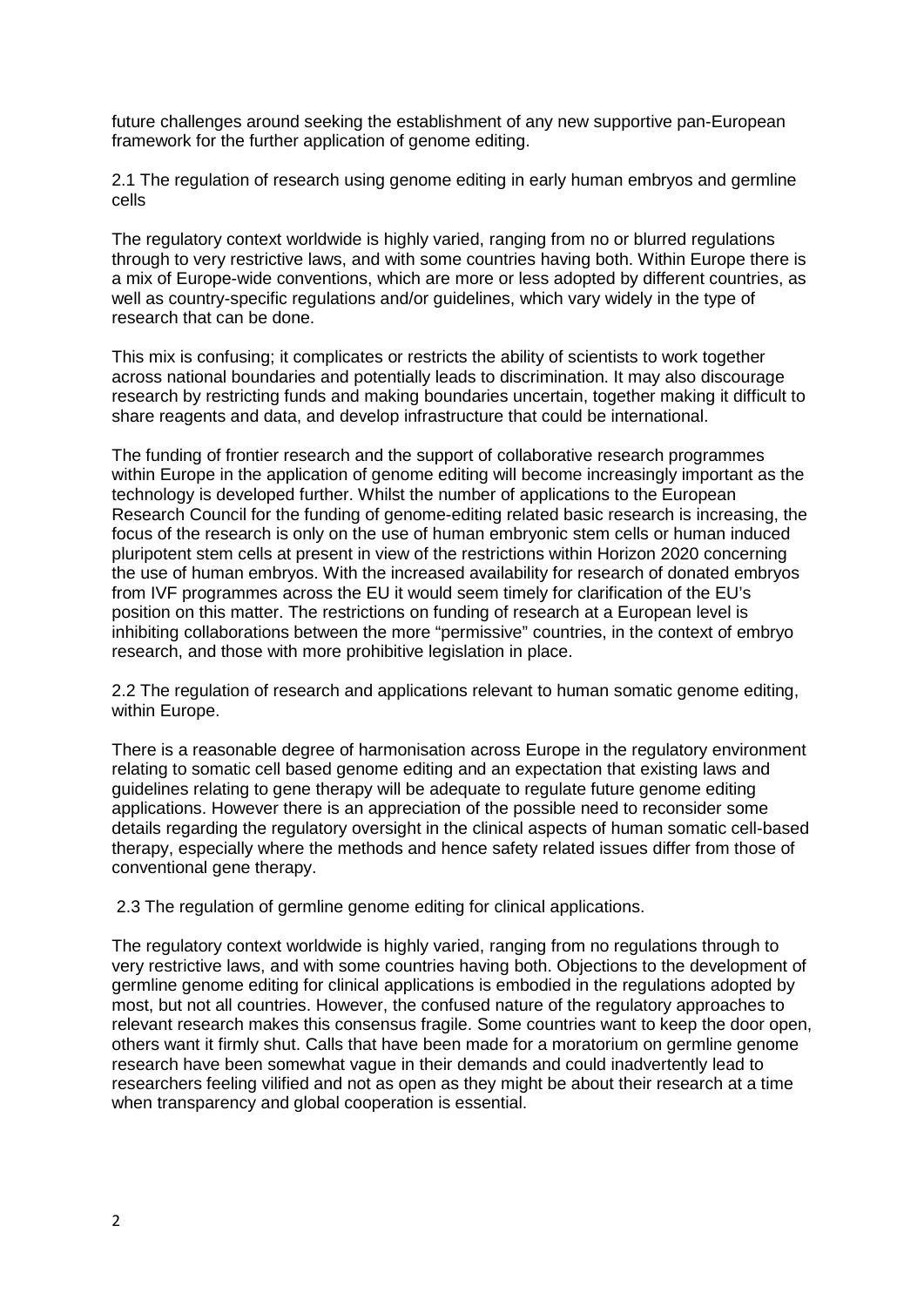Within the European context there is a general consensus that at present such human germline applications should not be permitted, and this is likely to be enforced for some time to come through the imminent implementation of the EU Clinical Trials Regulation No 536/2014 that will prevent the carrying out of gene therapy trials which may result in modifications to the subject's germline genetic identity. Most European countries have ratified the Oviedo Convention and thus have formally stated their positions on prohibiting intentional human germline modification, but there does appear to be a lack of clarity on how the Convention's provisions for clinical application affects basic research.

#### 2.4 The importance of public engagement

Public opinion can change, and sometimes does so rapidly, and it can support or even drive changes in regulation, which can be in either direction - becoming less supportive as with genetically modified (GM) crops or more supportive as with techniques such as preimplantation genetic diagnosis (PGD) for example, which used to be banned in Switzerland until the public vote in 2015.

Having such a dialogue amongst all parties involved, including civil society, is critical. However, support for such an approach, and the acceptance of the role of public engagement and opinion in driving regulatory changes, also varies widely across Europe. The need for a well-informed dialogue is also critical, but the wide variation in the regulatory environment and the lack of clarity on key issues does not encourage public understanding, acceptance or support of the science and its application.

### 2.5 Developing ethical positions

The developments of ethical perspectives that will influence the regulatory oversight of such biomedical developments are a national responsibility within the EU. Such ethical viewpoints vary considerably across Europe, from utilitarian and pragmatic approaches (the UK being an example), to those that sanctify all human life including early embryos (as in Italy and Germany).

#### 2.6 Addressing the wider healthcare applications of genome editing

Much of the current focus across Europe on the scientific and regulatory developments concerning the application of genome editing for improvements to human health has focused on issues concerning human embryo use and human gene therapy etc. Genome editing does however have significant potential in other fields of human health including the enhancement of xeno-transplantation therapy and the use of gene drives and the modification of wild insect populations to reduce the impact of pathogens and disease vectors (malaria, dengue, Zika virus etc.).

There clearly will be an ongoing need for further study on the research applications and the regulatory, societal, and policy challenges of these wider applications of genome editing.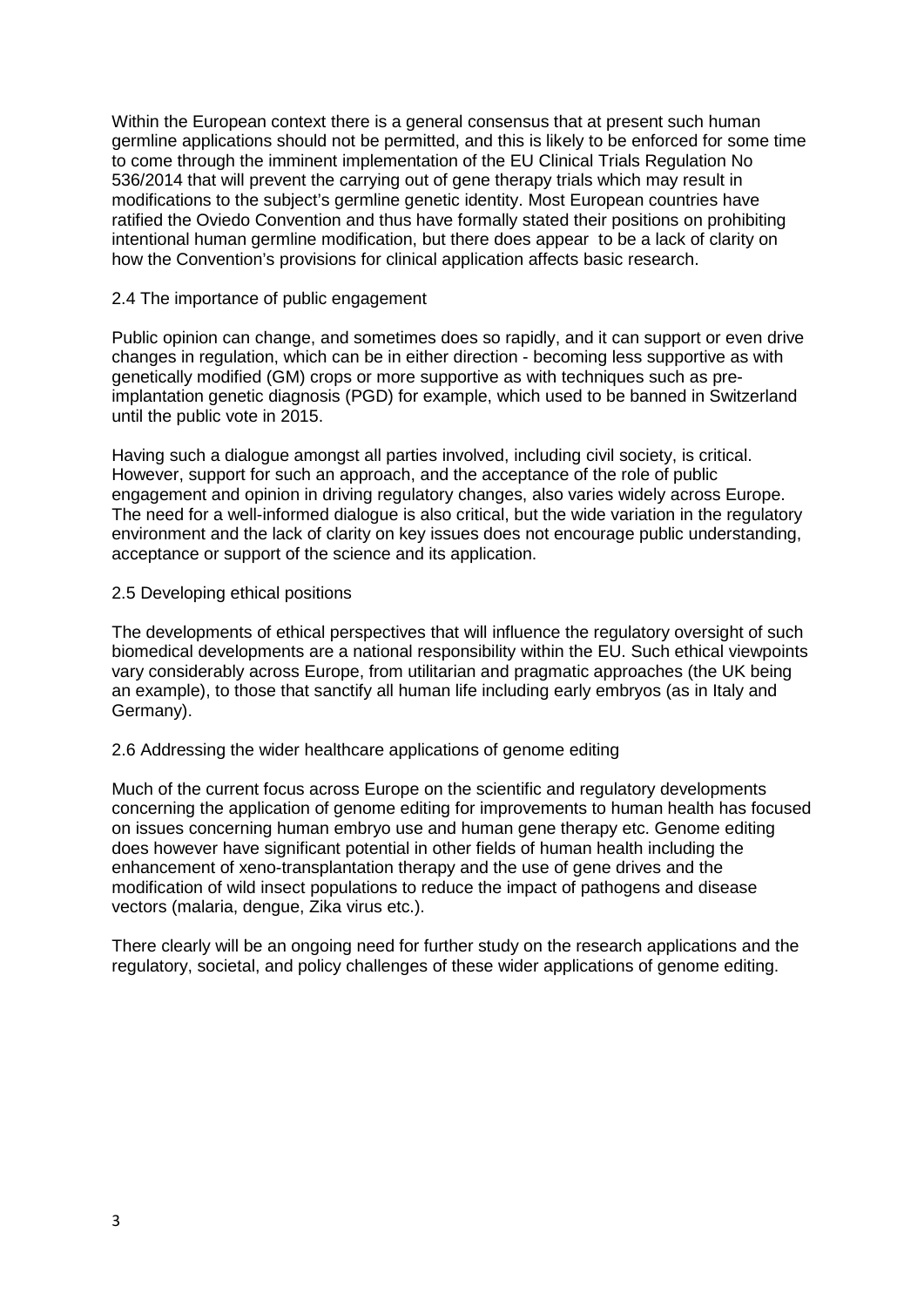# **1. Introduction**

## **2. Overview of key issues**

## **3. An introduction to genome editing**

- 3.1 Techniques for creating breaks in the genome: sequence-specific nucleases
- 3.2 Techniques for repairing and adjusting the genome
- 3.3 A note on terminology

## **4. The impact upon science of targeted genome editing using CRISPR/ Cas9**

- 4.1 Developments in basic and preclinical research applications of genome editing.
- 4.2 Clinical research and applications in somatic cells
- 4.3 European Regulatory Oversight of Advanced Therapy Medicinal Products

4.4 Clinical research and applications in germline cells

## **5. The current international environment for genome editing research**

5.1 Regulations on the use of embryos in research

5.2 The regulatory environment for germline gene modification

5.3 The Council of Europe: EU Member States Ratification of the Oviedo Convention

## **6. Relevance of calls for a moratorium on aspects of human germline genome editing**

6.1 A call for Asilomar 2

6.2 A view from the gene therapy industry

6.3 Endorsement for a moratorium by the German Academies

6.4 The Statement of the Hinxton Group on genome editing technologies

6.5 UK biomedical research funders joint statement on human genome editing

6.6 The Wellcome Trust

6.7 The UNESCO International Bioethics Committee call for a moratorium on gene editing of the human germline

6.8 The European Group on Ethics in Science

## **7. Cross-sector European perspectives of human genome editing**

- 7.1 The funding of genome editing research by Horizon 2020 and the ERC
- 7.2 The provision of advice to the European Parliament on life sciences: STOA
- 7.3 Current activities of European Academies
	- 7.3.1 The position of the German Academies on genome editing in Europe
	- 7.3.2 Development of an EASAC position on genome editing
	- 7.3.3 Review by the French National Academy of Medicine
- 7.4 Developing European perspectives on the ethical issues
	- 7.4.1The Nuffield Council on Bioethics
	- 7.4.2 Development of advice by the Ethics Committee of INSERM
- 7.5 The importance of the European patients' perspectives on genome editing

7.6 Ongoing commercial development of genome editing technologies

**Appendix 1:** A review of regulatory governance for genome editing in Europe (feedback from European Academies of Medical Sciences)

**Appendix 2:** The development of CRISPR/Cas9 genome editing: a recent timeline on research and applications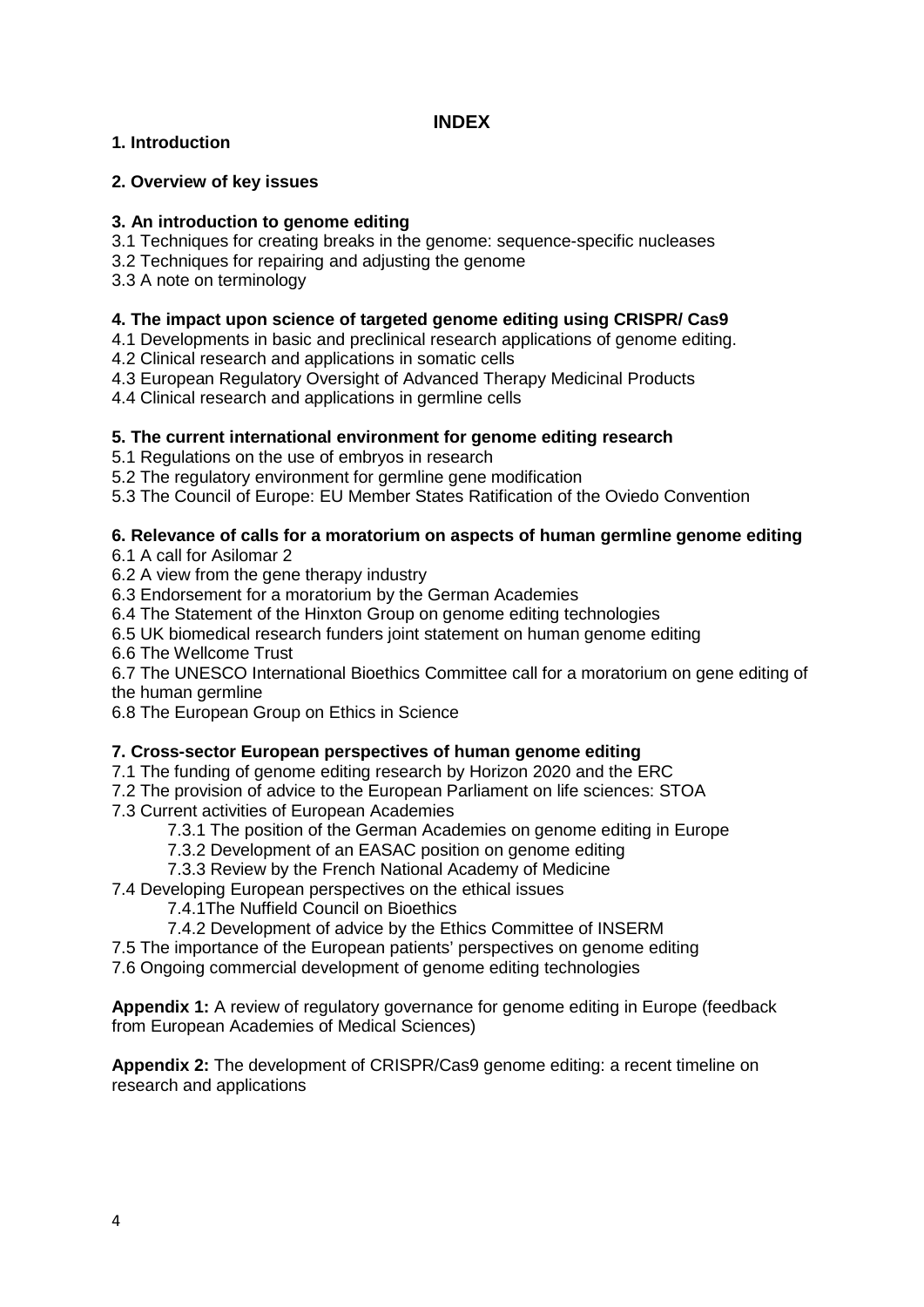# **3. An introduction to genome editing**

In its broadest sense, the term genome editing comprises a range of molecular techniques that allow targeted changes to be made to the genomes of organisms. Genome editing can:

- Modify genetic information within an organism's genome to correct disease causing mutations, change one naturally occurring genetic trait into another, or even create new characteristics.
- Remove specific regions from genomes, such as those which lead to a disease or confer disease susceptibility.
- Add transgenes (including genes from other organisms) to specific locations in genomes.
- Create disease models (in animals or human cells in vitro).
- Allow the development of screens (for genes, pathways, etc), to understand gene function and mechanisms, to understand how genes are regulated.

Genome editing precisely modifies nucleotides (A, T, G, C) in the genetic code, and is carried out by using specifically engineered "molecular scissors" to create precise breaks in the genome, and deleting, inserting or replacing a given stretch of DNA by harnessing the DNA repair mechanisms of cells.

3.1 Techniques for creating breaks in the genome: sequence-specific nucleases

Nucleases are enzymes that cut nucleic acids. They can be engineered to target specific sites within genes and create breaks in the genome. There are four kinds of sequencespecific nucleases currently used in genome editing.

a) Meganucleases: Unlike the other methods below, which have separate DNA recognition and nuclease components, meganucleases (homing endonucleases) have DNA recognition built in. Meganucleases occur naturally and can be engineered, to some extent, to target specific sequences. They were important as they were used to understand the mechanisms and parameters of DNA target site recognition and of DNA repair that underlie and helped in the development of the other methods.

b) Zinc-Finger Nucleases (ZFNs): Zinc-fingers, protein structures containing zinc ions, can be designed to recognise and bind to unique sequences in a genome (ZF domains were first recognised in a large class of transcription factors that bind DNA to control the activity of genes). The specific combinations of zinc-fingers are then fused to a nuclease that will cut a single DNA strand (a "nickase"; usually Fok1). To create a complete break in the DNA (a double strand break, or DSB), which is required for genome editing, a pair of ZFNs are designed to recognise opposite strands of DNA at the same location. This has the advantage in that it makes the system very specific, but it is less efficient than using a nuclease that cuts both strands at once (such as Cas9, see below).

c) Transcriptor Activator-Like Effector Nucleases (TALENs): Transcriptor activator-like (TAL) effectors are proteins produced by *Xanthomonas* bacteria (a family of plant pathogens). TAL effectors can be engineered to target desired DNA sequences and when fused to nucleases can be used to create breaks in a similar way to ZFNs.

d) Clustered Regularly Interspersed Short Palindromic Repeats (CRISPRs): CRISPRs are an immune defence system found in bacteria to protect against viruses; the system exploits short stretches of viral DNA incorporated into the bacterial genome that, when expressed as RNA and matched to the DNA sequence of an invading virus, trigger CRISPR associated (Cas) nucleases to make a double strand break in the viral DNA. CRISPRs can be easily engineered to specify where a break should be made in the genome. A synthetic RNA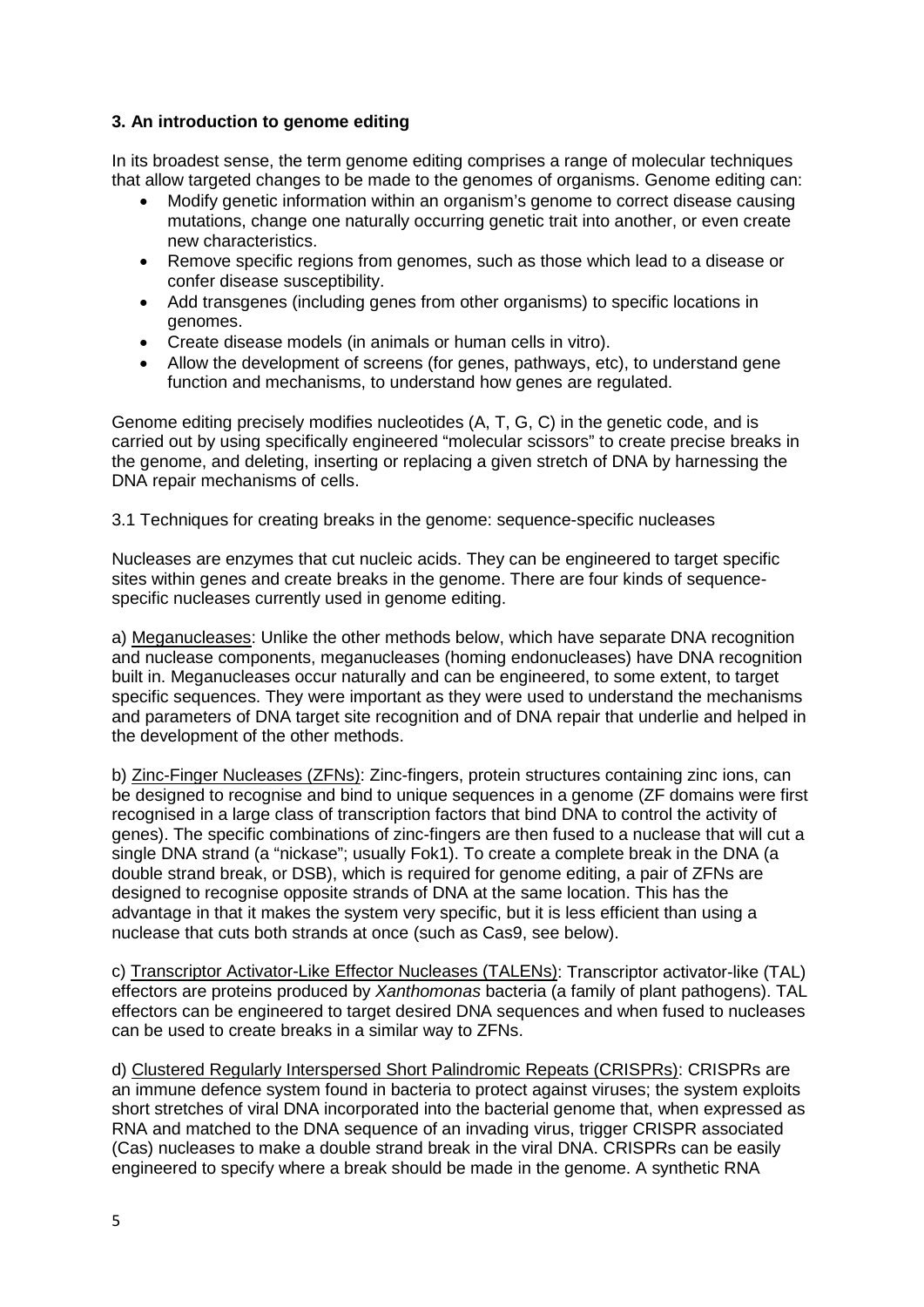molecule is developed which contains a short region (of 20 bases) that is designed to recognise the target DNA sequence, and the rest contains a region that interacts with the nuclease (most often Cas9) that is introduced into the cell at the same time. In this way the RNA guides the nuclease to the desired location. Because it is simple to make the CRISPR part, the guide RNA (or gRNA), and it does not need to be physically linked to the nuclease, it easier to implement CRISPR-Cas9 than the three other systems above.<sup>[1](#page-5-0)</sup>

## 3.2 Techniques for repairing and adjusting the genome

Once a break is made in the genome at the desired position the DNA repair mechanisms of a cell are triggered. These can be harnessed to make the desired changes via two main mechanisms. Homology Directed Repair or Homologous Recombination involves the use of a DNA fragment as a template for repair, which also contains the genetic sequence to be introduced, and can be used to replace or insert nucleotides or full genes or to make precise deletions, even of very large sizes. Non-Homologous End Joining (NHEJ) doesn't require a template and simply repairs the break, but most often introduces small deletions or insertions in doing so. Slight changes made to the genome, even a single nucleotide change, will often stop a gene from functioning; creating a "knock out", but repair mechanisms can also be purposefully harnessed to make insertions and deletions of full genes. **[2](#page-5-1)** For example, deletions can be made by using two guide RNAs flanking a gene, where the intervening DNA sequence will often be lost during the repair process.

## 3.3 A note on terminology

The terms "gene editing" and "genome editing" are often used interchangeably. However, it is considered that the term 'genome editing' better describes the process whereby each guide RNA (or Zinc-finger or TALEN) effectively searches the whole genome for its specific target(s). Further, the methods can also be used to edit non-gene sequences. Genome editing is also distinct from alternative (older) methods of creating genetic alterations, such as transgenic mice where DNA integrates into the genome at random or gene targeting via homologous recombination (referred to above). Genome editing leads to genetic alteration or genetic manipulation – but as it is possible to use it to make very subtle changes in a gene; the altered sequence may be indistinguishable from a naturally occurring variant of the gene.

# **4. The impact upon science of targeted genome editing using CRISPR/ Cas9**

Research into genome editing is not a new development. What has been a significant stimulus for the current international debates is the growing appreciation of the "gamechanging" nature of the CRISP/Cas9 technology. Compared to the use of other engineered nuclease techniques used to insert, delete or replace DNA in the genome of an organism CRISPR is much quicker, easier to use and cheaper, and may be more precise in its application, and is thus having a significant impact on research. CRISPR/Cas9 can also be used to edit multiple genes simultaneously.

*Appendix 2* of this paper provides a recent timeline on the development of CRISPR/Cas9 based genome editing, identifying a number of the key publications in this field. In reviewing current developments in the development of genome editing, and in particular whether the current legislative/regulatory systems in place in Europe (and globally) for human genome editing are fit for purpose, it is important that a clear distinction is made between the

<span id="page-5-0"></span>**<sup>.</sup>** <sup>1</sup> Ran F.A. *et al* Genome engineering using the CRISPR-Cas9 system. Nature Protocols 8, 281–2308 (2013[\)http://www.nature.com/nprot/journal/v8/n11/full/nprot.2013.143.html](http://www.nature.com/nprot/journal/v8/n11/full/nprot.2013.143.html)<br>
<sup>2</sup> Source: UK Science Media Centre Factshee[t http://www.sciencemediacentre.org/](http://www.sciencemediacentre.org/)

<span id="page-5-1"></span>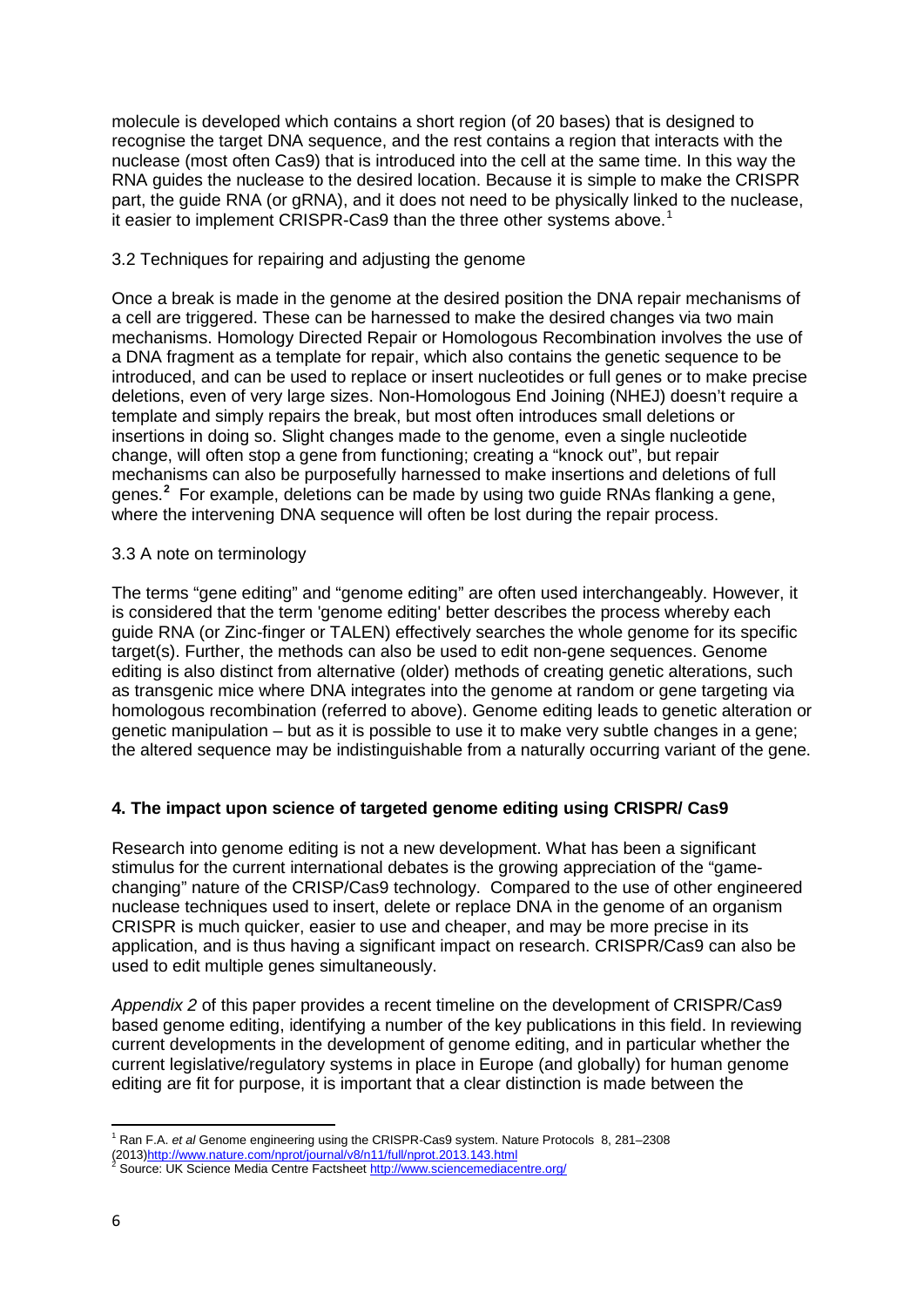application of the technology in basic research, pre-clinical research, and in clinical studies, and between its use in the development of somatic cell-based therapies (gene, cell and regenerative) and in particular its potential for reproductive/germline changes.

4.1 Developments in basic and preclinical research applications of genome editing.

The new tools of genome editing have already demonstrated their significant potential in basic research, including the elucidation of poorly understood genetic functions. CRISPR has been used to identify essential genes in human cells and tumour-specific vulnerabilities.<sup>[3](#page-6-0)[4](#page-6-1)</sup> CRISPR has also been used to re-programme adult somatic cells into stem cells  $5$  and to study the influence of epigenetics.  $6$ 

The application of CRISPR-based genome editing is already leading to new opportunities in the development of improved research animal models of human disease, with the efficiency in the development of mouse or non-human primate models of disease being improved considerably.

Improved genome editing technology may play a key role in the field of xeno-transplantation and the use of animals as organ donors e.g. pigs in kidney and lung transplantation.<sup>[7](#page-6-4)</sup> The editing of pig genes which could lead to rejection or infection in human recipients is being studied, including work on the possible genome-wide inactivation of porcine endogenous retroviruses (PERVs).<sup>[8](#page-6-5)</sup>

The genetic modification of wild populations is considered a potentially very effective approach for reducing the impact of disease vectors and pathogens. The possibility of the development of a Cas9 mediated gene drive has, for example, been proposed for the population modification of the malaria vector, potentially blocking either the development of the insect vector or the reproductive capability of the mosquito. $9^{\circ}$  $9^{\circ}$  Concern has been raised over the implications of the simplicity of such procedures for creating a CRISPR-Cas9 mediated gene drive, and the inherent risks for the wild population of an accidental or deliberate release.<sup>[10,](#page-6-7)[11](#page-6-8)</sup>

## 4.2 Clinical research and applications in somatic cells

Despite their promise and early success, the currently used genetic therapeutic technologies - gene therapy (which enables restoration of missing gene function by viral transgene expression) and RNA interference (RNAi) (which mediates repression of defective genes by knockdown of the target mRNA) - have a number of limitations that preclude their utility for a large number of diseases. Genome editing techniques based on programmable nucleases-ZFNs, TALENS and CRISPR/Cas9 are opening up the possibility of achieving therapeutic

*vol. 112 no. 49 <http://www.pnas.org/content/112/49/E6736.abstract> <sup>10</sup>* Oye K.A. *et al Science 17 Jul 2014 .Regulating gene drives* 

<span id="page-6-1"></span><span id="page-6-0"></span><sup>&</sup>lt;sup>3</sup> J.Osario.The genetic essence of human cells. Nature Reviews Genetics. 2015 Oct 27; 16, 683 doi:10.1038/nrg4037 4 T. Hart et al High-Resolution CRISPR Screens Reveal Fitness Genes and Genotype-Specific Cancer Liabilities. Cell 2015 Dec<br>3; 163(6):1515-26. http://www.ncbi.nlm.nih.gov/pubmed/26627737<br>5 S. E. Hourdon of al Simulteneous

<span id="page-6-2"></span>S.E. Howden et al. Simultaneous Reprogramming and Gene Correction of Patient Fibroblasts. Stem Cell Reports. 2015 Dec 8; 5(6): 1109–1118.<http://www.ncbi.nlm.nih.gov/pmc/articles/PMC4682122/><br>
<sup>6</sup> H Ledford. Epigenetics: The genome unwrapped. Nature 528, S12–S13 (03 December 2015)

<span id="page-6-3"></span>[http://www.nature.com/nature/journal/v528/n7580\\_supp/full/528S12a.html](http://www.nature.com/nature/journal/v528/n7580_supp/full/528S12a.html) <sup>7</sup> *Reardon S. New life for pig-to-human transplants.2015 [09/12/15][; http://www.nature.com/news/new-life-for-pig-to-human-](http://www.nature.com/news/new-life-for-pig-to-human-transplants-1.18768)*

<span id="page-6-5"></span><span id="page-6-4"></span>*[transplants-1.18768.](http://www.nature.com/news/new-life-for-pig-to-human-transplants-1.18768) <sup>8</sup>* Yang *et al.* Genome-wide inactivation of porcine endogenous retroviruses (PERVs) *Science 27 Nov 2015: Vol. 350, Issue 6264, pp. 1101-1104<http://science.sciencemag.org/content/350/6264/1101.full>* <sup>9</sup> Gantz V.M *et al. Highly efficient Cas9-mediated gene drive for population modification of the malaria vector mosquito* 

<span id="page-6-6"></span>*Anopheles stephensi. December 8, 2015* 

<span id="page-6-8"></span><span id="page-6-7"></span>*<http://science.sciencemag.org/content/early/2014/07/16/science.1254287> <sup>11</sup> DeFrancesco. L. (2015) Nature Biotechnology 33 1019-1021 , Gene drive overdrive*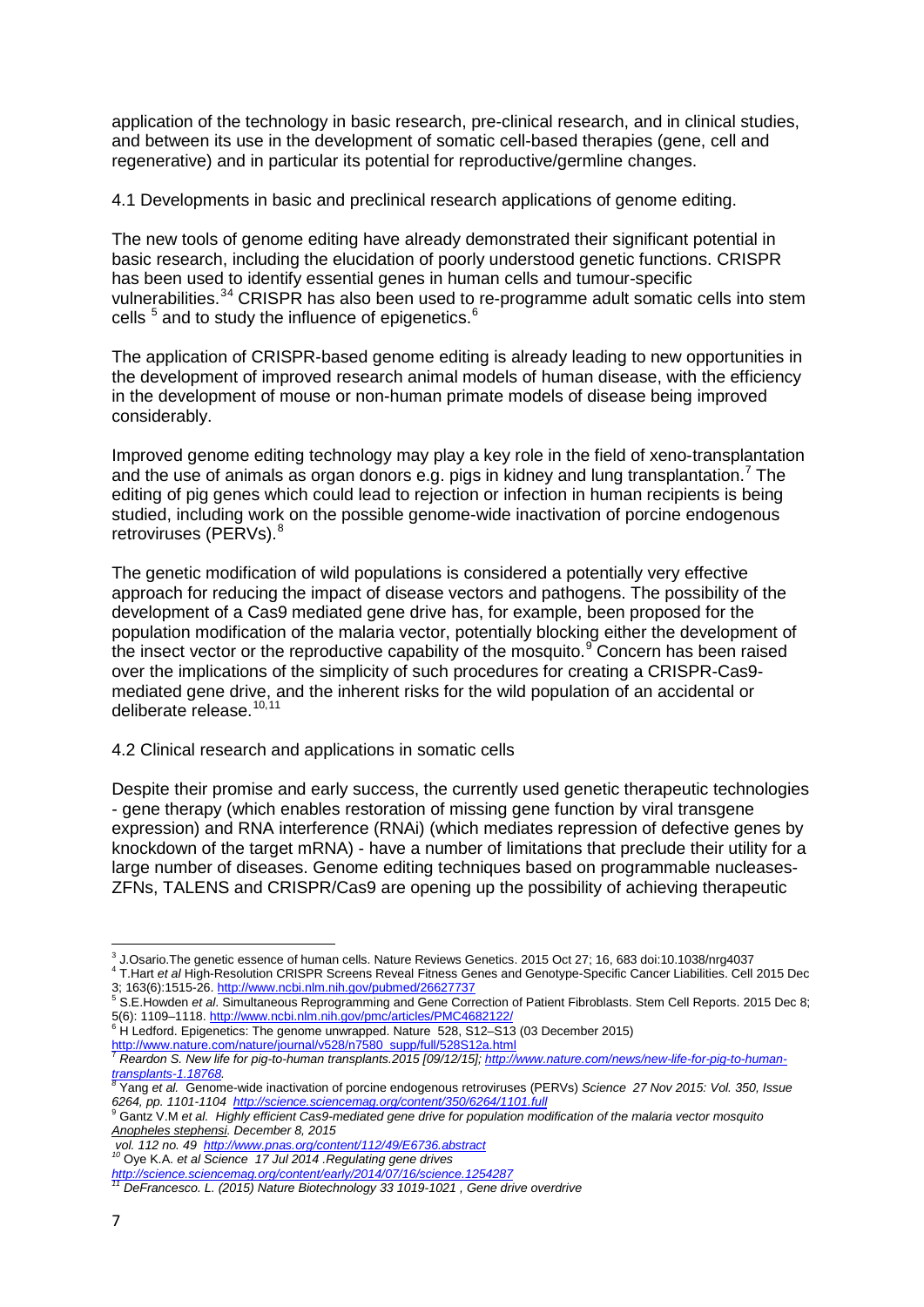genome editing in diseased tissues and cells, leading to the removal or correction of deleterious mutations or the insertion of protective mutations.<sup>[12](#page-7-0)</sup>

The overview by Sangamo Biosciences of a number of the ongoing (commercially led) programmes for human somatic gene therapy using ZFN targeting illustrate that a wide range of diseases are being studied in humans at the research and pre-clinical stage. In addition to the studies for HIV/AIDS which are now at Phase II, other lead indications include Hunter Syndrome, Haemophilia, Gaucher Disease, Fabry Disease, Beta-thalassemia and sickle-cell disease.<sup>[13](#page-7-1)</sup>

The FDA authorised the world's first human clinical trial for an *in vivo* genome editing application from Sangamo in December 2015. The Phase I/II open-label, dose escalation study will be in nine adult males with severe haemophilia.<sup>[14](#page-7-2)</sup>

Following FDA approval early in 2015, the company is using its technology to disrupt the CCR5 gene in cells of an AIDS patient's immune system to make these cells permanently resistant to HIV infection. The aim is to provide a population of HIV-resistant cells that can fight HIV and opportunistic infections thereby mimicking the characteristics of individuals that carry the natural CCR5 delta-32 mutation. The study by Tebas *et al* demonstrated the safety and feasibility of inducing acquired genetic resistance to HIV infection in humans through the infusion of autologous CD4 T cells in which the CCR5 receptor had been rendered dysfunctional by ZFNs targeting.<sup>[15](#page-7-3)</sup>

In November 2015, researchers at Great Ormond Street Hospital for Children in London treated a one-year old child with acute lymphoblastic leukaemia (ALL) using TALEN-modified T cells.<sup>[16](#page-7-4)</sup> This ex vivo approach to gene editing was developed by researchers from the Paris-based company, Cellectis.

Despite the successes of ZFN and TALENS-based approaches, it is felt that CRISPR will prove to be an easier and more cost-effective way forward.

An alternative to using somatic cells is genome editing of autologous induced pluripotent cells (iPS cells) as a source of genetically corrected cells for transplantation. The potential advantage of this approach is that single edited iPS clones can be identified and sequenced fully to identify clones that have no off-target effects. Genomes of embryonic stem cells and reprogrammed human pluripotent stem cells (iPS) have been modified by CRISPR/Cas9. For example, the amplification of CGG triplets of the gene encoding for the protein FMR1 and responsible for the fragile X syndrome has been corrected in iPS cells derived from patients, then differentiated into neurons, thus demonstrating that amplification induces the methylation of the gene promoter and thus the gene silencing, whereas correction allows for its re-expression. [17](#page-7-5)

Many *in vivo* gene editing studies are currently underway in mouse models of Duchenne muscular dystrophy using CRISPR. Work by Long *et al (*2016*) [18](#page-7-6) ,*Tabebordar *et al* (2016)

<span id="page-7-0"></span>**<sup>.</sup>** <sup>12</sup> Cox D.B.T *et al*. "Therapeutic genome editing: prospects and challenges." Nature Medicine 21, 121–131 (2015) http://www.nature.com/nm/journal/v21/n2/abs/nm.3793.html<br><sup>13</sup> www.sangamo.com/pipeline/index.html

<span id="page-7-3"></span><span id="page-7-2"></span><span id="page-7-1"></span><sup>14</sup> www.co.urganic.com/releasedetail.cfm?ReleaseID=944828<br>15 Tebas, P.*et al.* "The New England Journal of Medicine", 370: 901-910 (2014). "Gene Editing of CCR5 in Autologous CD4 T Cells of Persons Infected with HIV."

<sup>&</sup>lt;u><http://www.nejm.org/doi/full/10.1056/NEJMoa1300662#t=articleTop></u><br><sup>16</sup> Leukaemia success heralds wave of gene-editing therapies

<span id="page-7-5"></span><span id="page-7-4"></span><http://www.nature.com/news/leukaemia-success-heralds-wave-of-gene-editing-therapies-1.18737> <sup>17</sup> C.Y Park *et al* .Reversion of FMR1 Methylation and Silencing by Editing the Triplet Repeats in Fragile X iPSC-Derived Neurons[. Volume 13, Issue 2,](http://www.cell.com/cell-reports/issue?pii=S2211-1247(14)X0063-X) p234–241, 13 October 2015<br><sup>18</sup> Long et al (2016). Postnatal genome editing partially restores dystrophin expression in a mouse model of muscular

<span id="page-7-6"></span>dystrophy. Science. 2016 Jan 22;351(6271):400-[3 http://www.ncbi.nlm.nih.gov/pubmed/26721683](http://www.ncbi.nlm.nih.gov/pubmed/26721683)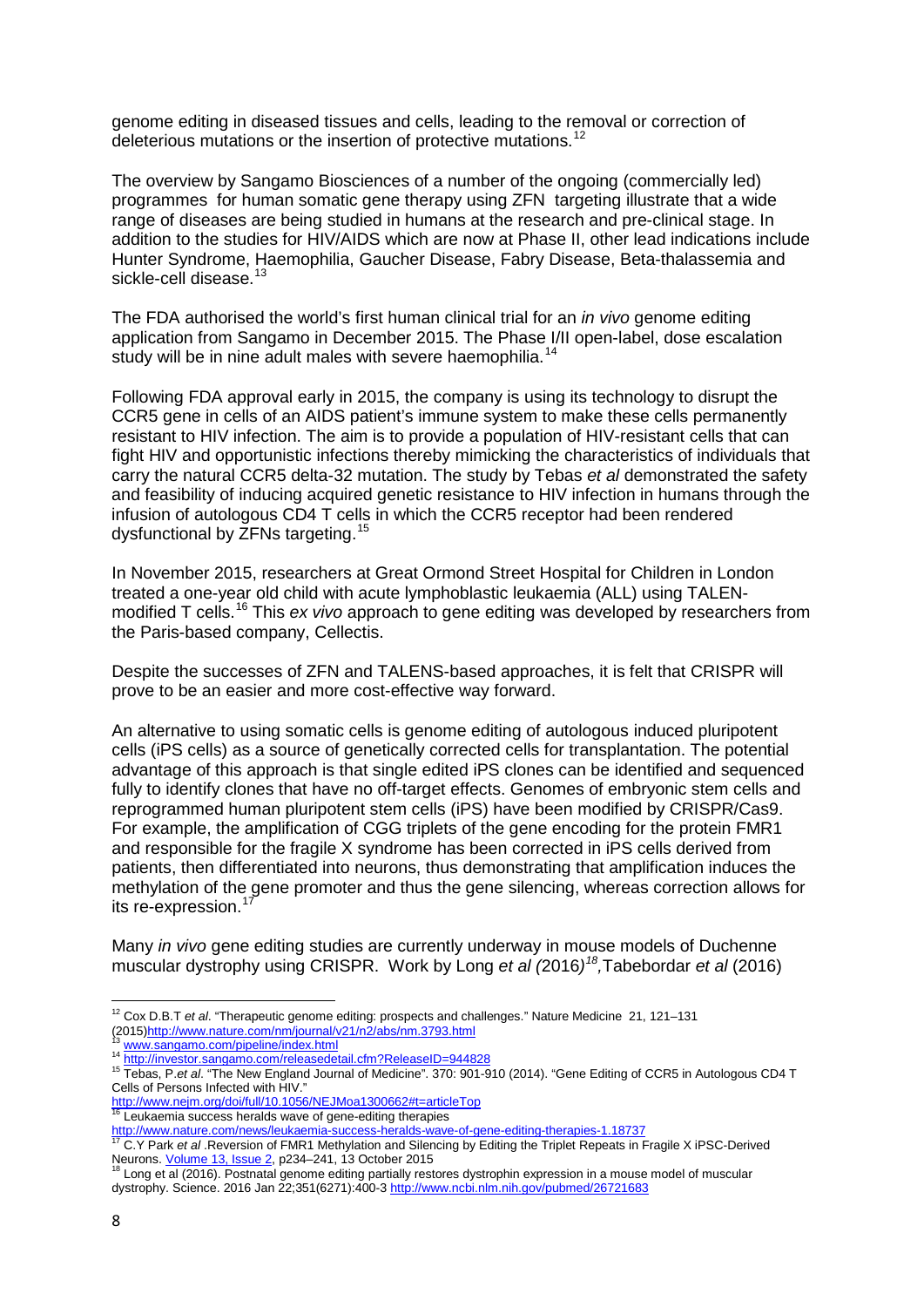and Nelson *et al*<sup>[19](#page-8-0)</sup> demonstrated restored dystrophin expression and improved muscle function in the animal model. This marks the first time that CRISPR has successfully treated a genetic disease inside a fully developed living mammal with a strategy that has the potential to be translated to human therapy.

Future developments in somatic cell-based therapy were discussed at the International Summit on human gene editing held in Washington in December 2015, which concluded that because such proposed clinical uses are intended to affect only the individual who receives them, they can be appropriately and rigorously evaluated within existing and evolving regulatory frameworks for gene therapy, and regulators can weigh risks and potential benefits in approving clinical trials and therapies.<sup>[20](#page-8-1)</sup> Whether the existing regulatory framework for gene therapy (via the EMA's Advanced Therapy Medicinal Products assessment (ATMP) in Europe) will be fit for purpose for genome editing applications is unclear. Genome editing is somewhat different from traditional gene therapy, which employs viral vectors, suggesting that different approaches to safety assessment may be required.

4.3 European Regulatory Oversight of Advanced Therapy Medicinal Products

European Commission Regulation EC/1304/2007 on Advanced Therapy Medicinal Products - ATMP (gene, cellular and tissue-based) sets out the EU requirements for such therapies and standards for clinical trials. A single, centralised assessment procedure run by the European Medicines Agency covers safety, efficacy and quality.<sup>[21](#page-8-2)</sup> The EMA's Committee on Advanced Therapies (CAT) addresses regulatory issues concerning gene therapy, regenerative medicine and somatic cell therapy. It also interacts with the EC DG Research, Science & Innovation on the inclusion of ATMP-related topics in future EU research programmes.

Ethical aspects are the responsibility of individual EU Member States (at a national and local level) but the EU Clinical Trials Directive 2001/20/EC and the Clinical Trials Regulation EU No 536/2014 (which comes into effect in May 2016) states that "… no gene therapy trials may be carried out which result in modification to the subject's germline genetic identity". It is not clear whether this restriction is solely focussed on intentionality. It has also been suggested that this restriction will also depend on the definition of a "clinical trial", for it is unlikely that any changes made to the human germline would or could be done as part of a conventional trial with controls, etc.

4.4 Clinical research and applications in germline cells

The possibility of genome editing being used to make genetic alterations in gametes or embryos, which will be carried by all of the cells of a resulting child and which will be passed on to subsequent generations as part of the human gene pool. Examples that have been proposed range from avoidance of severe inherited diseases to "enhancement" of human capabilities. Such modifications of human genomes might include the introduction of naturally occurring variants or totally novel genetic changes thought to be beneficial.

The publication, in April 2015, by Chinese scientists Junjiu Huang and colleagues that they had used CRISPR gene editing technique in human (non-viable) embryos to modify the mutated gene of β-globin responsible for the blood disorder β-thalassemia, stimulated much discussion on what research was acceptable and what should be appropriate jurisdiction in

<span id="page-8-0"></span>**<sup>.</sup>** <sup>19</sup> Nelson C.E *et al* In vivo genome editing improves muscle function in a mouse model of Duchenne muscular dystrophy[.Science.](http://www.ncbi.nlm.nih.gov/pubmed/26721684) 2016 Jan 22;351(6271):403-7<br><sup>20</sup> <http://www8.nationalacademies.org/onpinews/newsitem.aspx?RecordID=12032015a><br><sup>21</sup> http://www.ema.europa.eu/ema/index.jsp?curl=pages/regulation/general/general\_content\_0002

<span id="page-8-1"></span>

<span id="page-8-2"></span>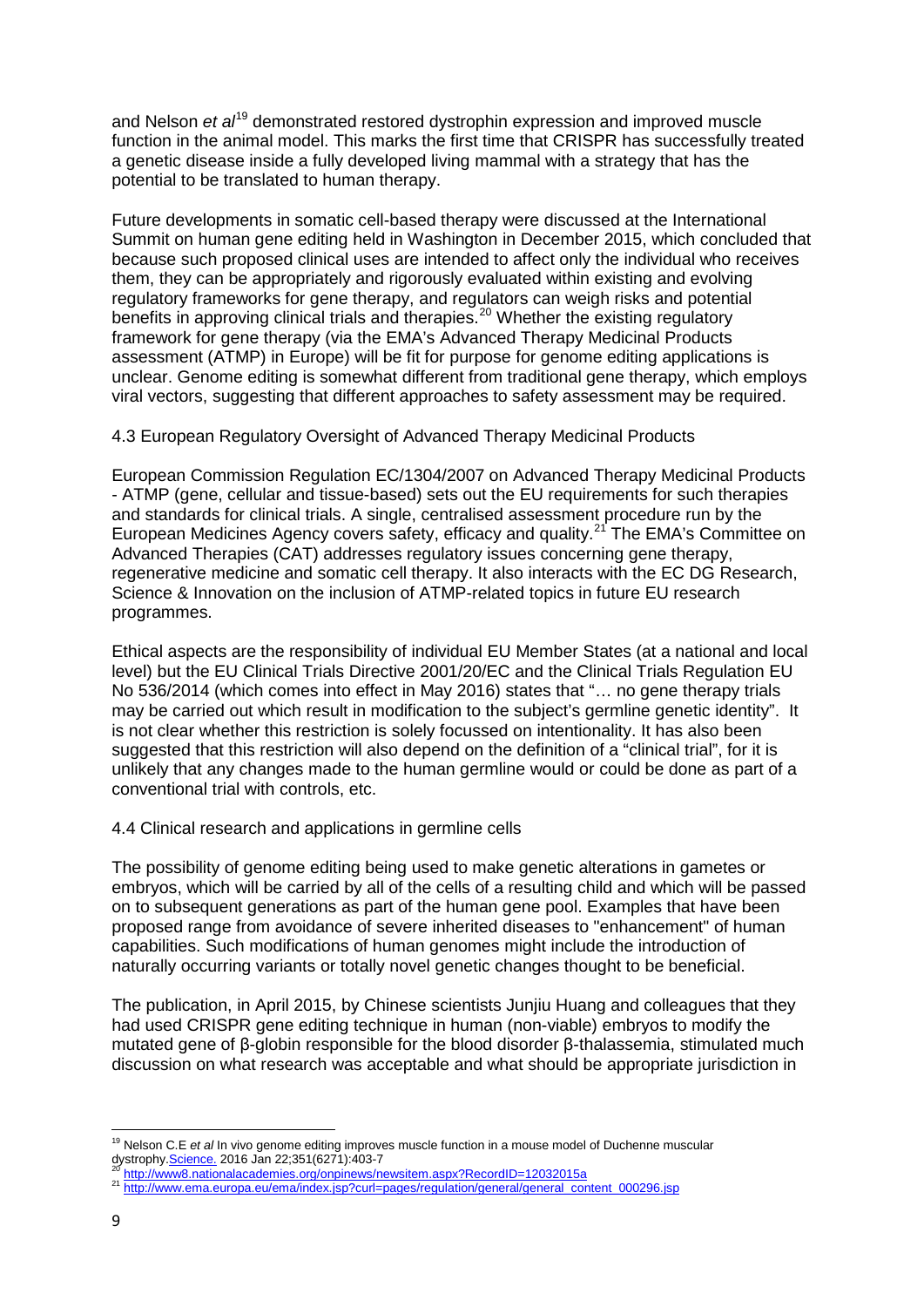this field.<sup>[22](#page-9-0)</sup> The purpose of the research, using triploid and therefore non-transferable embryos, was to address a knowledge gap in the understanding of DNA repair mechanisms in human early embryos, and to determine to what extent the CRISP/Cas9 system would allow the replacement of the mutated gene of β-globin responsible for thalassemia.

The UK Human Fertilisation and Embryology Authority (HFEA)<sup>[23](#page-9-1)</sup> recently approved a research application from the Francis Crick Institute to use genome editing techniques on human embryos.<sup>[24](#page-9-2)</sup> The aim of the research, led by Dr Kathy Niakan, a group leader at the Institute, is to understand the genes human embryos need to develop successfully. The work carried out at the Crick will be for research purposes and will look at the first seven days of a fertilised egg's development (from a single cell to around 250 cells). This knowledge may improve embryo development after in vitro fertilisation (IVF) and might provide better clinical treatments for infertility, using conventional medical methods.

In April 2016, it was reported in Nature News that Professor Fredrik Lanner at the Karolinska Institute in Stockholm has also received ethical approval for planned research involving the use of CRISPR-Cas9 in human embryos to explore early human development.<sup>[25](#page-9-3)</sup>

Professor Azim Surani, Director of Germline and Epigenomics Research at the Gurdon Institute, University of Cambridge, is using genome editing methodology to study human primordial germ cell development.[26](#page-9-4)

In view of the difficulties and practical limitations of embryo editing, a number of groups have studied the potential utility of editing spermatogonial stem cells.  $27,28$  $27,28$ 

# **5. The current international environment for genome editing research**

The ongoing international debate on whether the current legislative/regulatory systems in place for human genome editing are fit for purpose has sought to make a clear distinction between the application of the technology in basic (pre-clinical) research and in clinical studies, and between its use in the development of somatic cell-based therapies (gene, cell and regenerative) and in particular its potential for reproductive/germline changes. (It has been argued that the future focus should be on whether there is a reproductive purpose or not, and not between somatic versus germ line, in view of the implications of advances in iPS technologies). [29](#page-9-7)

## 5.1 Regulations on the use of embryos in research

One-cell-stage embryos play a key role in research into genome editing. However, for ethical reasons, many countries have strict regulations regarding the creation of human embryos for research. Most Member States of the EU have ratified the Convention for the Protection of Human Rights and Dignity of the Human Being with regard to the Application of Biology and Medicine: Convention on Human Rights and Biomedicine (The Oviedo Convention), which addresses research on embryos and *inter alia* prohibits the creation of human embryos for

<span id="page-9-0"></span>**<sup>.</sup>** <sup>22</sup> Liang P. *et al.* Protein Cell. 2015 May; 6(5):363-72. CRISPR/Cas9-mediated gene editing in human tripronuclear zygotes. <http://www.ncbi.nlm.nih.gov/pubmed/25894090><br><sup>23</sup> http://www.hfea.gov.uk/

<span id="page-9-2"></span><span id="page-9-1"></span><sup>24</sup> https://www.med.gov.uk/ 2016/02/01/<https://www.crick.ac.uk/news/science-news/2016/02/01/hfea-decision/>

<span id="page-9-3"></span><sup>25&</sup>lt;br>
http://www.nature.com/news/gene-editing-research-in-human-embryos-gains-momentum-<br>
1.19767?WT.mc\_id=FBK\_NatureNews<br>
<sup>26</sup> http://www.qurdon.cam.ac.uk/research/surani

<span id="page-9-5"></span><span id="page-9-4"></span><sup>&</sup>lt;sup>27</sup> D.A Fanslow et al 2014 PLOS ONE 9: e 112652. Genome Editing in Mouse Spermatogonial Stem/Progenitor Cells Using Engineered Nucleases.<http://journals.plos.org/plosone/article?id=10.1371/journal.pone.0112652><br><sup>28</sup> Matthew H Porteus and Christina T Dann. Molecular Therapy 23, 980-982 (June 2015) "Genome Editing of the Germline:

<span id="page-9-6"></span>Broadening the Discussion"<http://www.nature.com/mt/journal/v23/n6/full/mt201583a.html> *<sup>29</sup> Discussion at INSERM Ethics Committee Workshop on Ethics of CRISPR-Cas9. Paris 16 March 2016* 

<span id="page-9-7"></span>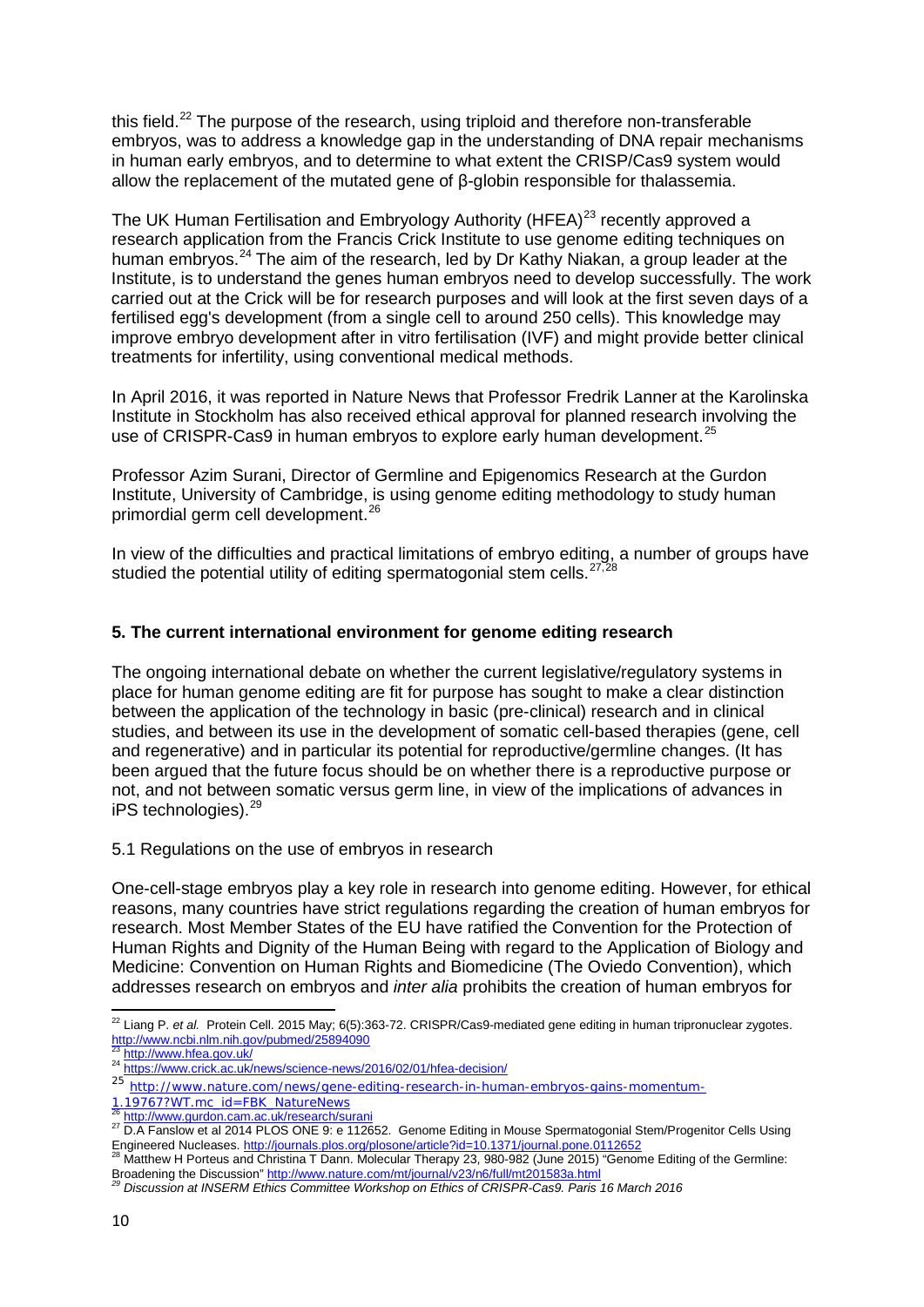research purposes. As can be seen in the feedback from various European Academies of Medical Sciences (Appendix 1) and from the work of the Euro Stem Cell initiative, there is considerable variation across Europe in the national regulatory framework for the sourcing and use of embryos (and human embryonic stem cells).<sup>[30](#page-10-0)</sup>

Countries including Lithuania, Slovakia and Poland have strict prohibitions against the creation of embryos for research purposes or cloning embryos for research purposes, structure their laws in a manner that classifies the embryo as a potential research subject (with the research having to benefit the embryo) and contain provisions for legal violations in their penal and/or medical codes.

Italy bans research on embryos, including the use of embryos to derive stem cell lines, and prohibits the creation of embryos for research purposes but researchers are permitted to use imported embryonic stem cell lines for research.

Through its Embryo Protection Act<sup>[31](#page-10-1)</sup>, Germany bans the importation, utilisation and derivation of stem cells in the country, but allows the importation of stem cell lines created from surplus IVF embryos before 2008, subject to various conditions and ethical guidelines. In Austria, although research on embryos, including the derivation of embryonic stem cell lines, is banned, as the use of imported embryonic stem cell lines was not addressed by the legislation, this is therefore permissible.

French legislation allows the use of surplus IVF embryos but prohibits the creation of human embryos for research and more specifically the creation of transgenic human embryos.

UK legislation allows the use of surplus IVF embryos for research and the creation of embryos for research purposes by IVF or cloning. Research on embryos that are older than 14 days is however prohibited. In a number of other countries embryonic stem cells can be derived legally from surplus embryos donated for (and no longer needed) for IVF treatment, e.g. Bulgaria, Czech Republic, Finland, France, Greece, Portugal and Sweden. In Finland, as in the UK, the use of such IVF- derived embryos is allowed for up to 14 days after fertilisation, whereas this is limited to seven days in Switzerland.

Such variations as summarised above, and the controversial nature of the national debates that led to such regulatory oversight on embryo use in research, would indicate the challenges around seeking any new pan-European framework. Legislative changes are possible – as demonstrated in France, where, following the changes to its legal and regulatory framework in 2013 it is now allowed to use spare human embryos from IVF laboratories in research.<sup>[32](#page-10-2)</sup>

5.2 The regulatory environment for germline gene modification

As demonstrated in the surveys by Motoko Araki and Tetsuya Ishii [33](#page-10-3) and by Rosario Isasi *et*  a<sup> $\beta$ 4</sup> into the genetic technology regulatory environment, the international legislative oversight of genome editing is somewhat complex and diverse. Although many countries (29 of the 39 surveyed) do ban human germline gene modification, it does not appear to be totally

<span id="page-10-2"></span><span id="page-10-1"></span>

<span id="page-10-0"></span><sup>&</sup>lt;u>-somethiclogy</u><br><sup>30</sup> <http://www.eurostemcell.org/stem-cell-regulations><br><sup>31</sup> <http://www.auswaertiges-amt.de/cae/servlet/contentblob/480804/publicationFile/5162/EmbryoProtectionAct.pdf><br><sup>32</sup> Katherine Drabiak-Syed: New Presid Perspectives and Embryonic Stem Cell Research Laws in France. Biotechnology Law Rep. 2013 Dec 1; 32(6): 349–356.

<span id="page-10-3"></span><sup>&</sup>lt;u><http://www.ncbi.nlm.nih.gov/pmc/articles/PMC3869533/></u><br><sup>33</sup> M. Araki & T. Ishii (2014) International regulatory landscape and integration of corrective genome editing into in vitro fertilization. Reproductive Biology and Endocrinology (2014) 12:108 [http://rbej.biomedcentral.com/articles/10.1186/1477-7827-](http://rbej.biomedcentral.com/articles/10.1186/1477-7827-12-108) [12-108](http://rbej.biomedcentral.com/articles/10.1186/1477-7827-12-108)<br><sup>34</sup> R. Isasi, E. Kleiderman and B. M. Knoppers. "Genetic Technology Regulation: Editing policy to fit the genome?" Science 22

<span id="page-10-4"></span>Jan 2016: Vol. 351, Issue 6271, pp. 337-339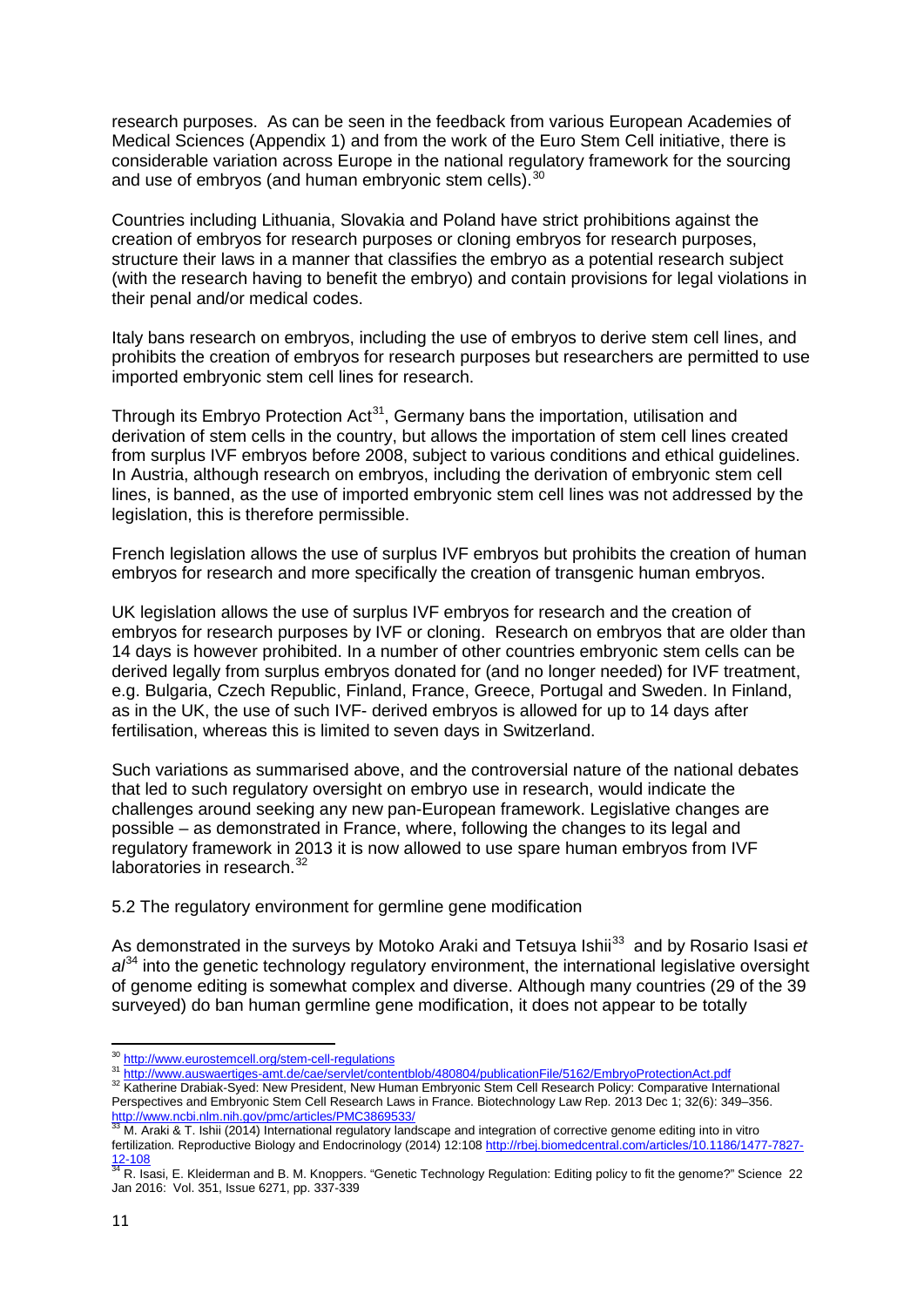prohibited worldwide. The remaining 10 countries include the USA and those countries which were ambiguous about the legal status of the modification, including South Africa, Peru, Argentina, Russia, and from Europe - Iceland, Slovakia, and Greece.<sup>[35](#page-11-0)</sup>. There is no formal legislation in place in the USA regulating the clinical application of germline gene editing, but with a temporary moratorium in place, no applications for funding of clinical research proposals for germline alterations will be accepted by the National Institutes of Health, nor the clinical trial accepted by the FDA. These constraints currently do not formally apply to organisations not seeking federal funding e.g. commercial organisations, charities, foundations or individuals, although it is unlikely that FDA endorsement would be forthcoming.

China, India, Ireland, and Japan forbid germline gene editing based on guidelines that are less enforceable than laws, and may be subject to amendment. The temporary legislation in Israel, which currently bans germline gene modification, may change. There are possible exemptions in the relevant law which may permit it upon the recommendation of an advisory committee.

The use of genome editing for reproductive purposes is illegal in the UK, and would require Parliamentary approval before it would be possible. However, although there is no legal ban on modifying the human germline in research *per se,* nothing is allowed without a licence from the Human Fertilisation and Embryology Authority (HFEA).

Belgium, Bulgaria, Canada, Denmark, Sweden, and the Czech Republic ban germline gene modification on the grounds that a modified gene may be inherited by offspring or that the gene modification may impair the human embryo. It is unclear whether genome editingmediated germline gene correction would remain illegal in those countries if it were to be demonstrated that genome editing could more efficiently correct a mutation in the germline.<sup>[36](#page-11-1)</sup>

5.3 The Council of Europe: EU Member States Ratification of the Oviedo Convention

The Convention for the Protection of Human Rights and Dignity of the Human Being with regard to the Application of Biology and Medicine Convention on Human Rights and Biomedicine (ETS No 164) was opened for signature in Oviedo (Spain) on 4 April 1997.<sup>[37](#page-11-2)</sup> Article 13 of the Oviedo Convention prohibits intentional human germline modification but permits human genome modification only for preventative, diagnostic or therapeutic purposes. Thirty five Member States have signed the Convention, but only 29 of these have also ratified it and implemented the principles into their national laws. Six of those ratifying Member States have reservations limiting the extent to which they are bound to certain provisions (Croatia, Denmark, France, Norway, Switzerland and Turkey). Neither the UK nor Germany have either signed or ratified the Convention.

It is understood that the Convention was mostly designed to address developments in gene therapy and that it was drafted before iPS cells were first derived. This is of significance in the context of the Convention's relevance to genome editing, for such cells blur the distinction between somatic and germ cells, since it is now possible to derive germ cells from iPS cells that have been derived from somatic cells. Whilst the Convention is clear on some issues, for example around the creation of embryos for research and the deliberate passing on of genetic changes, there is a lack of clarity on a number of its definitions (e.g. germline) and on its relevance for basic research versus clinical research.

35 [https://static-content.springer.com/esm/art%3A10.1186%2F1477-7827-12-](https://static-content.springer.com/esm/art%3A10.1186%2F1477-7827-12-108/MediaObjects/12958_2014_1276_MOESM1_ESM.xlsx)

<span id="page-11-0"></span>[<sup>108/</sup>MediaObjects/12958\\_2014\\_1276\\_MOESM1\\_ESM.xlsx](https://static-content.springer.com/esm/art%3A10.1186%2F1477-7827-12-108/MediaObjects/12958_2014_1276_MOESM1_ESM.xlsx)

<span id="page-11-1"></span><sup>36</sup> M. Araki & T. Ishii (2014) International regulatory landscape and integration of corrective genome editing into in vitro fertilization. Reproductive Biology and Endocrinology (2014) 12:108 <sup>37</sup> [http://www.coe.int/t/dg3/healthbioethic/Activities/01\\_Oviedo%20Convention/](http://www.coe.int/t/dg3/healthbioethic/Activities/01_Oviedo%20Convention/)

<span id="page-11-2"></span>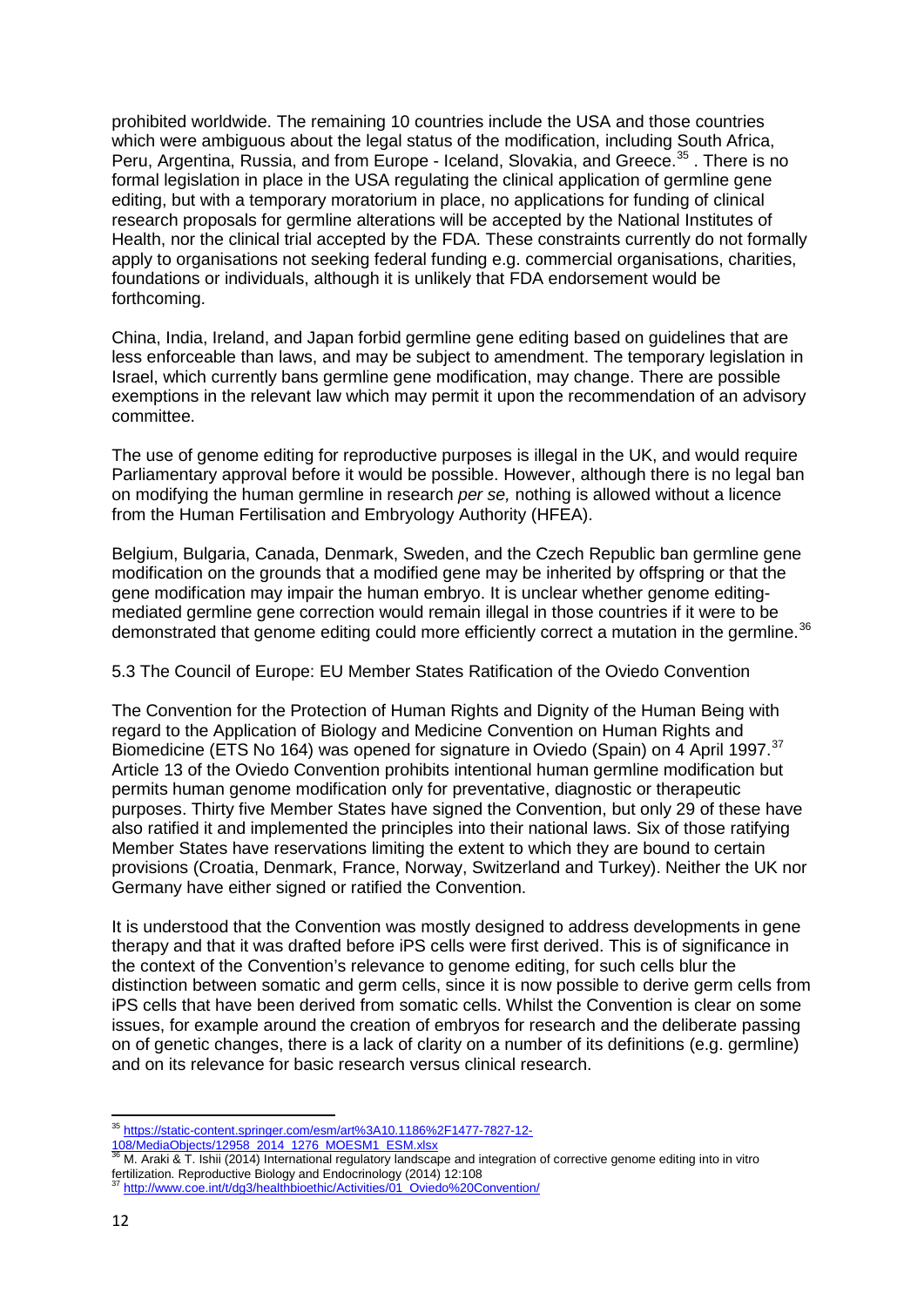## **6. Relevance of calls for a moratorium on aspects of human germline genome editing**

Although the publication of the paper by Huang *et al* in April 2015 on the use of CRISPR genome editing in human embryos added to concerns over the development of human germline engineering that could have an impact on the genome of offspring, a number of research groups had already recognised the potential (and anticipated ethical challenges) of using such editing in humans. There have subsequently been various proposals for a moratorium on such an application.

## 6.1 A call for "Asilomar 2"

A number of US-based scientists, some of whom were involved in the drafting of the 1975 Asilomar "moratorium" statement on recombinant DNA techniques<sup>38</sup>, met early in 2015 to discuss the future potential for genome editing. Whilst acknowledging that there was a clear distinction between basic research and the clinical application of genome editing, the group suggested that there may be a need for a similar Asilomar moratorium in this space. They recommended that researchers should "Refrain from any modification of the germinal nuclear genome for therapeutic purposes until uncertainty regarding risks is clearly assessed and a broader consultation of this scenario has occurred, even if a therapeutic benefit appears to be expected....."<sup>[39](#page-12-1)</sup> Throughout 2015 a number of other organisations either made similar calls for a "moratorium" on germline gene editing, or argued that in time there might be morally acceptable uses of this technology, and therefore such bans would not be beneficial.

### 6.2 A view from the gene therapy industry

Edward Lanphier, CEO of the gene therapy company Sangamo Biosciences, argued in "Nature Comment" in March 2015<sup>[40](#page-12-2)</sup> that as "heritable human genetic modification poses serious risks, and the therapeutic benefits are tenuous", at this early stage scientists should agree not to modify the DNA of human reproductive cells. Whilst expressing concern over the potential public outcry over such research being exploited for non-therapeutic modifications, thus harming the development of non-heritable therapeutic approaches (including those being developed by Sangamo, and other regenerative medicine organisations), the paper was somewhat unclear over the need to distinguish research versus clinical applications.

## 6.3 Endorsement for a moratorium by the German Academies

The September 2015 statement by the German Academies on "The opportunities and limits of genome editing" endorsed calls for an international moratorium on "all forms of germline engineering that could have an impact on the genome of offspring". The paper argued that such a moratorium would provide an opportunity to discuss unresolved questions, develop recommendations for regulation, but should not lead to a restriction on methodological developments or limit any promising new genome editing approaches.<sup>[41](#page-12-3)</sup>

6.4 The Statement of the Hinxton Group on genome editing technologies

The Hinxton Group is an International Interdisciplinary consortium on stem cells, ethics and law, established to explore the ethical and policy challenges of transnational scientific

<span id="page-12-0"></span><sup>&</sup>lt;sup>38</sup> http://www.ncbi.nlm.nih.gov/pmc/articles/PMC432675/pdf/pnas00049-0007.pdf

<span id="page-12-1"></span><sup>&</sup>lt;sup>39</sup> Baltimore.D. et al. "A prudent path forward for genomic engineering and germline gene modification." Science 03 Apr 2015: Vol. 348, Issue 6230, pp. 36-3[8 http://www.ncbi.nlm.nih.gov/pmc/articles/PMC4394183/](http://www.ncbi.nlm.nih.gov/pmc/articles/PMC4394183/)<br>
<sup>40</sup> http://www.nature.com/news/don-t-edit-the-human-germ-line-1.17111<br>
<sup>41</sup> www.leopoldina.org/uploads<u>/tx\_leopublication/2015\_3Akad\_St</u>

<span id="page-12-3"></span><span id="page-12-2"></span>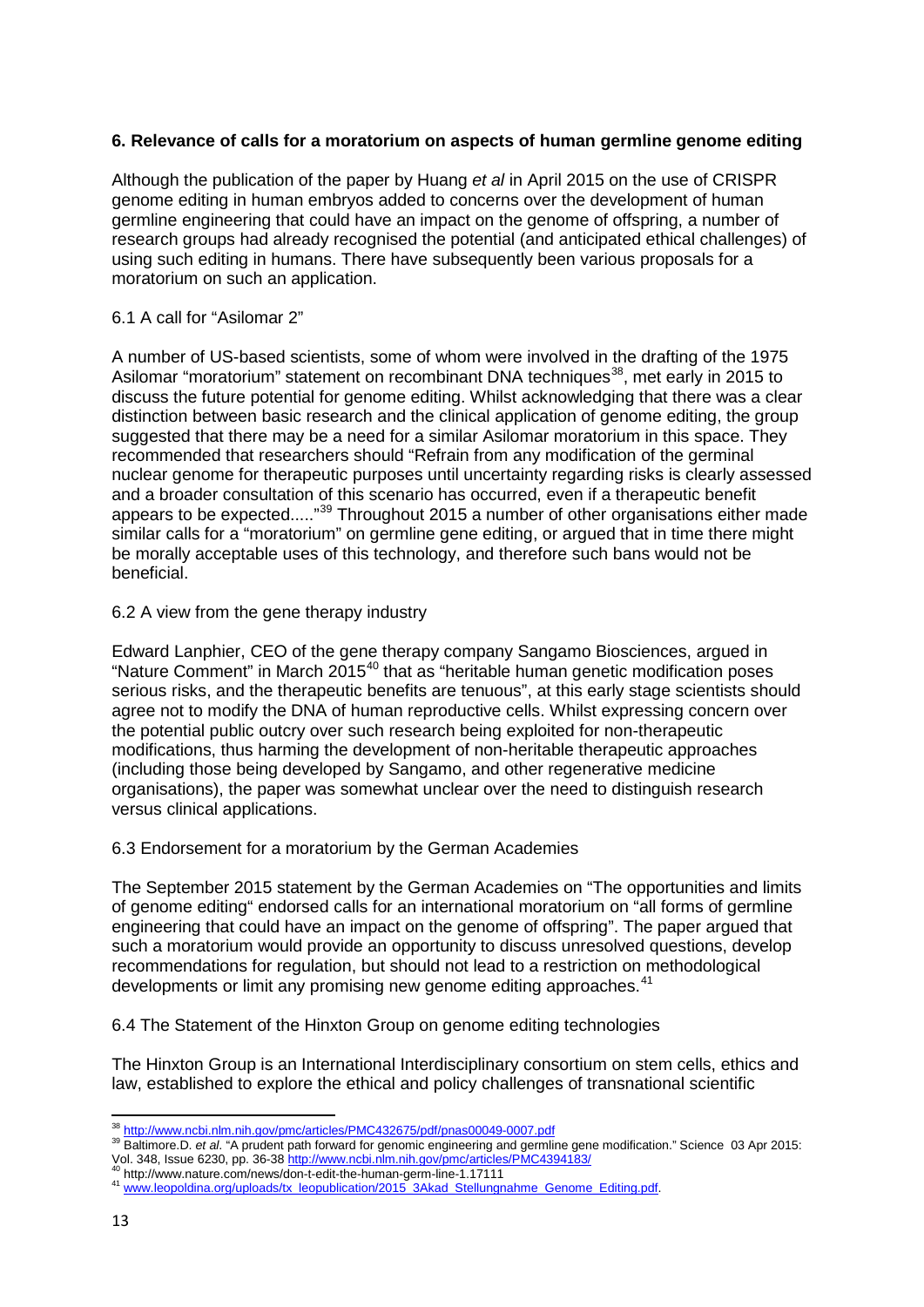collaboration in human embryo and stem cell research. Membership includes expert representation from a wide range of countries including the UK, USA, Mexico, Germany, Israel, Spain, the Netherlands and Italy. In September 2015 the Hinxton Group issued a *"Consensus statement on Genome Editing Technologies and Human Germline Modification'***[42](#page-13-0)** which emphasised that "modern genome editing technologies and CRISPR-Cas9 in particular, are not only very precise, but also easy, inexpensive and critically, very efficient". The statement noted that while much of the focus of public discussion on genome editing has been on potential clinical applications, it is in basic scientific research where many of the more immediate and exciting developments will take place.

The signatories to the Hinxton Group Statement did not believe that sufficient knowledge was currently available to consider the use of genome editing for clinical reproductive purposes, but that "when all safety, efficacy and governance needs are met, there may be morally acceptable uses of this technology in human reproduction …" The Statement emphasised the importance to scientific and societal discussions on the use of genome editing of appropriate governance and oversight, and meaningful and substantial public engagement. It also called for a roadmap for research to establish the safety of genome editing for use in humans. Safety research is important both to clarify the extent and impact of off-target events (unintended genetic alterations) and mosaicism (variation across cells).

## 6.5 UK biomedical research funders joint statement on human genome editing

The Academy of Medical Sciences and a number of other medical research funders (including the Wellcome Trust, MRC, BBSRC and Cancer Research UK) published an initial supportive statement on genome editing in September 2015, in response to the calls for a moratorium on such research and its potential human applications. [43](#page-13-1) The signatories consider that genome editing has a huge potential to improve health and that these advances should therefore be welcomed. The signatories support the continued use of genome editing in pre-clinical biomedical research and that (in the UK, within the confines of the Human Fertilisation and Embryology Act, 2008) this research may involve the use of somatic or germ cells, including human embryos up to 14 days old. The UK research funders recognise the longer-term potential of germ-line genome editing and the associated ethical and regulatory questions that will need to be considered.

#### 6.6 The Wellcome Trust

Based in the UK, but global in focus, the Wellcome Trust ([www.wellcome.ac.uk\)](http://www.wellcome.ac.uk/) is one of the leading charitable foundations and provides more than £800 million a year to support science, the humanities as well as education, public engagement and the application of research to medicine. The Trust was one of the key signatories of the initial statement made by UK biomedical research organisations in support of genome editing in human cells. The Trust has expressed concern over the impact on the research endeavour in this field of calls for an increasingly wide-ranging and "vague" moratorium on genome editing research, suggesting that this could lead to some researchers becoming vilified, and therefore not as open as they might be about their research, at a time when transparency and global cooperation is essential.<sup>[44](#page-13-2)</sup>

The Trust considers that genome editing has huge potential to improve health and that advances in this field should be welcomed and encouraged. It is open to the longer-term therapeutic potential of germ-line genome editing and would like to see this possibility

<sup>&</sup>lt;sup>42</sup> http://www.hinxtongroup.org/Hinxton2015\_Statement.pdf

<span id="page-13-2"></span><span id="page-13-1"></span><span id="page-13-0"></span>[<sup>43</sup>http://www.acmedsci.ac.uk/more/news/human-genome-editing-research-should-proceed-say-leading-uk-science-bodies/](http://www.acmedsci.ac.uk/more/news/human-genome-editing-research-should-proceed-say-leading-uk-science-bodies/)<br>44 Presentation at INSERM Ethics Committee meeting on CRISPR-Cas9 April 2016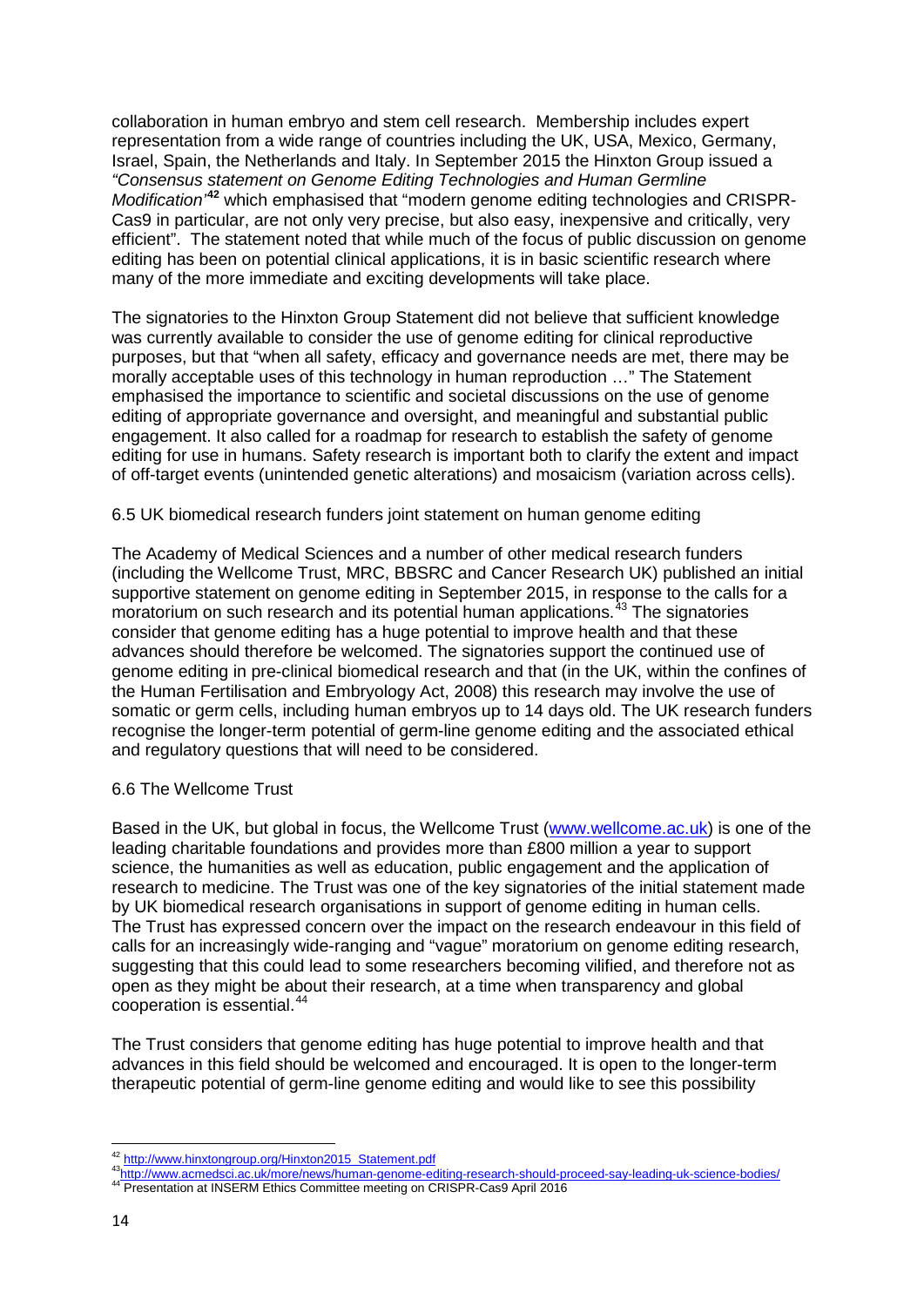explored as research and policy develops. The Trust's current perspective is that nothing should be ruled in or out at this stage.

6.7 The UNESCO International Bioethics Committee call for a moratorium on gene editing of the human germline

The UNESCO Universal Declaration on the Human Genome (Art 24) proposed that human germline interventions "could be contrary to human dignity" (and so therefore should be prohibited).[45](#page-14-0)

In October 2015, at its 22<sup>nd</sup> Session, UNESCO's International Bioethics Committee (IBC) published a report 'Updating its Reflection on the Human Genome and Human Rights'.<sup>[46](#page-14-1)</sup> This was done in the light of genome editing and other developments. The report, written in the light of developments in *inter alia* genome editing acknowledged that "gene therapy could be a watershed in the history of medicine and that genome editing is unquestionably one of the most promising undertakings of science for the sake of all humankind". The IBC report cautioned that "this development seems to require particular cautions and raises serious concerns, especially if the editing of the human genome should be applied to the germline and therefore introduce hereditary modifications, which could be transmitted to future generations".

The IBC called for a moratorium on gene editing of the human germline until the safety and efficacy of the procedures were adequately proven as treatments, and called on states and governments to:

- 1. produce an international, legally binding instrument to ban human cloning for reproductive purposes
- 2. renounce the possibility of acting alone in relation to engineering the human genome and accept to cooperate on establishing a shared, global standard for this purpose
- 3. encourage, through the means of national legislation as well as international regulations, the adoption of rules, procedures and solutions, which can be as non-controversial as possible, especially with regard to the issues of modifying the human genome and producing and destroying human embryos.

The IBC report is somewhat unclear about using genome editing for research on human embryos and germline cells. Furthermore, on publishing its updated report the IBC did not take the opportunity to address the differences between basic research on human embryos and clinical applications.

6.7 The view from the International Summit on Human Gene Editing

Included in the final conclusions arising from the International Summit held in Washington in December 2015 (organised under the auspices of the (US) National Academy of Sciences, the National Academy of Medicine, the Chinese Academy of Sciences, and the Royal Society of the UK ) was the statement that (i) it would be irresponsible to proceed with any clinical use of germline editing unless and until the relevant safety and efficacy issues have been resolved, based on appropriate understanding and balancing of risks, potential benefits, and alternatives, and (ii) there is broad societal consensus about the appropriateness of the proposed application. It was considered that any clinical use should proceed only under appropriate regulatory oversight. In the statement from the Summit it

<span id="page-14-0"></span><sup>45</sup> http://www.unesco.org/new/en/social-and-human-sciences/themes/bioethics/human-genome-and-human-rights/ 46 [https://en.unesco.org/news/unesco-panel-experts-calls-ban-editing-human-dna-avoid-unethical-tampering-hereditary-](https://en.unesco.org/news/unesco-panel-experts-calls-ban-editing-human-dna-avoid-unethical-tampering-hereditary-traits?language=en)

<span id="page-14-1"></span>[traits?language=en](https://en.unesco.org/news/unesco-panel-experts-calls-ban-editing-human-dna-avoid-unethical-tampering-hereditary-traits?language=en)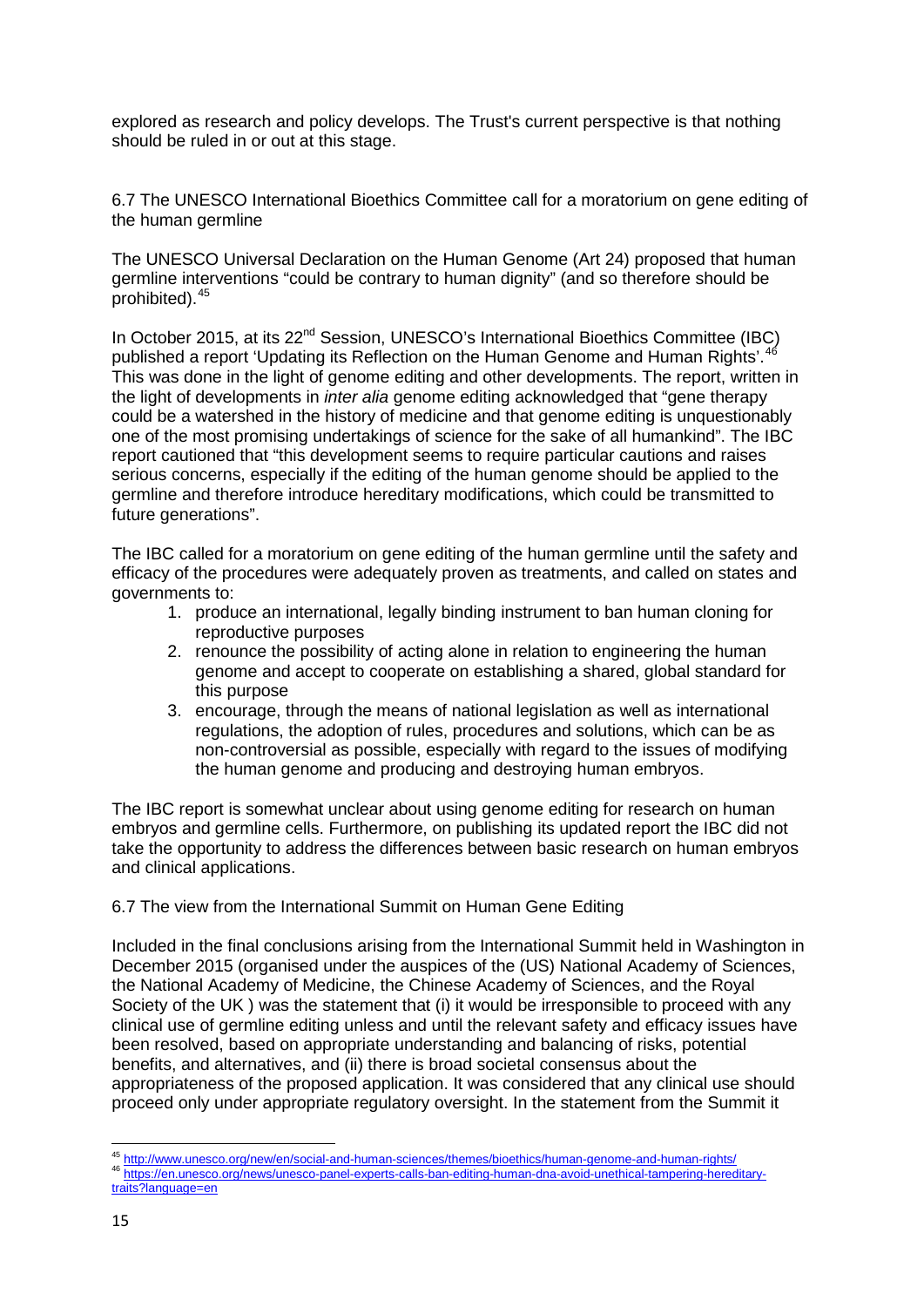was acknowledged that as scientific knowledge advances and societal views evolve, the clinical use of germline editing should be revisited on a regular basis.<sup>[47](#page-15-0)</sup>

## 6.8 The European Group on Ethics in Science

The European Group on Ethics in Science and Technologies (EGE)<sup>[48](#page-15-1)</sup> was established originally as an independent advisory body of the President of the European Commission. Its work was to have been finished in January 2016 but it has since moved to the EC's DG Research and reports to the Research Commissioner. On 11 January EGE issued a statement on gene editing in which the group cautioned against reducing the debate to safety issues and the potential health risks or health benefits of gene editing technologies. There was also a need for a consideration of 'human dignity, justice and proportionality'. EGE noted that gene editing of somatic cells was currently in clinical development for a variety of conditions, and that this was different and distinct from germline gene modification. EGE's paper did not support a clear-cut distinction between a possible moratorium on research with a clinical application as opposed to related basic research. Some EGE members considered that all research into human germline gene modification for reproductive purposes cannot be ethically justified and endorse the need for a moratorium on any basic research involving human germline gene modification until a regulatory framework is in place. Other EGE members consider that some aspects of such research are currently justified.

# **7. Cross-sector European perspectives of human genome editing**

7.1 The funding of genome editing research by Horizon 2020 and the European Research Council

The European Commission will acknowledge that it has no formal competence to harmonise the legal situation in Member States concerning genome editing, or the use of embryos or stem cells in research, as this is a matter for individual Member States, but it is able to restrict how the EU research funds are used.

All applicants for funding by the European Research Council (ERC) to carry out research using the CRISPR-Cas9 technology will be considered by the Ethics Review process of the ERC Executive Agency (ERCEA). In addition to having to comply with the additional restrictions raised by national legislation, applicants to ERC will be aware that the EC's Horizon 2020 funding regulations<sup>[49](#page-15-2)</sup> prohibit:

- research activities aimed at human cloning for reproductive purposes
- research activities intended to modify the genetics of human beings that could make such changes heritable
- research activities intended to create human embryos solely for the purposes of research or stem cell procurement, including the technique of somatic cell nuclear transfer See Article 19(3) of the Horizon 2020 Framework Programme Regulation (EU) No 1291/2013.
- research that may "kill embryos".

A recent assessment by Professor Maria Filipa Ferraz de Oliveira (DG Research, ERC Executive Agency) on research programmes involving CRISPR-Cas9<sup>[50](#page-15-3)</sup> clearly

 $\frac{1}{47}$ 

<span id="page-15-2"></span><span id="page-15-1"></span><span id="page-15-0"></span><sup>48</sup> <https://ec.europa.eu/research/ege/index.cfm><br>49 Article 19(4) of the Horizon 2020 Framework Programme Regulation (EU) No 1291/2013.<br><sup>50</sup> Reported at the INSERM Ethics Committee workshop on genome editing (16 March)

<span id="page-15-3"></span>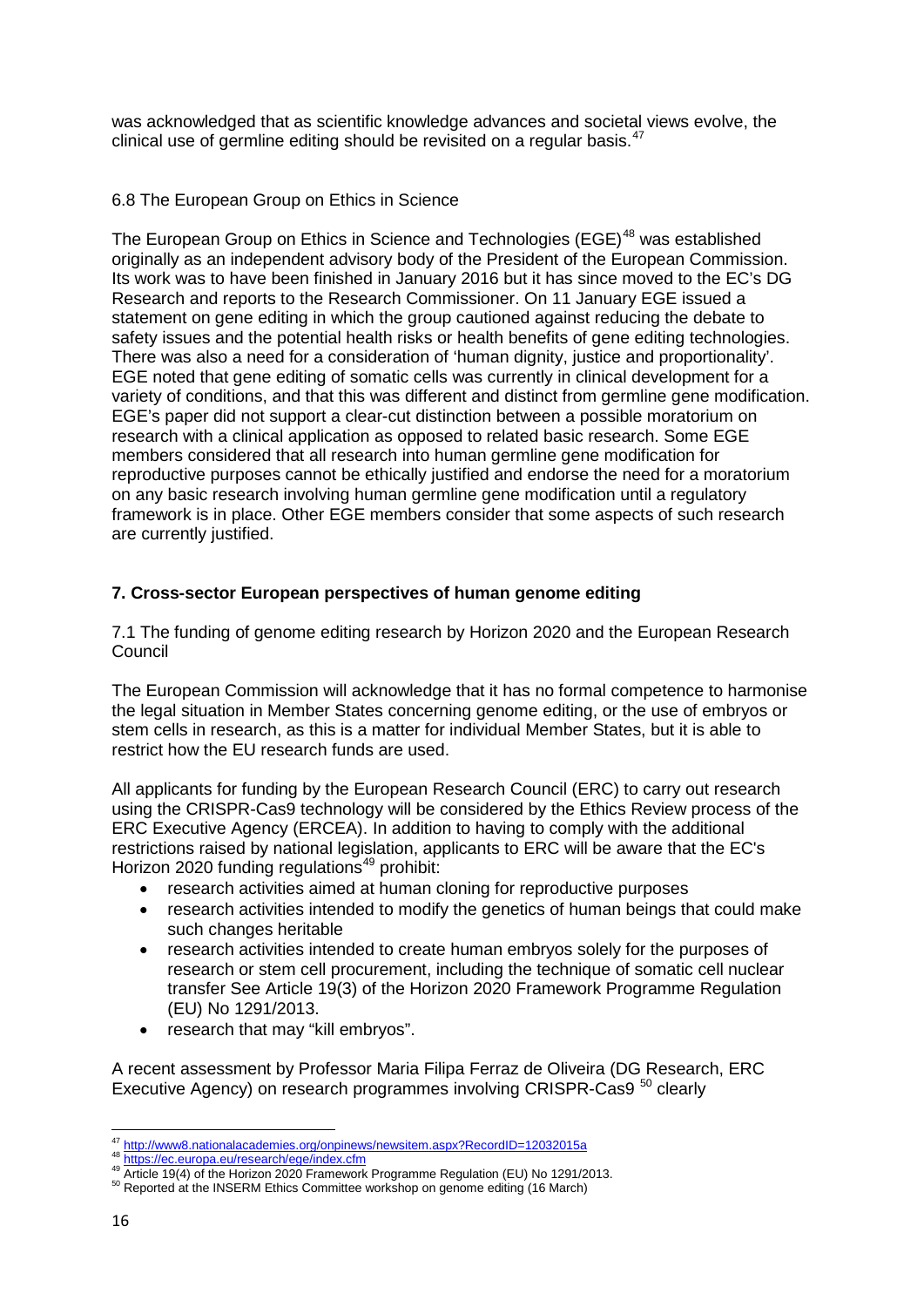demonstrates the rapid growth in the research endeavour in this space in the EU. The first projects involving the technology only went for ethical review by the ERC less than two years ago, with just one application to the Starting Grant Call 2014. However, during last year, 26 projects involving the use of CRISPR-Cas9 sought funding under the ERC's 2015 Advanced Grant call. An examination of the types of cells involved in such recent applications showed that 17 projects will be using animal cells, 16 human somatic cells, but six projects planned to use either human embryonic stem cells or human induced pluripotent stem cells or animal embryonic stem cells.

Any research seeking EC funding to use gene-editing in human cells would, if via human stem cells (both adult and embryonic), have to comply with the specific national legislation in place in individual EU Member States, as well as general EU Directives that govern the acquisition, storage, and use of human tissues and cells. No activity will be funded in a Member State where such activity is forbidden, and no funding will be granted for research activities that are prohibited in all Member States.

In addition, research involving animals in genome editing studies will need to comply with Directive 2010/63/EU on the Protection of Animals Used for Scientific Purposes, as well the various Directives and Regulations on the Contained Use, Deliberate Release and Transboundary Movement of GMOs (2001/18/EC, 2009/41/EC and Reg EC 1946/2003. Under the EU's Precautionary Principle policy, researchers may also be required to have conducted an assessment of predictable risks and potential benefits before the start of any project and implement any necessary safety measures.

7.2 The provision of advice to the European Parliament on life sciences: STOA

The Office for Scientific and Technology Option Assessment (STOA) was established to provide the European Parliament's Committees and other parliamentary bodies concerned with independent, high-quality and scientifically impartial studies and information for the assessment of the impact of possibly introducing or promoting new technologies and identifying, from the technological point of view, the options for the best courses of action to take. Assessing new developments in health and new technologies in the life sciences is a current priority for STOA, and whilst it is understood that the Office is aware of the ongoing international discussions concerning genome editing, it does not appear that there are any immediate plans to advise Parliamentarians on the matter.

7.3 Current activities of the European Academies

7.3.1The position of the German Academies on genome editing in Europe

In September 2015 the Leopoldina (The National Academy of Sciences), acatech (The National Academy of Science of Science and Engineering), the Union of the German Academies of Sciences and Humanities, and the German Research Foundation (DFG) released a joint statement on this topic which describes how genome editing works, its current stage of development, its field of application and its advantages over conventional gene modification.[51](#page-16-0) In addition to the statement by the Leopoldina *et al*, a more detailed review of the German perspective on human genome editing was carried out in the recent analysis by an expert group of German scientists from the Berlin-Brandenburg Academy of Sciences and Humanities (BBAW). The paper analyses the 'loopholes' and inconsistencies in the current German Embryo Protection Act with regard to germline interventions.<sup>[52](#page-16-1)</sup>

 $\overline{a}$ 

<sup>&</sup>lt;sup>51</sup> 'The Opportunities and Limits of Genome Editing'.

<span id="page-16-1"></span><span id="page-16-0"></span>[www.leopoldina.org/uploads/tx\\_leopublication/2015\\_3Akad\\_Stellungnahme\\_Genome\\_Editing.pdf.](http://www.leopoldina.org/uploads/tx_leopublication/2015_3Akad_Stellungnahme_Genome_Editing.pdf) [52](http://www.leopoldina.org/uploads/tx_leopublication/2015_3Akad_Stellungnahme_Genome_Editing.pdf) 'Human genome surgery – towards a responsible evaluation of a new technology' [www.gentechnologiebericht.de/bilder/BBAW\\_Human-Genome-Surgery\\_PDF-A1b-1.pdf\)](http://www.gentechnologiebericht.de/bilder/BBAW_Human-Genome-Surgery_PDF-A1b-1.pdf).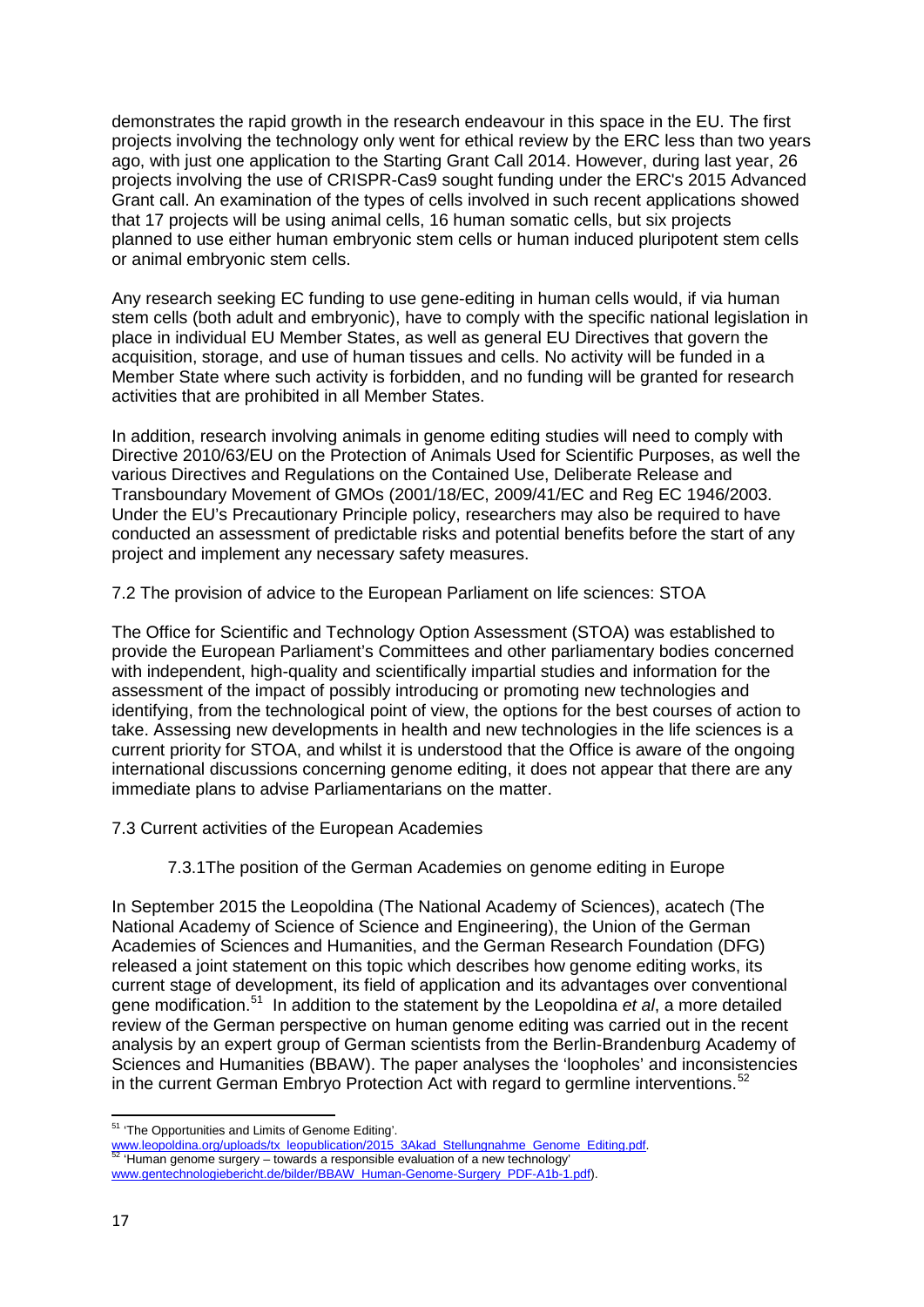# 7.3.2 Development of an EASAC position on the wider aspects of genome editing

The European Academies Science Advisory Council (EASAC) formed by the national science academies of the EU Member States [\(www.easac.eu\)](http://www.easac.eu/) is in the process of establishing a Working Group on Genome Editing, with representation from its academies. FEAM representation on this initiative will be from the Belgian Royal Academy of Medicine. The proposed scope of the EASAC review will be quite broad, and in addition to assessing the contribution of genome editing to fundamental research will examine issues for a range of applications relevant to human health and other societal priorities.

# 7.3.3 Review by the French National Academy of Medicine

A Working Party of the French National Academy of Medicine has been established to review the full range of issues concerning the genetic modification of human germinal cells and embryos in the light of recent technological developments (CRISPR etc). The group's work on: the identification of potential medical indications of the new molecular genetics techniques; the possible risks and uncertainties in their use; and the ethical issues they raise, is ongoing. Some of the main conclusions that have been raised to date include the importance of continued support for scientifically relevant basic and pre-clinical research in this field, including that on germ cells and human embryos, particularly for a better knowledge of mechanisms regulating gametogenesis and any anomalies affecting the early development of the embryo.

Changes to the French legislation to allow the modification of the genome of germ cells or an embryo leading to the birth of a child would not be supported at this time.

# 7.4 Developing European perspectives on the ethical issues

# 7.4.1 The Nuffield Council on Bioethics

The UK based Nuffield Council on Bioethics has established a Working Group to oversee its review of the impact of new developments in genome editing.<sup>[53](#page-17-0)</sup> The review is in two parts, the first of which (due to report in summer 2016) will address conceptual and descriptive issues relating to the impact of genome editing technology. The first part is broad, taking in microorganism, plant, animal and human applications. It will explore the basis and scope of public interest in different uses of genome editing and the grounding of distinctions between morally unacceptable, morally acceptable and morally desirable uses. From among the wide range of applications for genome editing the initial report will identify priority areas for further consideration. The second part of the project will then address practical, normative questions for a priority field of application identified in the first part, looking at the how genome editing technologies should be used to respond to a defined set of challenges and the way their use might transform the set of challenges in return.

# 7.4.2 Development of advice by the Ethics Committee of INSERM

The Ethics Committee of INSERM - the French National Institute for Health and Medical Research - was tasked by INSERM to review developments in the application of CRISPR technology and to identify:

- What were the new ethical issues raised by such technology?
- Did the speed of its development raise any special problems?
- Did the ease of its application require the supervision of its implementation in the laboratory?

<span id="page-17-0"></span> $\overline{a}$ <sup>53</sup> <http://nuffieldbioethics.org/project/genome-editing/#sthash.gID3e6uS>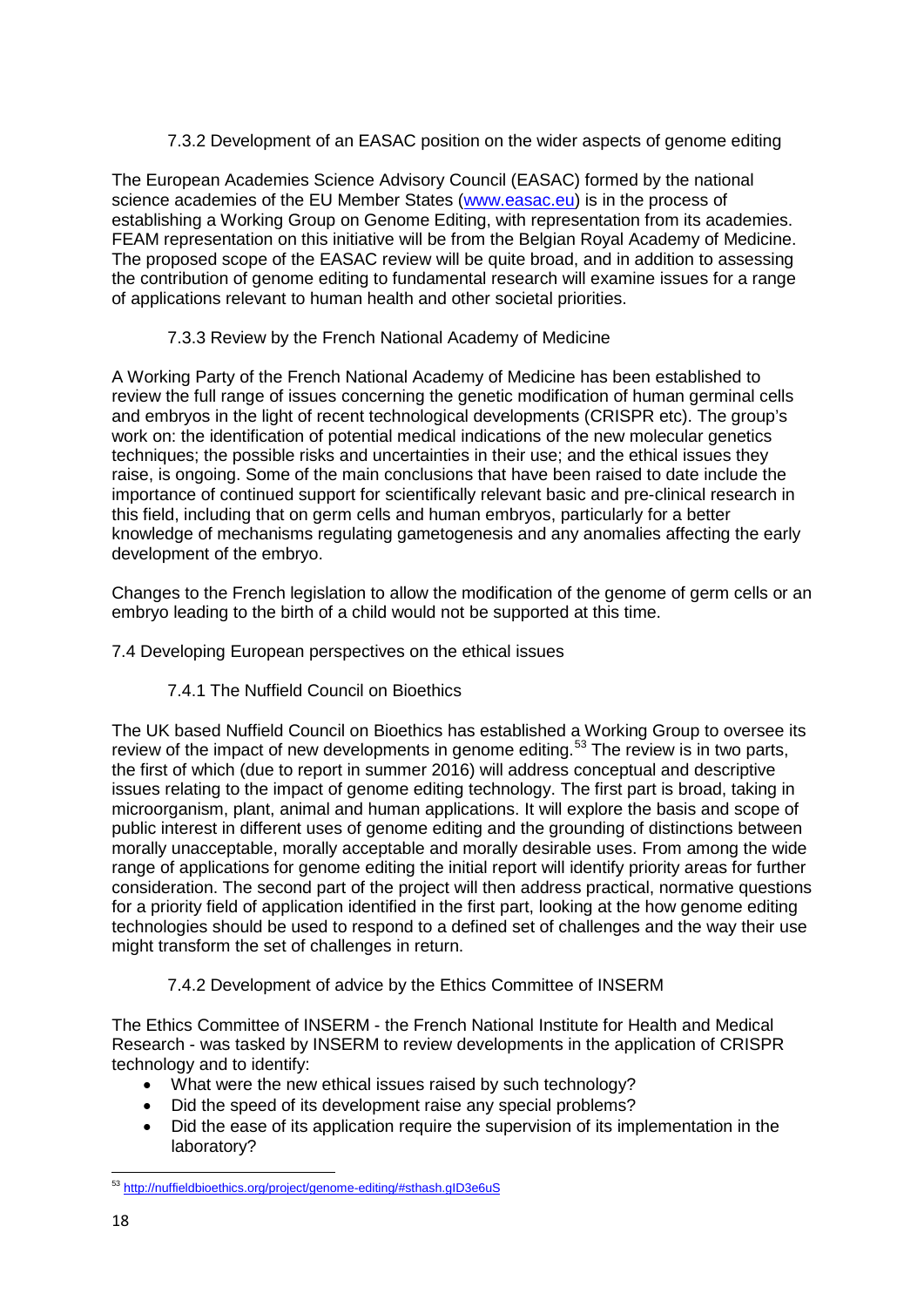In providing its recommendations on the matter in February 2016<sup>[54](#page-18-0)</sup>, the Committee considered that the establishment of any international moratorium of the use of genome engineering at this time was implausible, but that the prohibition of all germinal nuclear genome modifications for reproductive purposes in humans should continue to be respected at present. In its response to INSERM, the Committee recommended that any calls to change the French legislation on this matter should be refused until uncertainties concerning all risks are clearly evaluated and only when there has been a broader consultation with multiple partners from civil society. The INSERM Ethics Committee hosted a workshop for European-based experts on this topic on 16 March and it is planning further external activities in Europe to raise awareness of the issues.

7.5 The importance of the European patients' perspectives on genome editing

The Patients Network for Medical Research and Health EGAN ([www.egan.eu\)](http://www.egan.eu/) is an alliance of both National Genetic Alliances and European disease specific patient organisations with a special interest in genetics, genomics and biotechnology. Especially, but not only, genetic disorders are represented within EGAN.

The UK-based patient group – Genetic Alliance UK – has been following developments in this field very closely and has sought to explain CRISPR-Cas9 genome editing to its members. It is currently carrying out a survey to gather views on gene editing techniques from those affected by genetic conditions.<sup>[55](#page-18-1)</sup> This is being funded under a European Commission funded project (NERRI) investigating the public perception of innovative healthrelated technologies. The results of the survey will be available in the near future.

7.6 Ongoing commercial development of genome editing technologies

Most of the commercial developments concerning genome editing appear to be taking place in the USA - with a few exceptions in Europe.The US-based Sangamo Biosciences has a number of potential therapeutic approaches in the pipeline based on its zinc finger nuclease (ZFN)-mediated genome editing technology.<sup>[56](#page-18-2)</sup> Following FDA approval early in 2015, the company is using its technology to disrupt the CCR5 gene in cells of an AIDS patient's immune system to make these cells permanently resistant to HIV infection. The aim is to provide a population of HIV-resistant cells that can fight HIV and opportunistic infections thereby mimicking the characteristics of individuals that carry the natural CCR5 delta-32 mutation. The FDA authorised the world's first human clinical trial for an *in vivo* genome editing application from Sangamo in December 2015. The Phase I/II open-label, dose escalation study will be in nine adult males with severe haemophilia.<sup>5</sup>

Recent developments in Europe in this field include the treatment (under a special licence from the UK MHRA) of a young leukaemia patient with the French-based company Cellectis' TALEN gene-edited allogeneic UCART product candidate.<sup>[58](#page-18-4)</sup>

Collaborative research agreements have been established between the French-based gene therapy company Genethon and CRISPR Therapeutics headquartered in Basel, Switzerland to accelerate gene therapy research programmes.<sup>[59](#page-18-5)</sup> German-based Bayer have also recently announced a joint venture with CRISPR Therapeutics in order to develop and commercialise therapeutics for blood disorders, blindness, and congenital heart disease.<sup>[60](#page-18-6)</sup>

 $\overline{a}$ <sup>54</sup> <u><http://www.inserm.fr/mediatheque/infr-grand-public/fichiers/l-ethique-a-l-inserm/crispr-saisine-cei-fr-fevrier-2016><br><sup>55</sup> <u><http://www.geneticalliance.org.uk/genome-editing-.htm></u></u>

<span id="page-18-2"></span>

<span id="page-18-1"></span><span id="page-18-0"></span><sup>56&</sup>lt;br>http://www.geneticalliance.org.uk/genome-editing-.html<br>56<br>http://investor.sangamo.com/releasedetail.cfm?ReleaseID=944828

<span id="page-18-6"></span><span id="page-18-5"></span>

<span id="page-18-4"></span><span id="page-18-3"></span><sup>&</sup>lt;sup>58</sup><br>[http://www.cellectis.com/sites/default/files/cellectis\\_pr\\_151105\\_0.pdf](http://www.cellectis.com/sites/default/files/cellectis_pr_151105_0.pdf)<br>mttp://crisprtx.com/news-events/news-events-press-releases-2015-12-18.php<br><sup>60</sup>http://www.albanydailystar.com/science/dna-editing-revolution-bayer[chula-vista-daily-science-14615.html](http://www.albanydailystar.com/science/dna-editing-revolution-bayer-will-invest-325-million-euros-to-crispr-therapeutics-chula-vista-daily-science-14615.html)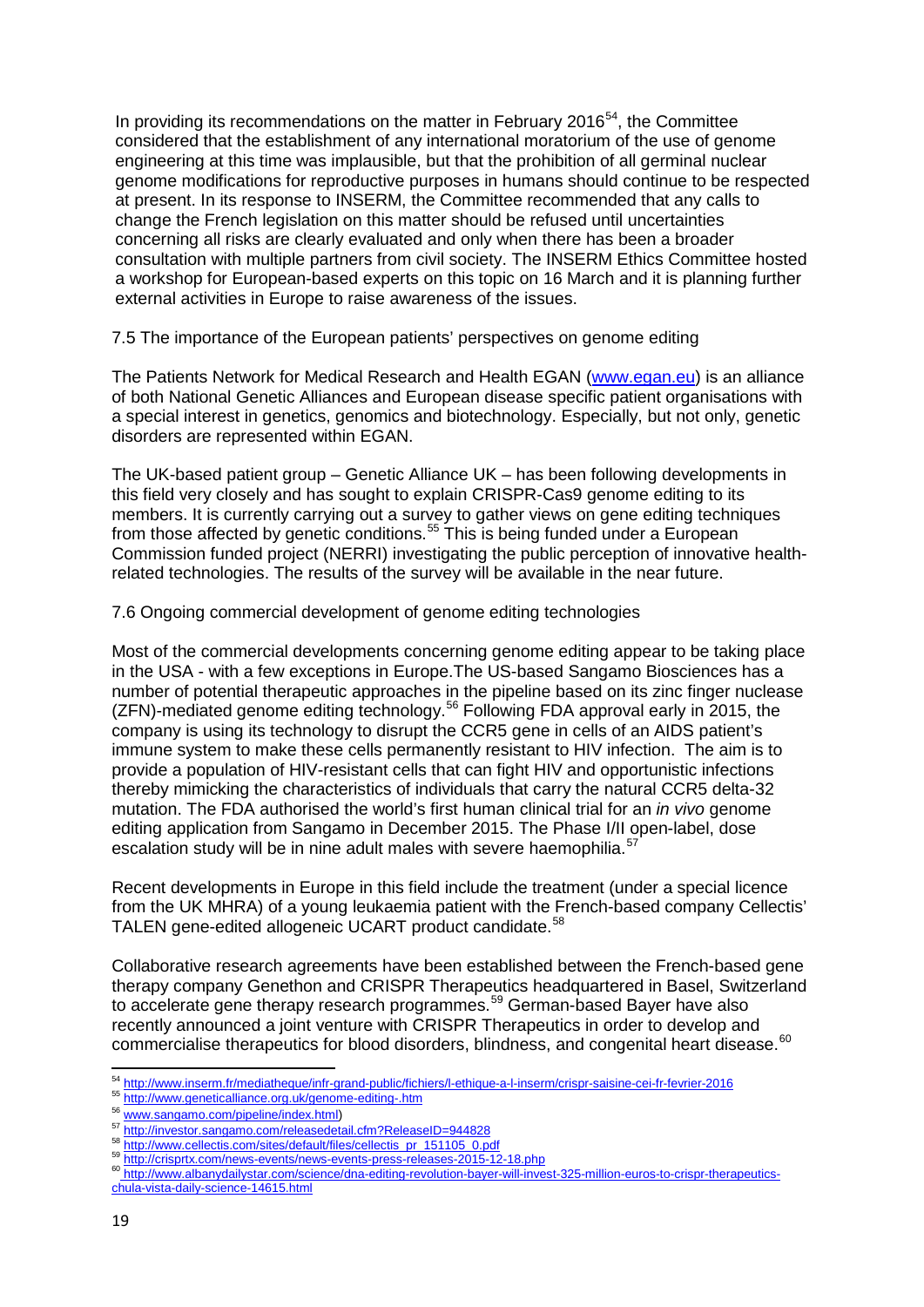Larger well-established pharmaceutical companies are adapting the technology to their own in-house research programmes as well as seeking external collaborations. Most of these collaborations are with US-based genome editing based start-up companies established by the early pioneers of CRISPR-Cas9 such as Editas (co-founded by Feng Zhang (MIT) and Jennifer Doudna (University of California)); Caribou (co-founders Jennifer Doudna and Martin Jinek (University of Zurich)), and CRISPR Therapeutics.

Some examples of company activity in Europe include those of Novartis and Astra Zeneca. It has been reported that Novartis, with its main research activities in Cambridge, Massachusetts and Switzerland, has adopted CRISPR to research potential gene therapies and to identify drug targets. CRISPR is being used to investigate thousands of genes related to cancer as potential drug targets. CRISPR is enabling this to be done more quickly, precisely and relatively cheaper than other methods, and this is aiding decisions on which drug targets should advance to drug discovery projects. Collaborative agreements have been established with Intellia Therapeutics and Caribou Biosciences using CRISPR genome editing technology for the discovery and development of new medicines, and for the development of new drug discovery tools.<sup>[61](#page-19-0)</sup>

AstraZeneca announced in January 2015 that it had established four external research collaborations in the application of CRISPR for the identification and validation of new drug targets in pre-clinical models that closely resemble human diseases. These collaborations are with the Wellcome Trust Sanger Institute, Cambridge, UK, the Innovative Genomics Initiative, California and the Broad Institute/Whitehead Institute.Astra Zeneca and the Sanger Institute co-hosted an international conference on CRISPR in the UK in January 2016 on the application of CRISPR technology to the understanding and treatment of human disease – addressing key themes such as recent advances in genome editing technology, challenges to progressing disease models and CRISPR-based genome-wide screening.The conference also showed many ways in which CRISPR was already making a difference in pre-clinical studies in traditional drug development.<sup>[62](#page-19-1)</sup>

**.** 

<span id="page-19-0"></span><sup>&</sup>lt;sup>61</sup> <https://www.novartis.com/news/media-releases/novartis-collaborates-intellia-therapeutics-and-caribou-biosciences-explore><br><sup>62</sup> https://www.genomeweb.com/gene-silencinggene-editing/sanger-astrazeneca-host-crispr-confere

<span id="page-19-1"></span>[public](https://www.genomeweb.com/gene-silencinggene-editing/sanger-astrazeneca-host-crispr-conference-focus-human-biology-public)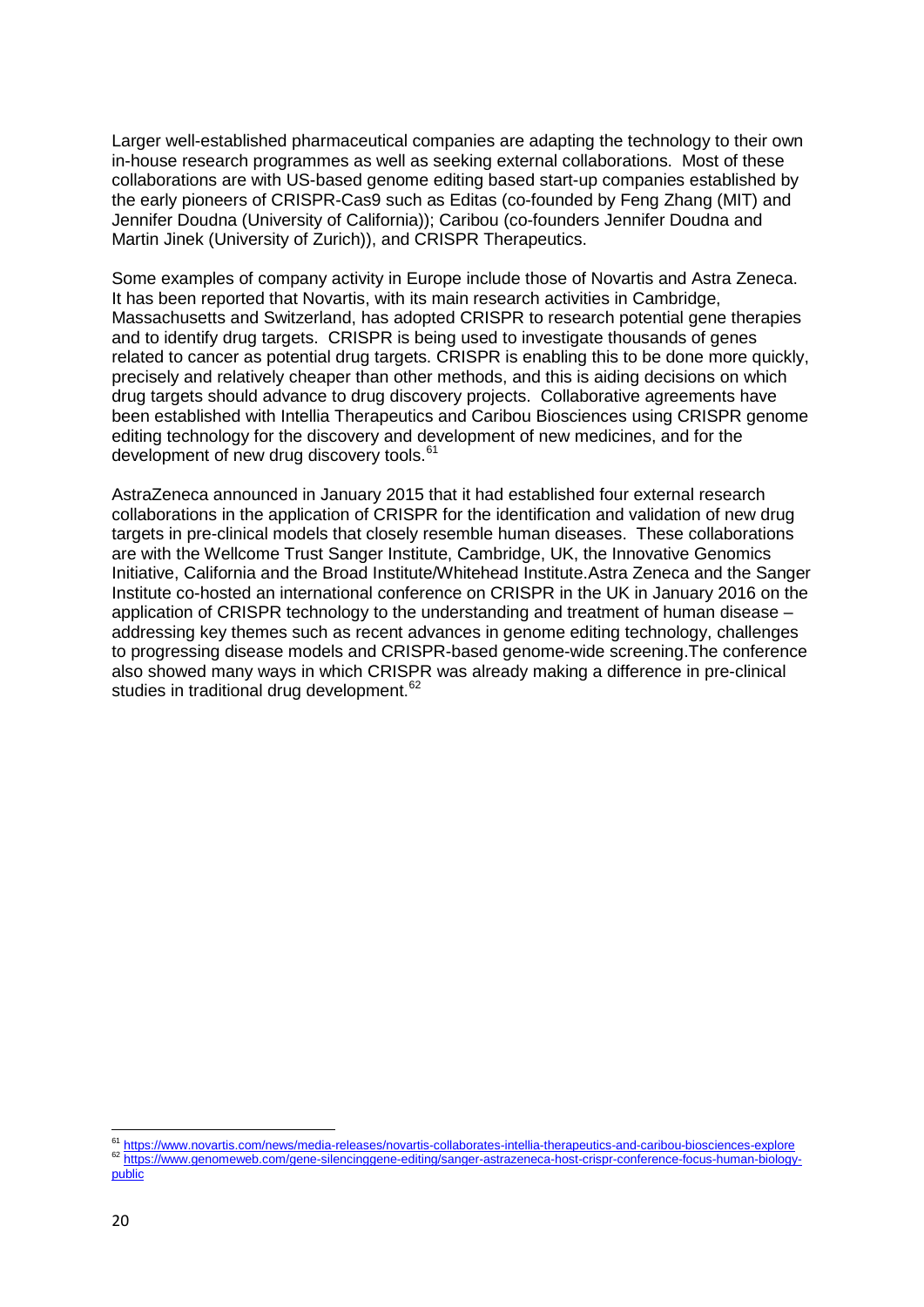## **A REVIEW OF REGULATORY GOVERNANCE FOR GENOME EDITING IN EUROPE**

In preparation for the Paris workshop on human genome editing, members of FEAM and other Academies of Medical Science within Europe were asked for their expert views on the regulatory and policy environment for the development of genome editing for human therapeutic applications in their country. Feedback on this matter was based around the proposed main themes of the workshop:

- Basic and pre-clinical research
- Clinical use of genome editing in somatic cells
- Clinical use of germline genome editing.

Some of the information of current legislation summarised here may not be directly relevant to genome editing *per se* but it has been included as it helps to illustrate a number of the internal inconsistencies in countries that seek to regulate such new technologies.

*(In summarising such comprehensive feedback from the Academies of Medical some factual errors may have been introduced. These will be corrected upon notification.)* 

### **A.1 BASIC AND PRE-CLINICAL RESEARCH APPLICATIONS**

The United Kingdom

The Human Fertilisation and Embryology Authority (HFEA) is the UK's statutory regulator of assisted conception and human embryo research. The HFEA was established by Parliament through the Human Fertilisation and Embryology Act of 1990. HFEA regulates and (for certain issues) allows the creation and use of use of embryos in research (under the auspices of a specific HFEA Licence) only up to 14 days after fertilisation, or before the establishment of the primitive streak should this occur before 14 days.<sup>[63](#page-20-0),[64](#page-20-1)</sup> Within these confines, genome editing can only be done in a research context. Any genetically modified embryos would be classed as "non-permitted" which means they could not be implanted into a woman.

In the UK the regulatory oversight for stem cell use is provided by the Human Tissue Authority (HTA), the HFEA (as they are obtained from embryos), the Medical Research Council's UK Stem Cell Bank and its steering group, and the Medicines and Healthcare Products Regulatory Agency (MHRA). The UK Stem Cell Toolkit is a regulatory tool for those seeking to use human stem cells for research.<sup>[65](#page-20-2)</sup>

In September 2015 the HFEA received an application from researchers at the Francis Crick Institute (Dr Kathy Niaken) to use genome editing (CRISPR) in a research project using human embryos to understand the genes human embryos need to develop successfully, and to examine causes of reproductive failure.

It was proposed that the knowledge gained from the research might ultimately benefit patients without necessarily requiring treatment using genome editing. The research licence

**.** 

<span id="page-20-0"></span>[<sup>63</sup>http://www.hfea.gov.uk/161.html](http://www.hfea.gov.uk/161.html)

<span id="page-20-2"></span><span id="page-20-1"></span>[<sup>64</sup>http://www.hfea.gov.uk/docs/07032016\\_Currently\\_licenced\\_research\\_projects.pdf](http://www.hfea.gov.uk/docs/07032016_Currently_licenced_research_projects.pdf) [65http://www.sc-toolkit.ac.uk/home.cfm](http://www.sc-toolkit.ac.uk/home.cfm)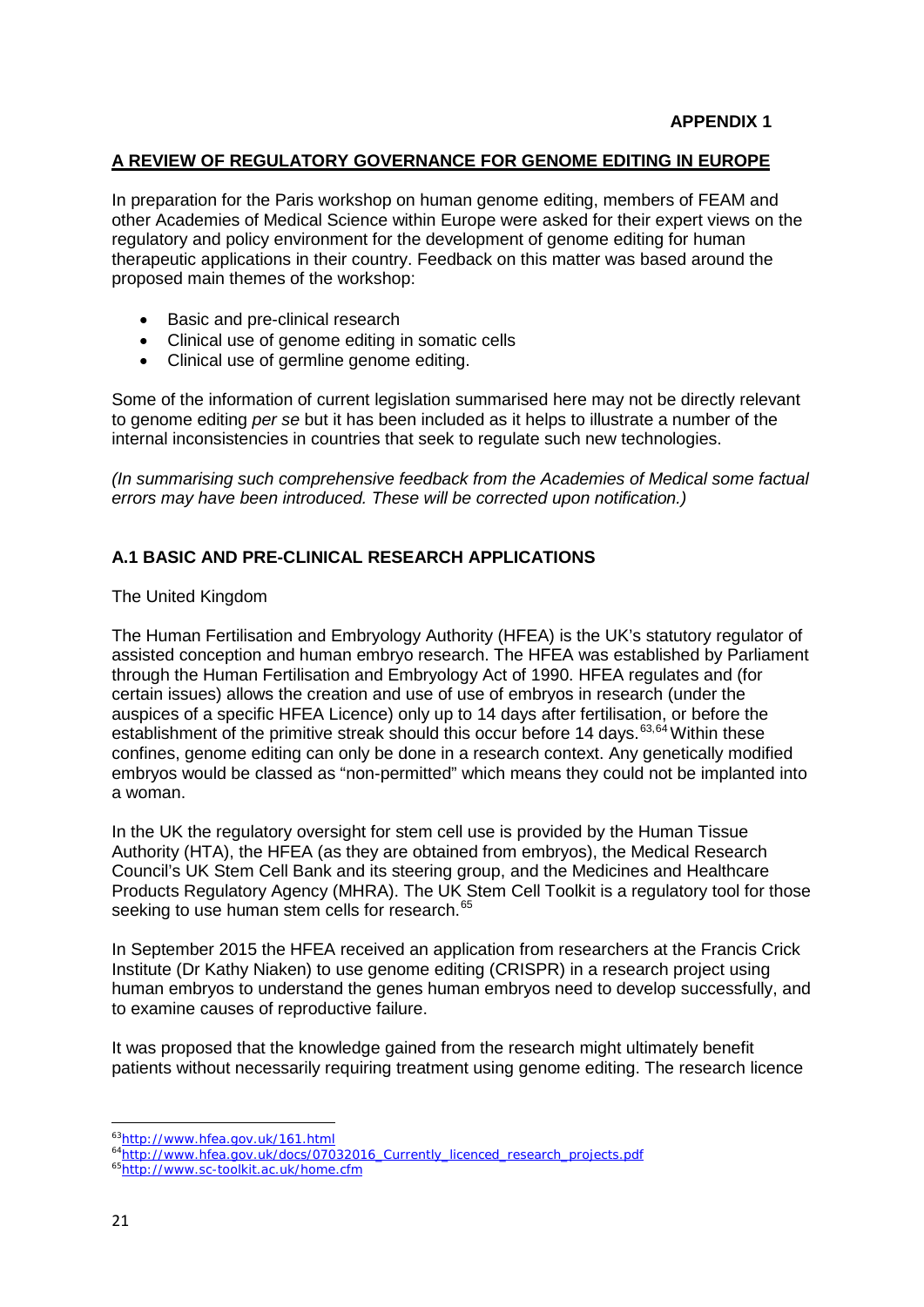was approved on 14 January 2016, subject to the project obtaining appropriate research ethics committee approval.

The UK regulatory environment for such research is carefully constructed to ensure cautious progression of complex and sensitive issues. The importance of the science and any potential clinical benefits is critical to the regulation of such research. Ethical considerations and public opinion (including that of patients) are important to provide incentives for any change in regulations.

## Spain

It is possible to carry out research with stem cells, gametes and embryos within the limits of the Assisted Human Reproduction Techniques Act (14/2006) and the Biomedical Research Act (14/2007). These laws do not allow the creation of human embryos for research, but do allow the use of donated embryos whose development is not more than 14 days. Experimental embryos are not allowed to be implanted. There will be gaps in the legislation, for being over 10 years old, the laws did not foresee such technologies as genome editing. The limits in both laws (Assisted MRTA and BRA) are somewhat unclear – there are no guidelines *per se*. All research must be approved by local ethics committees or the National Commission for Assisted Reproduction of the National Bioethics Committee. The main driving force for decisions on regulations include scientific societies, hospitals and research centres, ethics committees and public opinion.

### **Germany**

There is currently no research planned in Germany that will use genome editing techniques in human embryos. Genetic engineering in general is regulated by the German Genetic Engineering Act which *inter alia* seeks to protect the life and health of people, environment, plants and animals against harmful effects resulting from genetic manipulations. It also seeks to create the legal framework for the exploration, development, use and promotion of the scientific, technical and economic aspects of genetic technology.<sup>[66](#page-21-0)</sup>

The use of embryos for research is prohibited in Germany as outlined in the Embryo Protection Act 1991<sup>[67](#page-21-1)</sup>, which makes the derivation of embryonic stem cell lines a criminal offence. The 2002 Stem Cell Act does not allow the generation of embryos for research. The embryo is also protected under the German Constitution. The Basic Law also protects the freedom to pursue science and research. German law gives priority to adult stem cells under the 2002 Stem Cell Act, but the importation of embryonic stem cell lines into Germany is permitted under strict conditions, including the fact that the imported ES lines must have been derived before May 2007. Embryonic stem cell lines can only be used for research if they are vital in developing new medical and scientific knowledge.

The Central Ethics Commission for Stem Cell Research provides the necessary approval for the importation of stem cell lines. The German National Ethics Council provides advice and issues opinions on the wider medical and scientific issues affecting society and human health. Pre-implantation genetic diagnosis became officially legal in 2011 after a judgement of the Federal Court of Justice demonstrated that the law did not prevent doctors from the genetic screening of artificially produced embryos before transferring them to a woman.

 $\overline{a}$ 

<span id="page-21-0"></span><sup>&</sup>lt;sup>66</sup>[http://www.bvl.bund.de/EN/06\\_Genetic\\_Engineering/genetic\\_engineering\\_node.html;jsessionid=3833FE261B0A5C5A1EC81](http://www.bvl.bund.de/EN/06_Genetic_Engineering/genetic_engineering_node.html;jsessionid=3833FE261B0A5C5A1EC81ADF3AC6B134.2_cid350#doc1414308bodyText1) [ADF3AC6B134.2\\_cid350#doc1414308bodyText1](http://www.bvl.bund.de/EN/06_Genetic_Engineering/genetic_engineering_node.html;jsessionid=3833FE261B0A5C5A1EC81ADF3AC6B134.2_cid350#doc1414308bodyText1)

<span id="page-21-1"></span><http://www.eurostemcell.org/regulations/regulation-stem-cell-research-germany>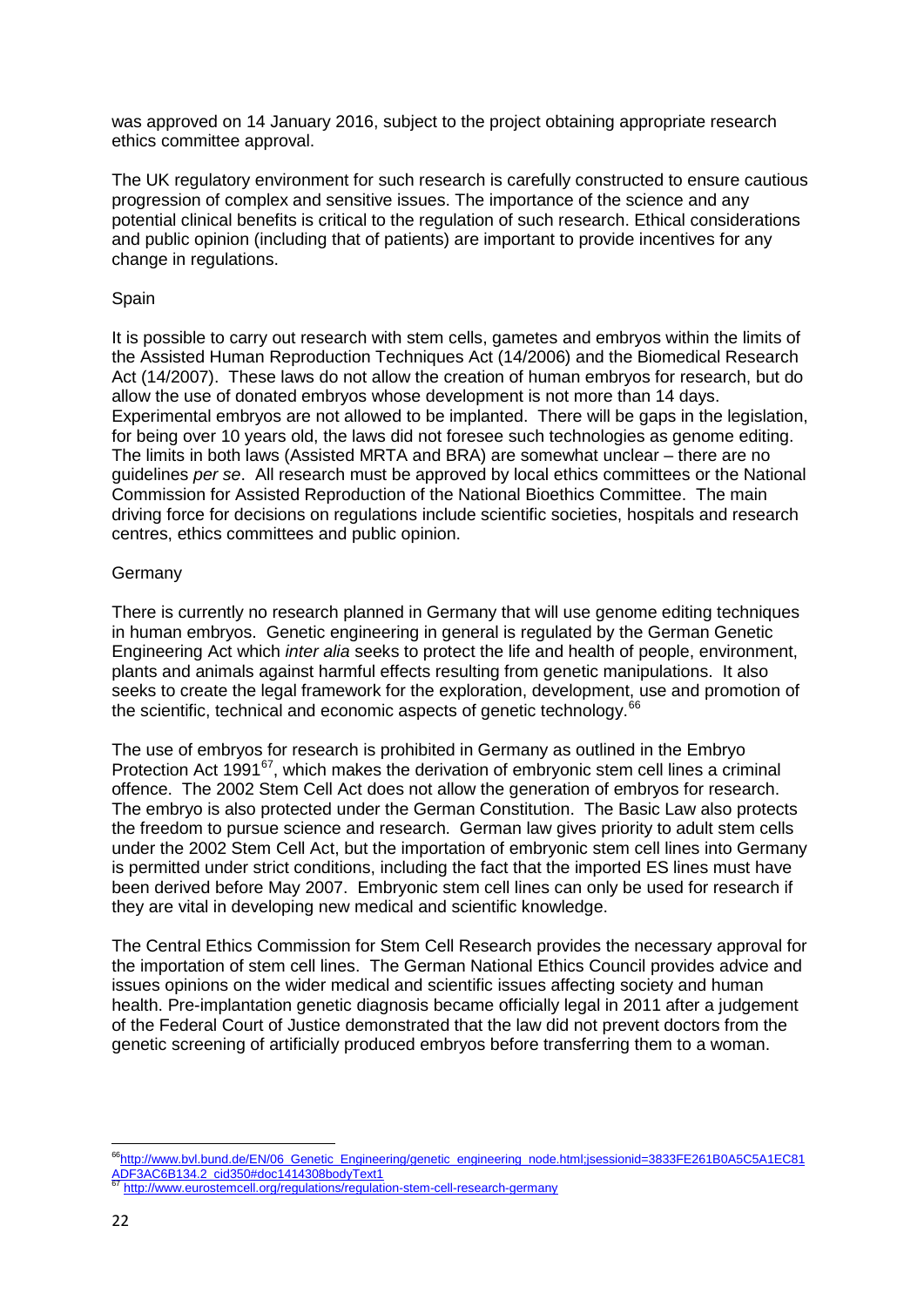## France

There have been a number of significant changes to the legislative framework for genome research in France over the last 20 years, particularly that involving the use of human embryos and human embryonic stem cells.<sup>[68](#page-22-0)</sup> In 1994 France adopted comprehensive bioethics legislation for the first time which banned both the creation of embryos for research and the experimentation on embryos. Subsequent changes to the legislation (2004, 2011) maintained this general prohibition, but provided an exception that would permit research on embryos under an approved set of conditions, including the use of unneeded cryopreserved embryos from IVF laboratories.<sup>[69](#page-22-1)</sup> In August 2013 the Senate and National Assembly adopted Law 2013-715 which now permits embryo and hESC research by general authorisation, rather than via an exemption process.

The Agence de la Biomédecine (ABM) is the French statutory regulator of assisted reproduction and human embryo research. The ABM was established by Parliament through the Act of 2004. All research protocols including human embryos or human embryonic stem cells must be authorized by ABM.

The French legislation is now considered to be generally supportive of basic research in this field and does appear to distinguish between any interventions aimed at modifying the genetic characteristics of the offspring, and research which does not directly lead to the birth of a child whose genetic characteristics would have been modified. It is felt though that there is still some ambiguity between the provisions of the Public Health Code and the French Civil Code.

- Article L2151-5 of the Public Health Code authorises embryo research with authorisation and under conditions.
- Article L 2151-2 forbids the creation of transgenic embryos.
- Article 16-4 of the French Civil Code (paragraph 3) stipulates that "without prejudice to research aimed at preventing and treating genetic diseases, no alteration may be made to genetic characteristics for the purposes of modifying the person's descendants".

## Sweden

The Law on Genetic Integrity (2006: 351) regulates research on human eggs. Such research requires consent from both egg and sperm donors. Experiments on fertilised eggs and on eggs submitted to nuclear transfer are only allowed for up to 14 days after fertilisation or nuclear transfer. After this the eggs have to be destroyed. A fertilised egg may be stored frozen for a maximum of five years. No fertilised egg submitted for such research may be introduced into a woman's body.

In its July 2015 statement (a "SMER Comment") on the subject of CRISPR-Cas9 and the possibility to edit the human genome, the Swedish National Council on Medical Ethics stated that research on embryos with the technique may also provide useful results, e.g. regarding infertility or stem cell therapy. According to the Council, the current regulation in Sweden is well balanced.<sup>[70](#page-22-2)</sup> In April 2016, it was reported in Nature News that Professor Fredrik Lanner

<span id="page-22-0"></span>**<sup>.</sup>** <sup>68</sup> Katherine Drabiak-Syed "New President, New Human Embryonic Stem Cell Research Policy: Comparative International Perspectives and Embryonic Stem Cell Research Laws in France" http://www.ncbi.nlm.nih.gov/pmc/articles/PMC3869533/<br>
Perspectives and Embryonic Stem Cell Research Laws in France" http://www.ncbi.nlm.nih.gov/pmc/articles/PMC

<span id="page-22-2"></span><span id="page-22-1"></span><sup>&</sup>lt;sup>69</sup> Research on embryos and embryonic stem cells. French Code of Public Health; Articles L2151-1 to L2151-8 (2011)<br><sup>70</sup> http://www.smer.se/<u>news/smer-comments-the-technique-crispr-cas9-and-possibilities-to-edit-the-human-</u>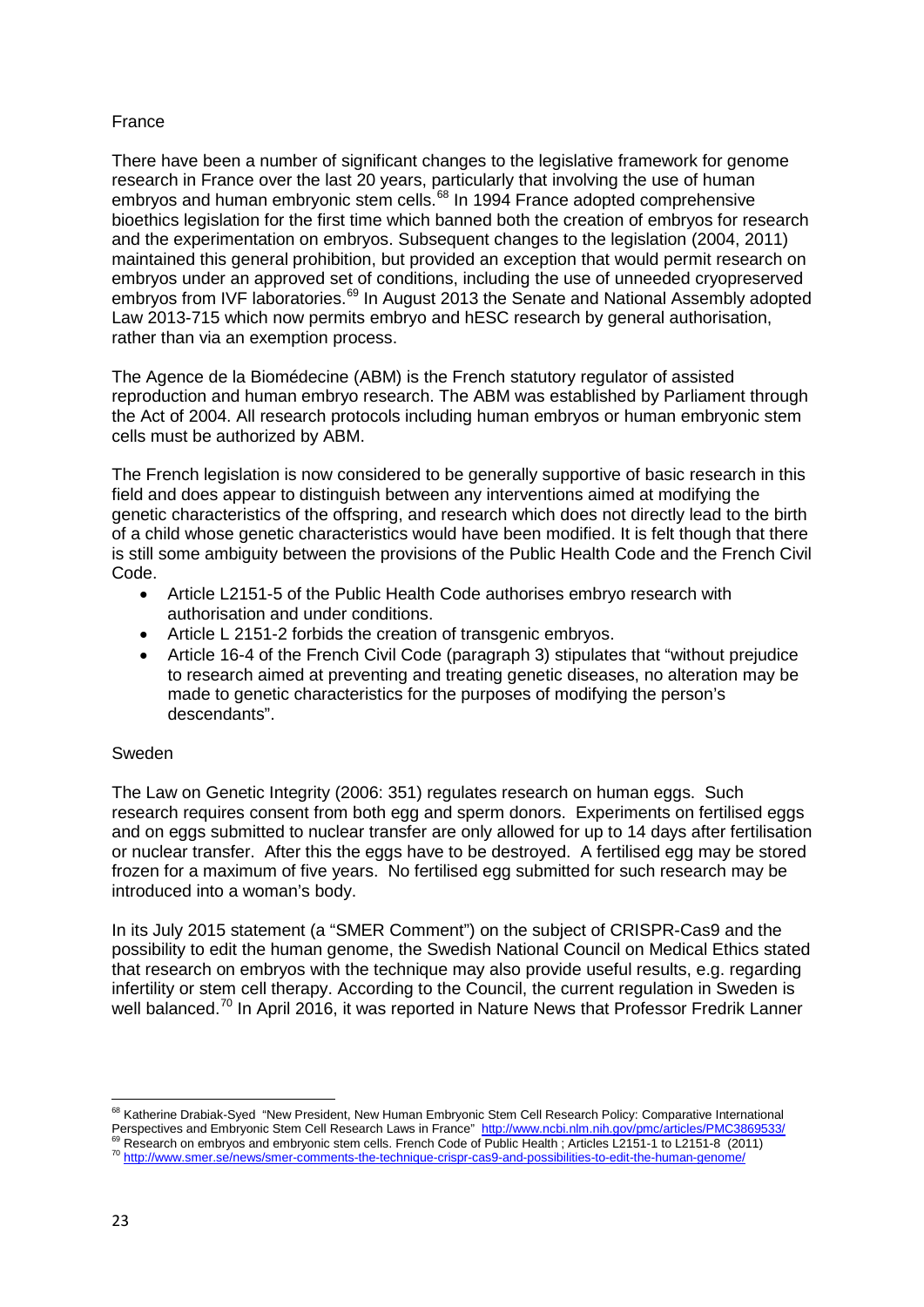at the Karolinska Institute in Stockholm has received ethical approval for research involving the use of CRISPR-Cas9 in human embryos to explore early human development.<sup>[71](#page-23-0)</sup>

### **Switzerland**

Article 119/a of the Constitution of the Swiss Federation (overseen by the Federal Office of Public Health – BundesamtfűrGesundheit) strictly prohibits cloning and genetic modifications of human germline cells and embryos for any purpose. The creation of human embryos for research is not allowed.

The National Ethics Committee provides opinion, but Switzerland practices a form of direct democracy through which it is inevitable that the public decides. The main driving force in Switzerland for decisions on regulations of this type of research is public opinion. The constitutional ban on genetic modifications was enacted as a consequence of a popular referendum on 12 March 2000. The use of Pre-implantation Genetic Diagnosis, which was not allowed in Switzerland, was put to a public vote in 2015 and it was finally approved.<sup>[72](#page-23-1)</sup>

### Estonia

In Estonia unused embryos from IVF may be used for research with the consent of the germ cell donors. It is not allowed to transfer embryos used for scientific research to female recipients.

The research is regulated by the Act on Artificial Fertilisation and Embryo Protection. The Estonian Parliament has ratified the Oviedo Convention and thus the creation of human embryos for research is not allowed. The regulatory framework is overseen by bodies such as the Estonian Council on Bioethics and the Tallinn Medical Research Ethics Committee.

## Czech Republic

Ethics approval and public opinion are the main driving forces in the regulatory oversight of such research. The creation of and use of human embryos in any experimental work is absolutely forbidden by law. Contrary to any experimental work on human embryos, embryos of animal origin can be used experimentally without any legal restrictions, and the genetic manipulation of whole animal embryos is allowed. The legislation states that embryonic stem cells of human origin (possibly originating from unused embryos from IVF centres) may be used for appropriate experimental work, and this is not prohibited- but controlled and strictly registered. Genetic modifications have to be reported to the local GMO authority. The Committee for the Supervision of GMO work is affiliated with the Ministry of the Environment.

There is a list of requirements regulating who can work with human stem cells. Nevertheless, human embryonic stem cells can only be used as cell lines (either established or short-term). Human embryonic cells cannot be used for further cloning or cultivation of embryos. This is under strong legislative control with severe penalties for trespassing. There is no research planned on genome editing techniques in embryos.

There are technological developments taking place in basic research on both somatic and stable embryonic stem cell lines.

 $\overline{a}$ 

<sup>71</sup> [http://www.nature.com/news/gene-editing-research-in-human-embryos-gains-momentum-](http://www.nature.com/news/gene-editing-research-in-human-embryos-gains-momentum-1.19767?WT.mc_id=FBK_NatureNews)

<span id="page-23-1"></span><span id="page-23-0"></span>[<sup>1.19767?</sup>WT.mc\\_id=FBK\\_NatureNews](http://www.nature.com/news/gene-editing-research-in-human-embryos-gains-momentum-1.19767?WT.mc_id=FBK_NatureNews)<br>
<sup>72</sup> [http://www.swissinfo.ch/directdemocracy/genetic-screening\\_pre-implantation-diagnosis-to-be-allowed/41485136](http://www.swissinfo.ch/directdemocracy/genetic-screening_pre-implantation-diagnosis-to-be-allowed/41485136)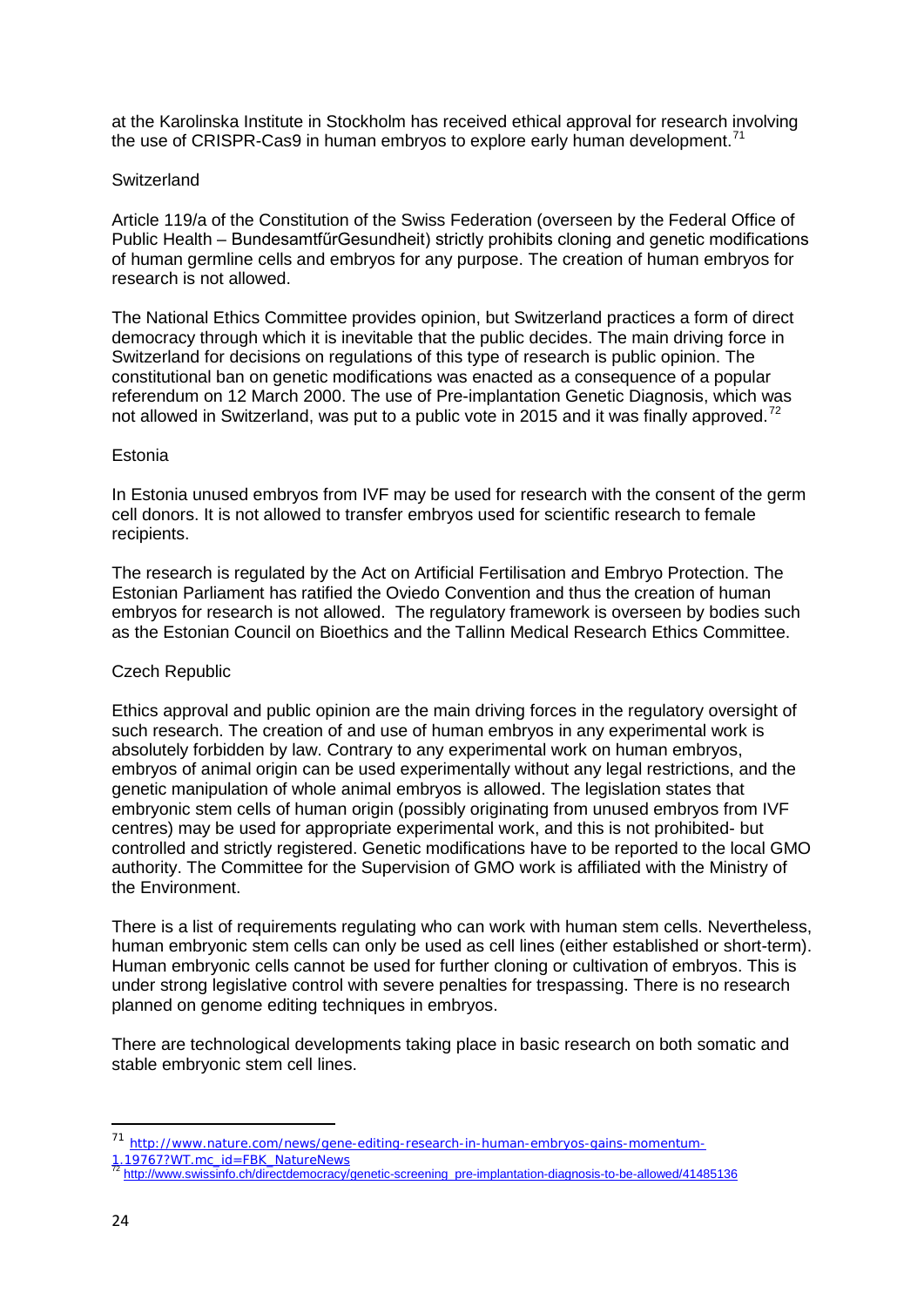### Lithuania

The Law on Ethics of Biomedical Research (Article 3) prohibits:

- The creation of human embryos for the purposes of biomedical research
- Research on human embryos or human foetuses during which or after which a human embryo or human foetus is destroyed or a human embryo is not placed into a woman's uterus
- The import and export of tissues of a human embryo, embryonic stem cells and lines or tissues of a foetus and the stem cells taken from them (but this does not apply to stem cells taken from umbilical cord of placenta after the birth of a child, and the samples taken for genetic research)

Biomedical research involving modifications of the human genome may only be carried out for preventive, diagnostic or therapeutic purposes and only in the cases when it is not intended to modify the genome of descendants.

The supervision of such biomedical research is a responsibility of research ethics committees – either the Lithuanian Bioethics Committee (the main driving force for all decisions) or regional biomedical research ethics committees.

Italy

In 2001 the Italian Parliament ratified the Oviedo Convention. The derivation of embryonic stem cell lines is banned in Italy, as well as therapeutic and reproductive cloning**,** but it is permitted to use imported embryonic stem cell lines for research.

Law No. 40/2004 on standards in the field of assisted procreation prohibits any kind of research on embryos, as the latter must be considered as an activity contrary to the embryo's interests, with the sole exception of research that might (potentially) have a benefit for its health. Therefore, it prohibits embryo manipulation, germline modification and human cloning for reproductive or therapeutic research purposes.

Whilst Article 13 (experimentation on human embryos) of the Italian law on assisted reproductive technologies clearly prohibits any experimentation and research on human embryos, there is one exception to this ban in that research aimed at pursuing therapeutic and diagnostic purposes, intended to protect the health and development of the embryo on which it is performed, is permitted when no other alternative methods are available. In June 2015 the Constitutional Court of Italy, lifted the ban preventing fertile couples, known to be carriers of severe genetic diseases, from accessing pre-implantation genetic diagnoses (PGD). There is however still no regulation with respect to specific methods to access PGD. In 2015 the European Court of Human Rights acknowledged that banning a woman (in Italy) from donating embryos obtained from *in vitro* fertilisation to scientific research was not contrary to respect for her private life. The Court noted that there was no European consensus regarding the donation of embryos not destined for implantation.

A 2009 Ministerial Degree that confined research funding to tissue (adult) stem cell research, thus excluding embryonic stem cell research, has so far been unsuccessfully challenged by a number of Italian scientists.

## **Greece**

The Oviedo Convention has been ratified by Greece (Law 2619/1996) and hence genetic research is governed by such legislation and by other laws on medically-assisted reproduction (3305/2005). Genetic manipulation of germinal cells is explicitly prohibited by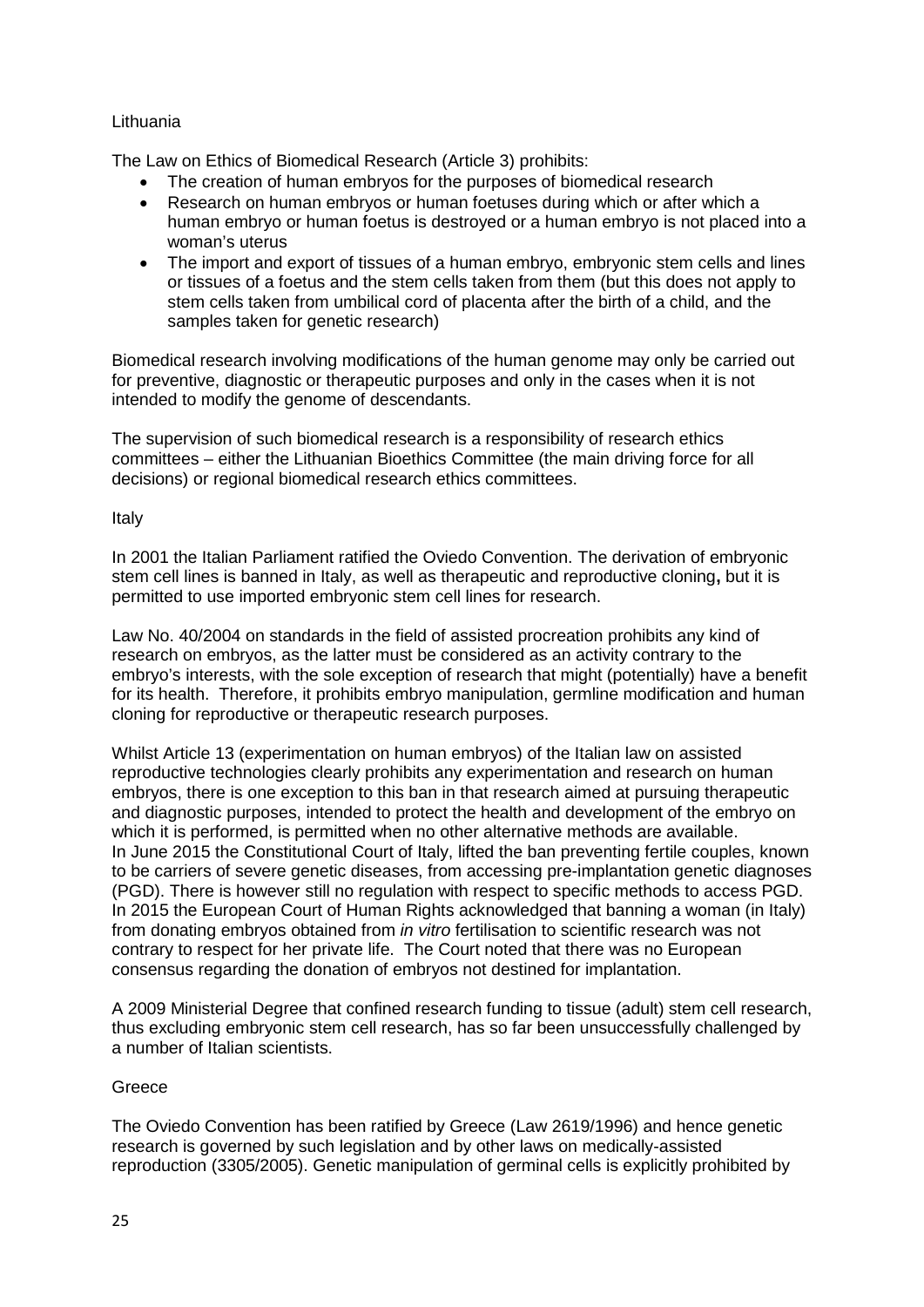Article 13 of the Oviedo Convention. Research on embryos *in vitro* (including the use of embryonic stem cells) is allowed if they are surplus embryos, not used for reproductive purposes, and consent has been obtained from the gamete donors. If no consent exists the embryos can be used after five years in storage. The creation of human embryos for research is not allowed.

The regulation is overseen by the Independent National Authority on Medically Assisted Reproduction. The Hellenic National Bioethics Commission has adopted an opinion on stem cell research. In addition to the two organisations above, the other driving forces for decisions on the regulation framework are the National Organisation for Medicines and the Ministry of Health.

### Norway

Ethics and politics are the main driving forces for decisions about regulation of this kind of research. These questions are on the political agenda with different political parties being liberal or restrictive in their general attitude. Ethical discussions regarding biotechnology have been "institutionalized" through a separate Biotechnology Advisory Board (an independent advisory body to the Norwegian Government), with a broad involvement of lay people that are supposed to provide recommendations for the government on such issues.

It is understood that at present there is no research planned in Norway that will use genome editing techniques in human germinal cells or embryos. The creation of human embryos for research purposes is illegal. The use or genetic manipulation of germinal cells, stem cells, or embryos for research is regulated by the Norwegian Law on Biotechnology (LOV-2003-12- 05-100), and the Norwegian Law on Gene technology (LOV-1993-04-02-38). In general, research on fertilized eggs is prohibited, unless it is aimed at improving IVF success rates or technologies for prenatal diagnostics or research to gain knowledge that can lead to future treatments for serious diseases. However, this may change as the law currently is being revised.

Current Norwegian legislation (The Biotechnology Act) prohibits the introduction of genetic changes that can be inherited in humans. This has been interpreted as a ban on any genetic modification of human germ cells or embryos, even for basic research.The Norwegian Biotechnology Advisory Board voted on 12 January 2016 to allow 'germline editing for basic research'. According to the statement this will only be permitted using supernumerary embryos donated by couples having IVF treatment, and only using embryos up to 14 days old. The Advisory Board recommended that the current ban should not include basic research where the germ cells or embryos are not used to establish a pregnancy. The Advisory Board recommended that the same restrictions should apply to research involving germline editing. Such research should not involve the development of methods for the clinical application of germline editing.

# **A.2 THE CLINICAL USE OF GENOME EDITING IN SOMATIC CELLS**

## The United Kingdom

The editing of somatic cells for basic research or in a clinical context is overseen by the Human Tissue Authority (HTA), created by the Human Tissue Act 2004, which regulates matters relating to human bodies, organs and tissues for research and transplantation. The clinical application of somatic cell therapies, including those based on genome editing is regulated by the HTA and licensed by the Medicines and Healthcare Products Regulatory Agency (MHRA), under the scope of the Advanced Therapy Medicinal Products legislation. The Gene Therapy Advisory Committee (GTAC) is a research ethics committee that is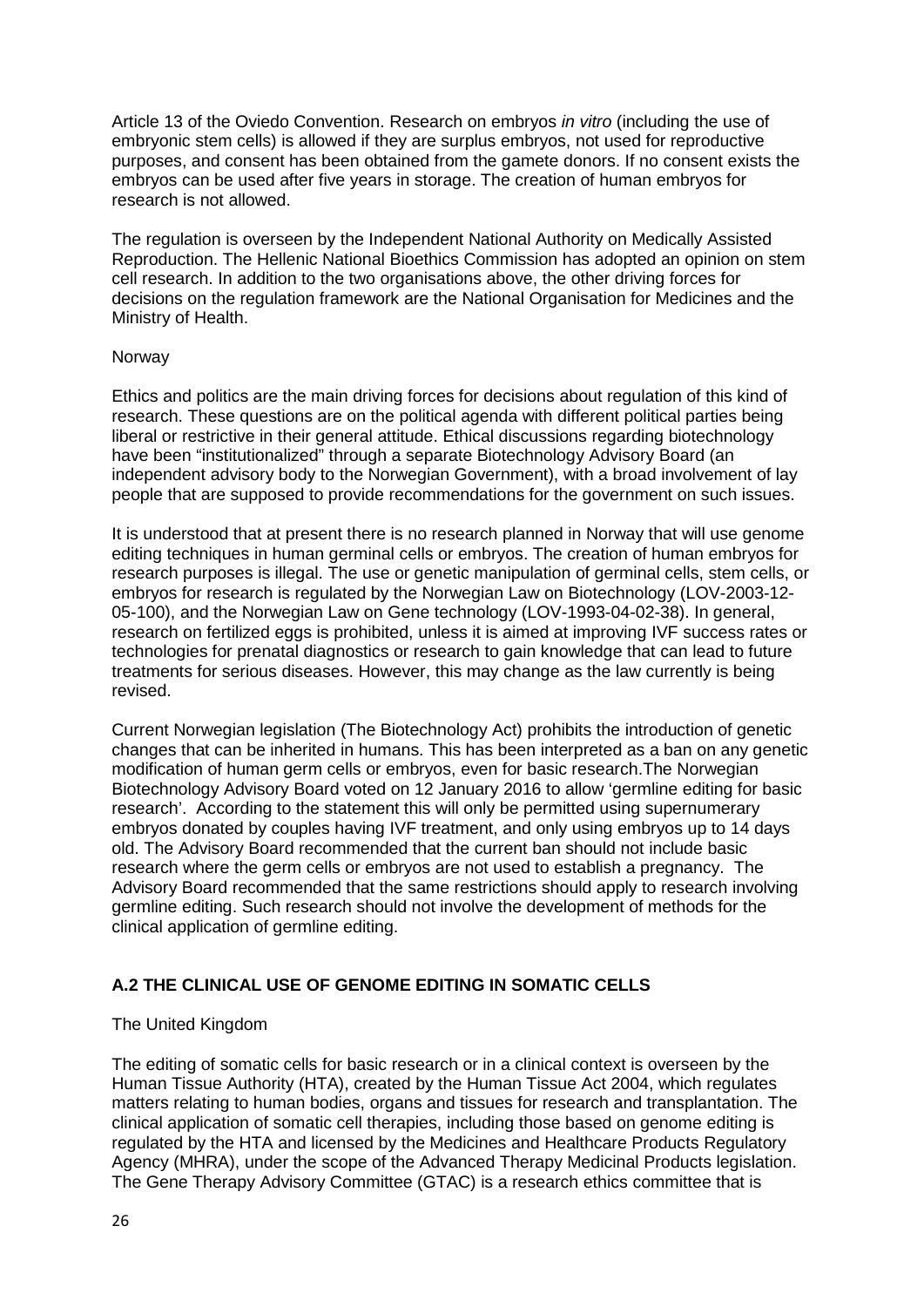overseen by the UK Health Research Authority and considers proposals for clinical studies involving gene therapy and stem cells.

It is not thought that any of these organisations are developing any specific CRISPR-related gene therapy policies.

The treatment of a young patient with acute lymphoblastic leukaemia (ALL) using TALENmodified T cells at the Great Ormond Street Hospital for Children, in London, was allowed after 'compassionate use' (approval under the MHRA special licence arrangements) had been obtained. This enabled the child to be treated with this unlicensed investigational medicinal product in which all other treatments had failed.

#### France

The different categories of cell therapies are governed by different regulatory statuses. Clinical research protocols are authorised by national (The National Agency for the Safety of Medicine and Health Products (ANSM), and European bodies.<sup>[73](#page-26-0)</sup>

### **Switzerland**

Clinical trials of somatic cell therapy have been conducted in Switzerland since 1994, subject to authorisation. One of the main driving forces for decisions on regulation is public opinion. The regulation of somatic gene therapy is divided into *in vivo* and *ex vivo* gene therapies:

*In vivo* gene therapy trials, i.e. trials in which the genes to be transferred are directly inserted in the patient's body by means of vectors, are governed by the Federal Law on Therapeutic Products which came into force on 1 January 2002, and specifically by Section 5 of the Ordinance on Clinical Trials of Therapeutic Products. The Swiss Agency for Therapeutic Products (Swissmedic) is responsible for approving experimental gene therapy and also submits the dossier for consideration to the SECB, the Federal Office for the Environment (FOEN) and the Federal Office of Public Health (FOPH). The SECB issues Statements on the biological safety of the preparation for the proband as well as for human beings and the environment in general.

*Ex vivo* gene therapy trials, i.e. trials in which the therapeutic gene is transferred in vitro to cells or tissue before insertion in the patient's body, are governed by the Federal Ordinance on Transplantations, and require approval by the FOPH. The SECB is also requested to issue Statements in this regard.In addition, approval for *ex vivo* and *in vivo* gene therapy trials requires the consent of the local ethics committee.The guidelines of Good Manufacturing Practice (GMP) in accordance with the European Guide to GMP (1997) must be observed for the manufacture of gene therapy products.

#### Czech Republic

There does not appear to be any national regulatory framework for gene therapy in humans in the Czech Republic. It is considered fully experimental and out of the scope of insurance companies (who are not willing to participate) thus limiting its usage considerably. Only very few individuals – usually supported by private resources – are referred to international clinical trials.Gene therapy is considered an interesting and beneficial option for experimental treatment approaches to monogenic diseases. There are no serious ethical or

<span id="page-26-0"></span>**<sup>.</sup>** <sup>73</sup> Cecile Remuzat *et al*, Market access pathways for cell therapies in France, Journal of Market Access & Health Policy 2015,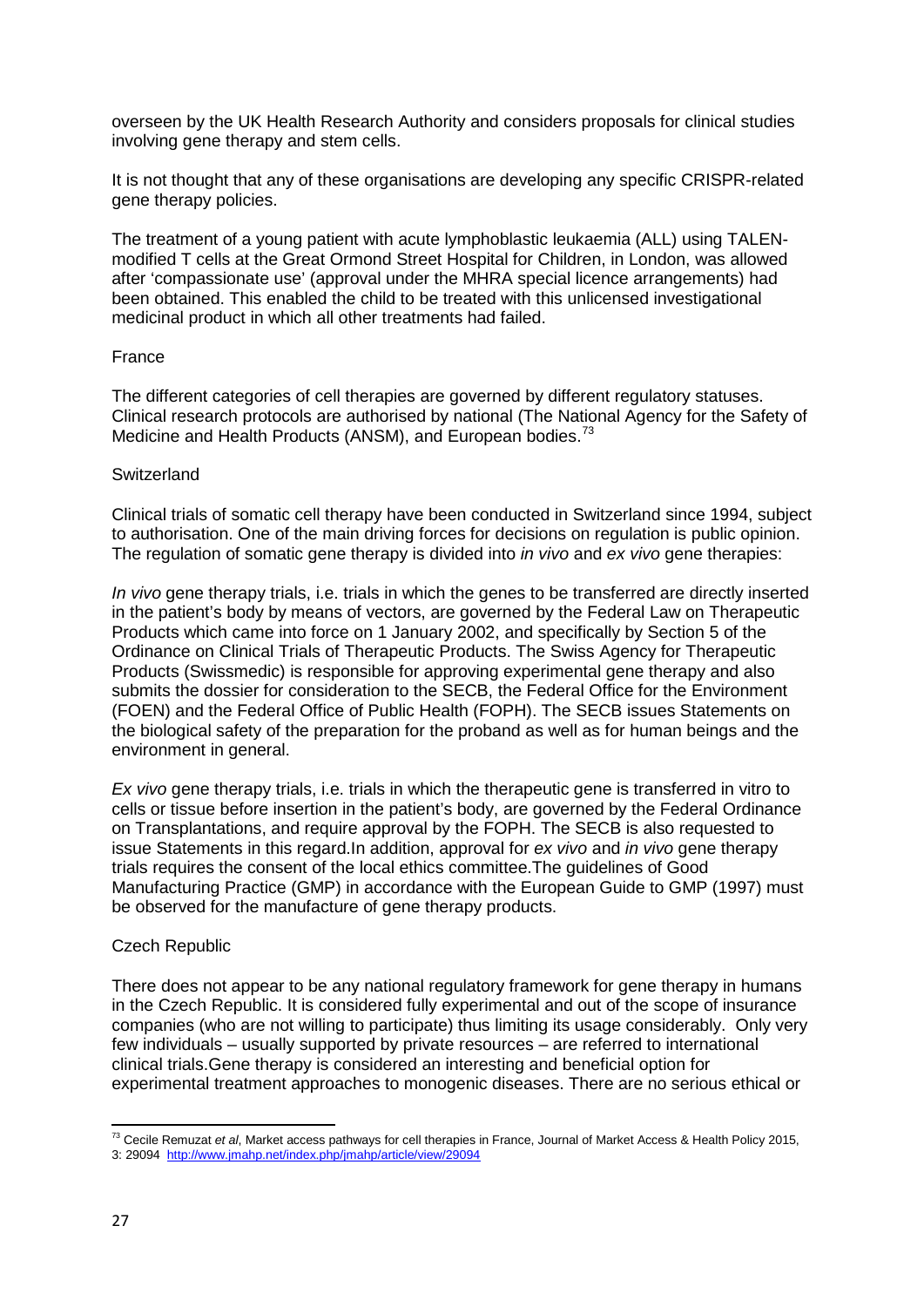public opinion constraints. There is a long history of GMO research on somatic cells - mainly in academia.

### Lithuania

It is understood that at present there is no formal regulatory framework or oversight body in place for overseeing gene therapy applications in humans. There does not appear to be any plans to prepare genome editing for somatic (non-heritable) clinical applications. The Lithuanian Bioethics Committee would be the main driving force for regulations in this field.

### **Spain**

The Drug Use Law (10/2013) and the Biomedical Research Act (14/2007) provide the regulatory framework for gene therapy in humans. It is considered that this would cover gene therapy carried out by genome editing. The National Bioethics Committee and the Research Ethics Committee of hospitals/centres of research provide the relevant oversight of these regulations.

### Greece

The only relevant legal framework is that arising from Article 13 of the Oviedo Convention. There is no specific body in place to regulate this research, but the Independent National Authority in Medically Assisted Reproduction, the Hellenic National Bioethics Commission and the Ministry of Health have general competence in this field.Genetic manipulation of somatic cells is allowed and gene therapy is permitted. A number of early proof-of-principle studies in somatic cell therapy are in progress in academic and research institutions.

### Sweden

All experiments on human somatic cells have to be approved by an ethical review board, according to the legislation (Etikprovningslagen 2003:460). The Swedish Medical Products Agency would need to approve any therapeutic applications in humans. Such legislation would address gene therapy carried out by genome editing.

The Swedish National Council on Medical Ethics held a conference on gene editing and CRISPR-Cas9 in the Swedish Parliament. The Council had previously published a brief review on the international debate in which it expressed optimism about the possibilities that the technique might provide, particularly regarding somatic gene therapy against serious diseases.<sup>7</sup>

#### Estonia

Gene therapy in Estonia is not permitted outside laboratory research. It is not thought that any plans are in place to prepare genome editing for somatic clinical applications. Estonia's regulatory framework for gene therapy in humans is based on its ratification of the Oviedo Convention – with Articles 11-14 of the Convention being most relevant.

#### Norway

Gene therapy is regulated by law via The Biotechnology Act. Gene therapy on fertilized eggs and foetuses, and gene therapies that introduces genetic changes in sperms and eggs are

**.** 

<span id="page-27-0"></span>[<sup>74</sup>http://www.smer.se/news/smer-comments-the-technique-crispr-cas9-and-possibilities-to-edit-the-human](http://www.smer.se/news/smer-comments-the-technique-crispr-cas9-and-possibilities-to-edit-the-human-genome/)[genome/](http://www.smer.se/news/smer-comments-the-technique-crispr-cas9-and-possibilities-to-edit-the-human-genome/)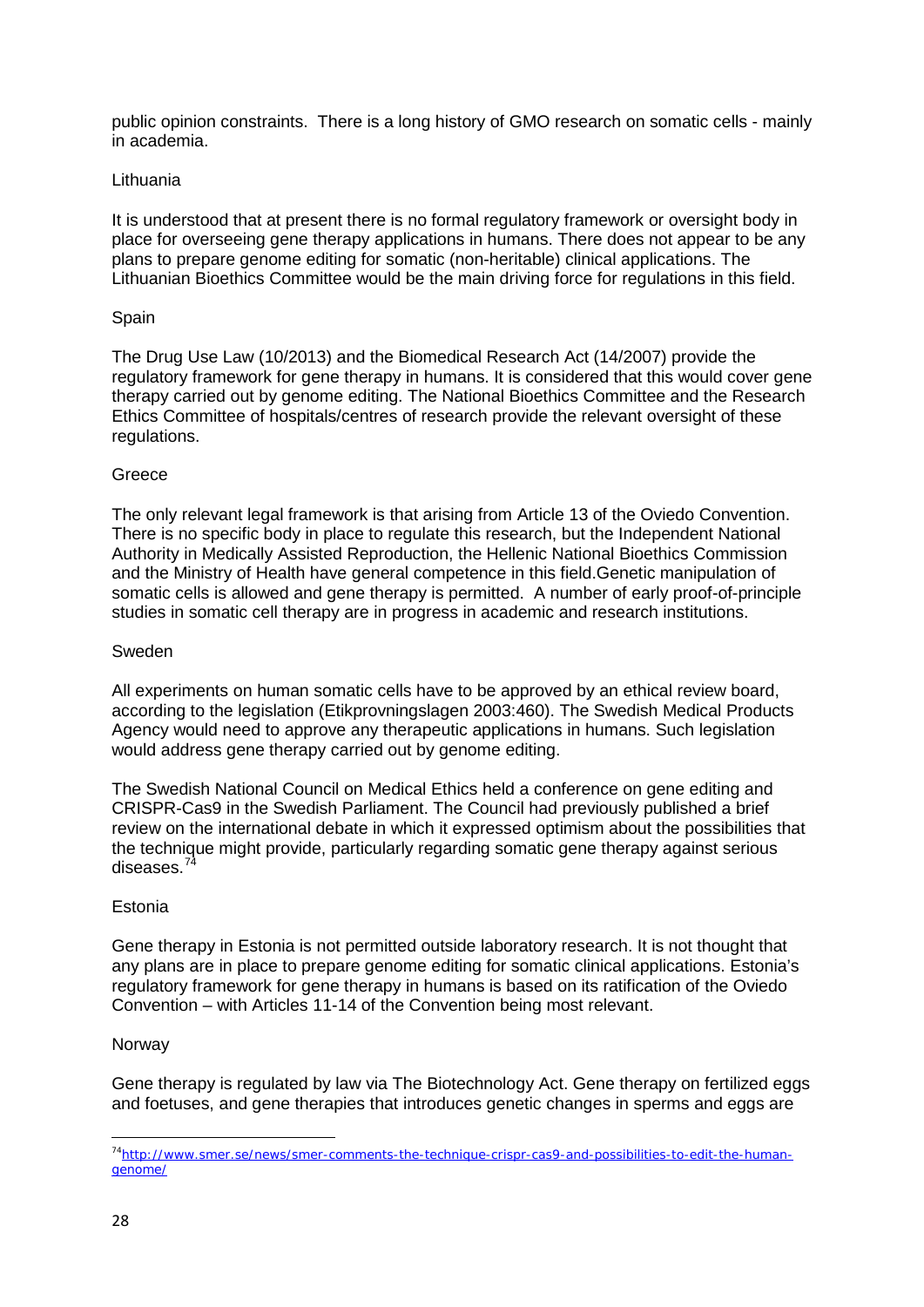illegal. Gene therapy in humans is only allowed to treat or prevent severe medical conditions, and the government needs to approve such treatments. Before approval, members of the Norwegian Advisory Board for Biotechnology are allowed to voice their opinion. It is considered that the current rules would also cover gene therapy carried out by genome editing, but there do not appear to be any plans in place at present to prepare genome editing for somatic (non-heritable) clinical applications.

# **A.3 THE CLINICAL USE OF GERMLINE GENOME EDITING**

## The United Kingdom

There is no current or planned research in the UK investigating the use of genome editing for heritable clinical applications.

Numerous discussions on the regulatory and ethical considerations associated with such potential applications are taking place in the UK, stimulated mainly by groups such as the Hinxton Group, the Nuffield Council on Bioethics (and its ongoing Genome Editing Project Working Group) and the Wellcome Trust.

Any changes to the legislation that would impact on the clinical use of genome editing techniques in embryos or germline cells would be under the control of the Human Fertilisation and Embryology Act which would need to be changed by primary legislation. The UK Government's position on this matter is that the use of genetically modified sperm, eggs or embryos in treatment is illegal. It does not appear there are any plans to bring forward any new legislation on this matter in the current parliament. The recently introduced Mitochondrial Donation Regulations, which do allow germline modification but only in the context of replacing mtDNA, have yet to authorise any applications.

## **Switzerland**

In Switzerland germline engineering is forbidden. The rules are set in the Swiss Constitution as well as subordinate legislation e.g. Federal Laws on IVF and genetic technologies in humans, on transplantation medicine; research on human subjects, medicinal products and medical devices. Article 119 of the Swiss Constitution specifically mentions reproductive cloning and genetic engineering: "all forms of cloning and interference with the genetic material of human reproductive cells and embryos are unlawful".

Research with human embryonic stem cells is allowed and regulated by the Stem Cell Research Act, but it is not allowed to genetically modify the totipotent embryo. The Stem Cell Research Act does not allow the cloning of embryos or the production of chimera or hybrids.

There has been much discussion in the lay press about genome editing and its implications. There are ongoing discussions on the ethical considerations of such studies, but as the Swiss law prohibits germline modification this means that there is unlikely to be any imminent changes to the *status quo* in Switzerland. Various institutions in Switzerland will continue to assess the current legal framework in the light of ongoing scientific developments.

## France

France ratified the Oviedo Convention in 2011 and thus formally accepted the principles of Article 13 of the Convention, regarding the prevention of the introduction of any modification of the human genome into the genome of descendants.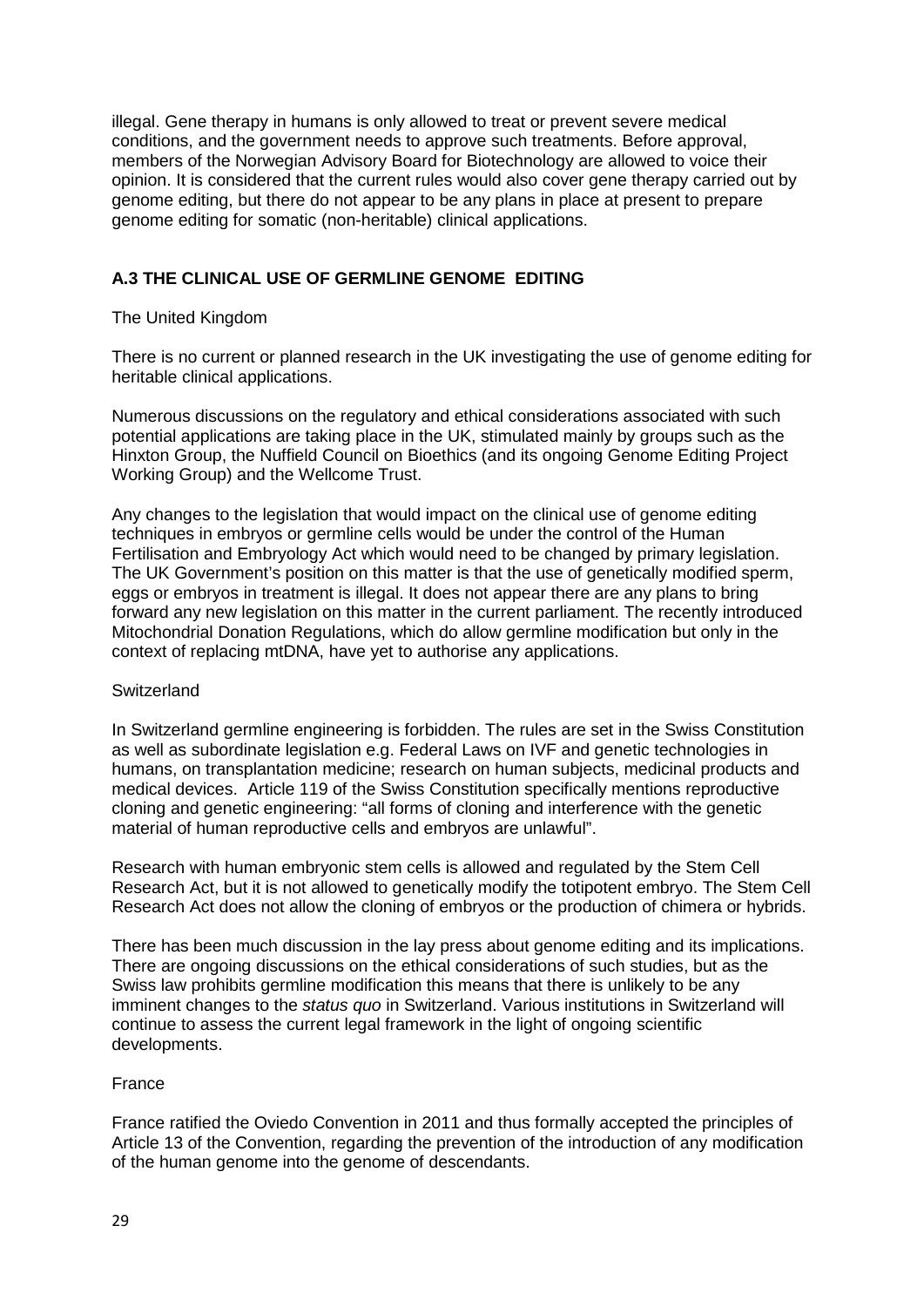Discussions on the regulatory and ethical considerations associated with germline genome editing are taking place in many institutions: INSERM Ethics Committee, scientific societies including the French Society of Human Genetics and the French Society of Cell and Gene Therapy), the National Academy of Medicine, in Parliament (Parliamentary Office for Evaluation of Scientific and Technological Options - OPECST, and in the National Consultative Ethics Committee.

## Estonia

There are no planned or current research activities in Estonia. There appears to be little, if any, discussion on the regulatory or ethical considerations associated with such possible developments. The Act on Artificial Fertilisation and Embryo Protection would be the focus of any such legislation on this matter.

### Czech Republic

It is forbidden by Czech law to carry out any such genetic modification research on human embryos. Also, embryos cannot be created nor manipulated for IVF projects.

However, a comprehensive large-scale pre-implantation or pre-natal genetic diagnostic is a diagnostic standard in the country. If genetic mutation associated with a syndrome in an index family is molecularly identified, then blastomere biopsy of embryos is an allowable option to embryo-transfer only index-mutation negative embryos. But no genetic manipulation in terms of correction work is allowed.

### **Greece**

There is no research in progress or planned investigating the use of genome editing for heritable clinical applications in Greece.The Hellenic National Bioethics Commission [\(www.bioethics.gr\)](http://www.bioethics.gr/) is in the process of drafting an opinion on genome editing and which will be published soon.

#### **Lithuania**

There does not appear to be any plans for the carrying out of research investigating genome editing for heritable clinical applications. There are however ongoing discussions about regulatory and ethical considerations of such applications. There are currently no legal and/or ethical rules that would impact on the clinical use of genome editing techniques or embryos or germline cells.

#### **Spain**

There is no research currently planned in Spain investigating genome editing for heritable clinical applications. There does not appear to be any key regulatory or ethical discussions on these issues at present.

The Assisted Human Reproduction Techniques Act (14/2006) and the Biomedical Research Act (14/2007) would impact on the clinical use of genome editing techniques.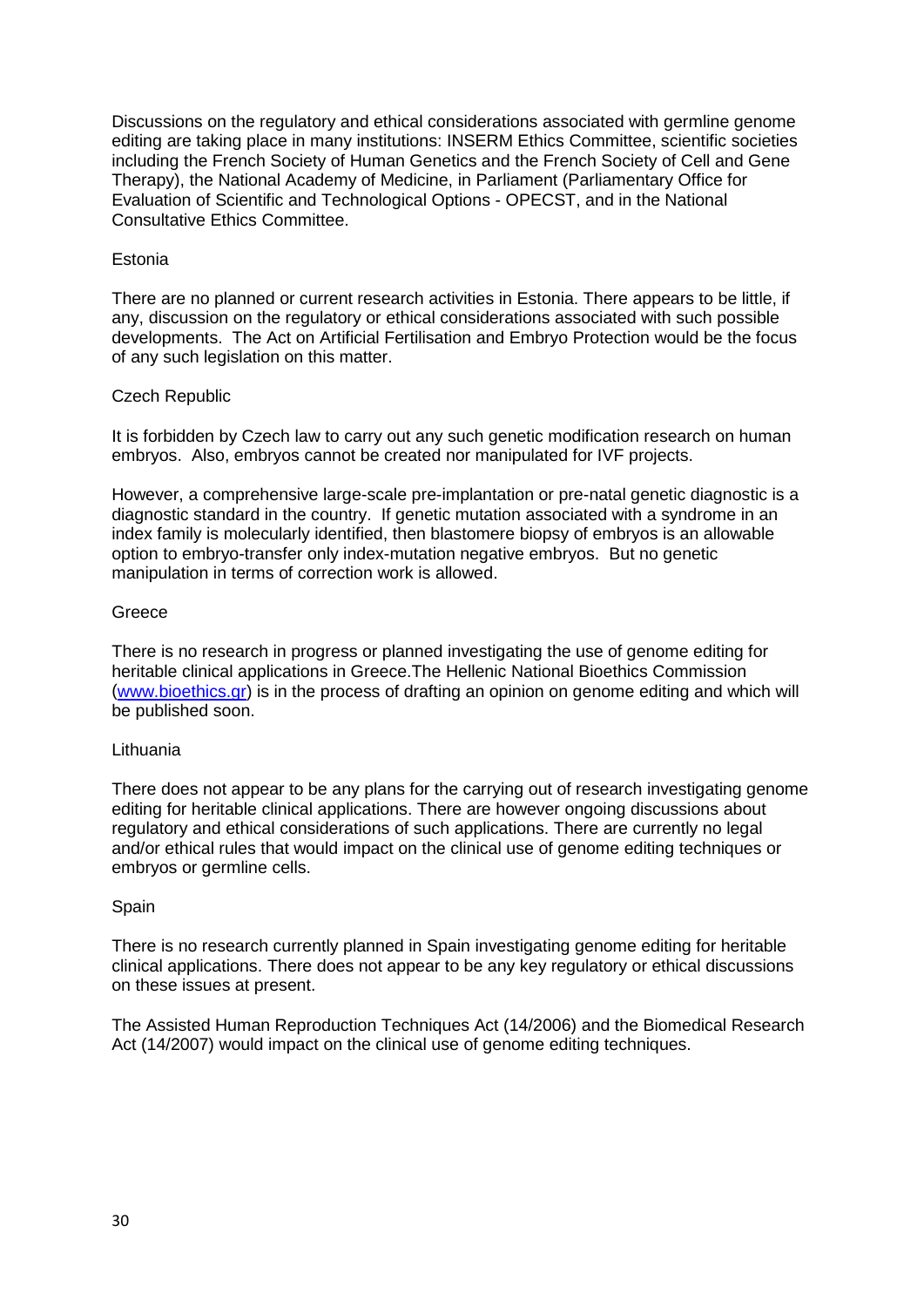## Sweden

There is no planned or current research investigating the use of genome editing for heritable clinical applications. Genome editing of the germline is explicitly forbidden by law (the Law on Genetic Integrity, 2006:351). Attempts to carry out research or clinical purposes that result in genetic changes that are transmitted through the germline in humans are not allowed. Treatments aimed at introducing heritable genetic changes in humans are not allowed.

### **Germany**

There is no planned or current research investigating the use of genome editing for heritable clinical applications in Germany. This kind of research is banned by the German Embryo Protection Act. It is the understanding of the National Academy of Sciences Leopoldina that there are strong reservations against such applications in Germany. The topic is subject to ongoing discussions by the public, among scientists and politicians. As suggested in the recent analysis of a German scientist expert group from the Berlin-Brandenburg Academy of Sciences and Humanities, it is considered that there are potential loopholes in the German Embryo Protection Act, which might eventually allow germline therapies that would support the life and integrity of an embryo.<sup>[75](#page-30-0)</sup>

#### Norway

Research investigating the use of genome editing for heritable clinical conditions would be illegal under present legislation.

There are regulations regulating the use of surplus fertilized eggs which would limit the possibilities of such studies. Also pre-implantation genetic diagnosis (PGD) is restricted to severe genetic diseases, which currently do not allow PGS for instance. However, the Norwegian Act on Biotechnology is being revised and some of these restrictions may be removed.

The Norwegian Biotechnology Advisory Board voted on 12 January 2016 to allow 'germline editing for basic research'. According to the statement this will only be permitted using supernumerary embryos donated by couples having IVF treatment, and only using embryos up to 14 days old. The Advisory Board recommended that the current ban should not include basic research where the germ cells or embryos are not used to establish a pregnancy. The Advisory Board recommended that the same restrictions should apply to research involving germline editing. Such research should not involve the development of methods for the clinical application of germline editing.

It is understood that the Norwegian Government is expected to issue a White Paper on the current Biotechnology Act later in 2016 or 2017, which may be followed by a proposal for legislative change.

<span id="page-30-0"></span> $\overline{a}$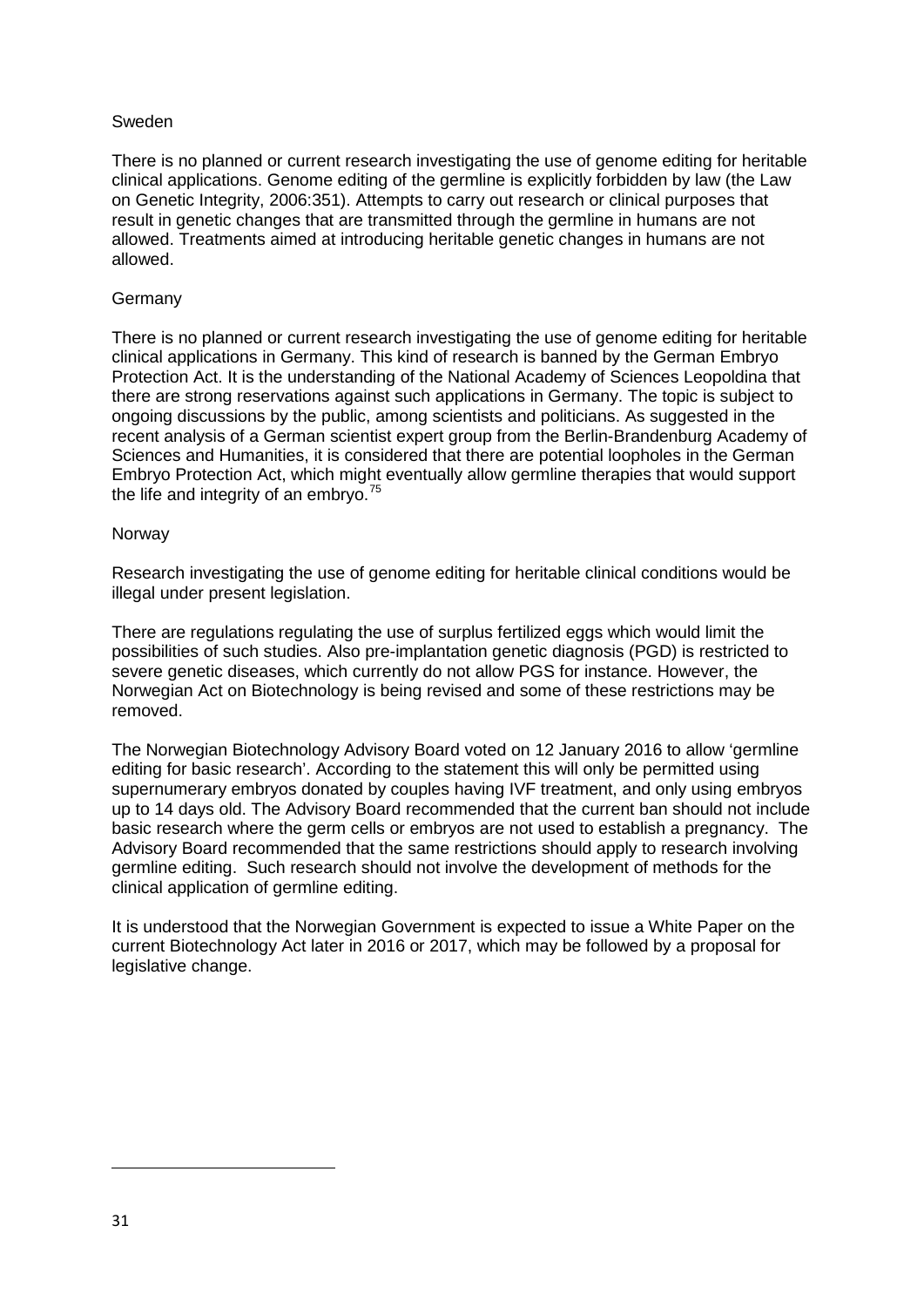## **THE DEVELOPMENT OF CRISPR-Cas9 GENOME EDITING: A RECENT TIMELINE ON RESEARCH AND APPLICATIONS**

As Eric Landler (Broad Institute, MIT and Harvard) pointed out in his "Perspective" review on the history of the development of CRISPR-Cas9, although it is only been three years since researchers first reported that the technology could enable efficient genome editing in living eukaryotic cells, many scientists from a wide field of activity have played a key role over the last 20 years in helping to move the science to that pivotal point.<sup>[76](#page-31-0)</sup>

Landler's review is also important for emphasising that most of this early seminal work was carried out by younger researchers near the very start of their career, and that much of it was performed in institutions somewhat removed from the traditional mainstream focus of such research, such as Alicante (Spain), France's Ministry of Defence, Danisco's corporate laboratories and the University of Vilnius, Lithuania.

More than 1,000 articles on CRISPR-Cas9 indexed in "Pubmed" had been published before the end of 2015, and the research output continues.

The timeline below (and associated references) - collated by the UK Academy of Medical Sciences - is by no means exhaustive, but provides a good overview of the more recent application of CRISPR-Cas9.

- In 2012, American scientists Jennifer Doudna and Emmanuelle Charpentier *et al* publish the first account of the CRISPR/Cas9 system in Science.<sup>[77](#page-31-1)</sup>
- In **January 2013**, South Korean scientists Seung Woo Cho *et al* (PI: Jin-Soo Kim) investigate the use of CRISPR in human cell lines.<sup>[78](#page-31-2)</sup>
- In **February 2013**, American scientists Le Cong *et al* (PI: Feng Zhang) apply CRISPR/Cas9 to mouse and human cells *in vitro*, and also publish their results in Science. [79](#page-31-3)
- In the same **February 2013** edition, American scientists Prashant Mali *et al* (PI: George Church) published a similar study using CRISPR/Cas9 to edit genes in human stem cells.<sup>[80](#page-31-4)</sup>
- In December 2013, Dutch scientists Gerald Schwank *et al* (PI: Hans Clevers) repair the CFTR gene, mutations in which cause cystic fibrosis, by CRISPR/Cas9 in intestinal stem cell organoids.<sup>[81](#page-31-5)</sup>
- In **February 2014**, Chinese scientists use CRISPR to create a double-mutation in a one-cell cynomolgus monkey embrvo.<sup>[82](#page-31-6)</sup>
- In **March 2014**, American scientists Fu *et al* (PI: Keith Joung) report that truncated guide RNAs can reduce off-target events.<sup>[83](#page-31-7)</sup>

<span id="page-31-3"></span><sup>79</sup> Cong L et al (2013). *Multiplex Genome Engineering using CRISPR/Cas systems. Science* 6121, 819-82[3.http://science.sciencemag.org/content/339/6121/819](http://science.sciencemag.org/content/339/6121/819) <sup>80</sup> Mali P, *et al*. (2013). RNA-guided Human Genome Engineering via Cas9. **6121**, 823-826.

<sup>&</sup>lt;sup>76</sup> Eric Landler "The Heroes of CRISPR". Cell 164, January 14 2016 18-24)

<span id="page-31-1"></span><span id="page-31-0"></span><sup>&</sup>lt;sup>77</sup> Charpentier E et al (2012). A programmable dual RNA guided DNA endonuclease in adaptive bacterial immunity. Science

<span id="page-31-2"></span>**<sup>337</sup>**, 816-821[. http://science.sciencemag.org/content/337/6096/816.long%20](http://science.sciencemag.org/content/337/6096/816.long)<br><sup>78</sup> Cho SW *et al.* (2013). *Targeted genome engineering in human cells with the Cas9 RNA guided-endonuclease.* Nature<br>Biotechnology **31**, 230-232

<span id="page-31-4"></span>

<span id="page-31-5"></span><http://science.sciencemag.org/content/339/6121/823.long> <sup>81</sup> Schwank G, *et al*. (2013). *Functional Repair of CFTR by CRISPR/Cas9 in Intestinal Stem Cell Organoids of Cystic Fibrosis*  Patients.Cell Stem Cell 6, 653-658[. http://www.cell.com/cell-stem-cell/abstract/S1934-5909%2813%2900493-1](http://www.cell.com/cell-stem-cell/abstract/S1934-5909%2813%2900493-1)<br><sup>82</sup> Niu Y, et al. (2014). Generation of Gene-Modified Cynomolgus Monkey via Cas9/RNA-Mediated Gene Targeting in One

<span id="page-31-6"></span>Embryos. Cell 4, 836-84[3.http://www.sciencedirect.com.libproxy.ucl.ac.uk/science/article/pii/S0092867414000798](http://www.sciencedirect.com.libproxy.ucl.ac.uk/science/article/pii/S0092867414000798)<br><sup>83</sup> Fu Y, et al. (2014). Improving CRISPR-Cas nuclease specificity using truncated guide RNAs. Nature Biotechn

<span id="page-31-7"></span><http://www.ncbi.nlm.nih.gov/pubmed/24463574>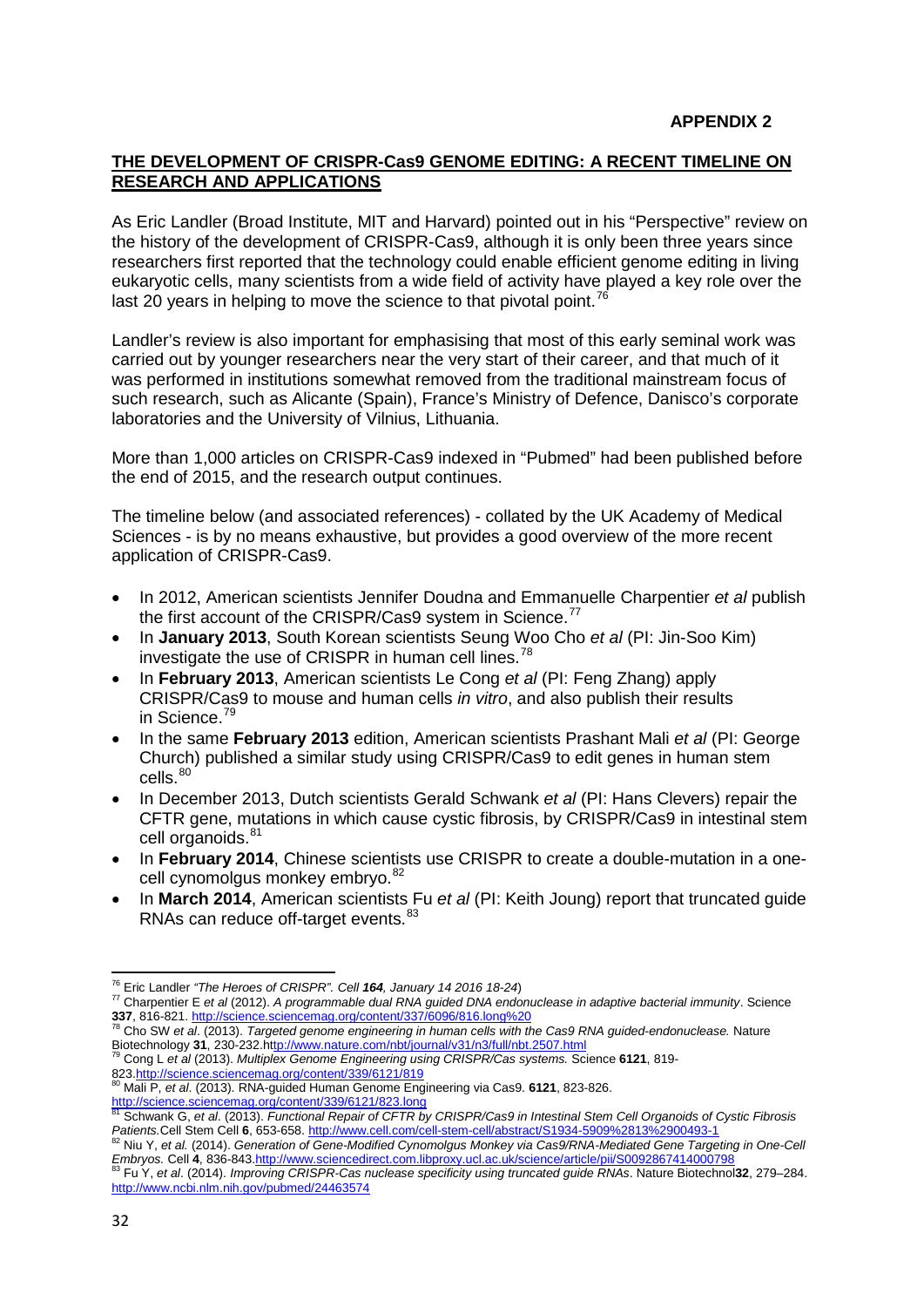- In **March 2014**, an American clinical trial shows that zinc-finger nucleases (ZFNs) can be safe and effective in humans. For the first time, researchers used ZFNs to target and destroy a gene in the immune cells of 12 people with HIV (*ex vivo* therapy), increasing their resistance to the virus. [84,](#page-32-0) [85](#page-32-1)
- In **February 2015**, German scientists Van Trung Chu *et al* (PI: Ralf Kuhn) publish a paper detailing a method to increase the efficiency of HDR for CRISPR in mammalian cells.<sup>[86](#page-32-2)</sup>
- In **April 2015**, Chinese scientists Puping Liang *et al* (PI: Junjiu Huang) use CRISPR in human non-viable embryos to modify the gene responsible for β-thalassaemia.<sup>[87](#page-32-3)</sup> The paper is the first to use CRISPR in human embryos and receives a lot of media attention
- In **June 2015**, Researchers in the USA and Israel Ayal Hendel *et al* (PI: Matthew Porteus) report that chemical alterations to synthesized single guide RNAs (sgRNAs) enhance genome editing efficiency in human primary T cells and CD34<sup>+</sup> hematopoietic stem and progenitor cells.<sup>[88](#page-32-4)</sup>
- In **July 2015,** American scientistsTakeshi Maruyama *et al* (PI: Hidde L Ploegh) publish a paper detailing how to inhibit NHEJ to increase the efficiency of CRISPR.<sup>[89](#page-32-5)</sup>
- In **September 2015,** Dr Kathy Niakan, a group leader at the Francis Crick Institute in the UK, applies to the Human Fertilisation and Embryology Authority (HFEA) to use CRISPR on human embryos in order to understand the genes human embryos need to develop successfully.<sup>[90](#page-32-6),[91](#page-32-7)</sup>
- In **October 2015**, American scientists Bernd Zetsche *et al* (PI: Feng Zhang) publish a paper in Cell detailing an alternative Crispr/CAS9 system based on a different, smaller enzyme called Cpf1. Cas9 requires two RNA molecules to cut DNA; Cpf1 needs only one. Cpf1 also creates tickly ends, whereas Cas9 creates blunt ends. [92](#page-32-8), [93](#page-32-9)
- In **November 2015**, Great Ormond Street Children's Hospital in UK successfully used TALENs (*ex vivo*) to engineer T cells to treat acute lymphoblastic leukaemia (ALL) in one patient.<sup>[94](#page-32-10)</sup>
- In **November 2015**, The company Editas report that they plan to use CRISPR to treat Leber congenital amaurosis (retinal disease) by 2017. Editas was founded in part by Jennifer Doudna and Feng Zhang (2 of 5 founders), two of the first developers of the CRISPR technology.[95](#page-32-11), [96](#page-32-12)

<span id="page-32-8"></span>http://www.cell.com/cell/abstract/S0092-8674%2815%2901200-

<span id="page-32-0"></span><sup>84</sup> Tebas P *et al.* (2014). *Gene Editing of CCR5 in Autologous CD4 T Cells of Persons Infected with HIV. NEJM***.**  <http://www.nejm.org/doi/full/10.1056/NEJMoa1300662>

<span id="page-32-1"></span><sup>&</sup>lt;sup>85</sup> Nature News. (2014). *Gene-editing method tackles HIV in first clinical trial.http://www.nature.com/news/gene-editing-method-<br>tackles-hiv-in-first-clinical-test-1.14813#/b1<br>Records and the common proposed of the commo* 

Chu, et al. (2015). Increasing the efficiency of homology-directed repair for CRISPR-Cas9-induced precise gene editing in

<span id="page-32-3"></span><span id="page-32-2"></span>mammalian cells. Nature Biotechnology 33, 543-548.<http://www.nature.com/nbt/journal/v33/n5/abs/nbt.3198.html><br><sup>87</sup> Liang L, et al (2015). CRISPR/Cas9-mediated gene editing in human tripronuclear zygotes. Protein & Cell 6,

<span id="page-32-4"></span><sup>&</sup>lt;sup>88</sup> Hendel A, *et al.* (2015). Chemically modified guide RNAs enhance CRISPR-Cas genome editing in human primary cells.<br>Nature Biotechnology 33, 985-989. http://www.nature.com/nbt/journal/v33/n9/abs/nbt.3290.html

<sup>89</sup> Maruyama T et al. (2015). Increasing the efficiency of precise genome editing with CRISPR-Cas9 by inhibition of non-

<span id="page-32-6"></span><span id="page-32-5"></span>homologous end joining. Nature Biotechnology 33, 538-542.<http://www.nature.com/nbt/journal/v33/n5/full/nbt.3190.html><br><sup>90</sup> Francis Crick statement on the HFEA application.https://www.crick.ac.uk/news/news-archive/2015/09/1 application

<span id="page-32-7"></span>Nature News. (2015). UK scientists apply for licence to edit genes in human embryos. http://www.nature.com/news/ukscientists-apply-for-licence-to-edit-genes-in-human-embryos-1.18394?WT.mc\_id=TWT\_NatureNews <sup>92</sup> Zetsche B, *et al.* (2015). *Cpf1 is a single RNA-guided endonuclease of a class 2 CRISPR-Cas system*. Cell.

<span id="page-32-9"></span><sup>37</sup> returnURL=http%3A%2F%2Flinkinghub.elsevier.com%2Fretrieve%2Fpil%2FS0092867415012003%3Fshowall%3Dtrue<br><sup>83</sup> Nature News. (2015). Alternative CRISPR system could improve genome editing. http://www.nature.com/news/alternati

<span id="page-32-10"></span><sup>&</sup>lt;u>system-could-improve-genome-editing-improve-genome-editing-improve-genome-editing-distant and incurable-leukaemia<br>Incurable-leukaemia</u>

<span id="page-32-11"></span>Editas announce plan to use CRISPR to treat retinal disease. (2015). http://uk.businessinsider.com/editas-wants-to-usecrispr-by-2017-2015-11?r=US&IR=T<br><sup>96</sup> Video about Editas' use of CRISPR. (2015). [http://www.technologyreview.com/emtech/15/video/watch/katrine-bosley-coding-](http://www.technologyreview.com/emtech/15/video/watch/katrine-bosley-coding-better-health/)

<span id="page-32-12"></span>[better-health/](http://www.technologyreview.com/emtech/15/video/watch/katrine-bosley-coding-better-health/)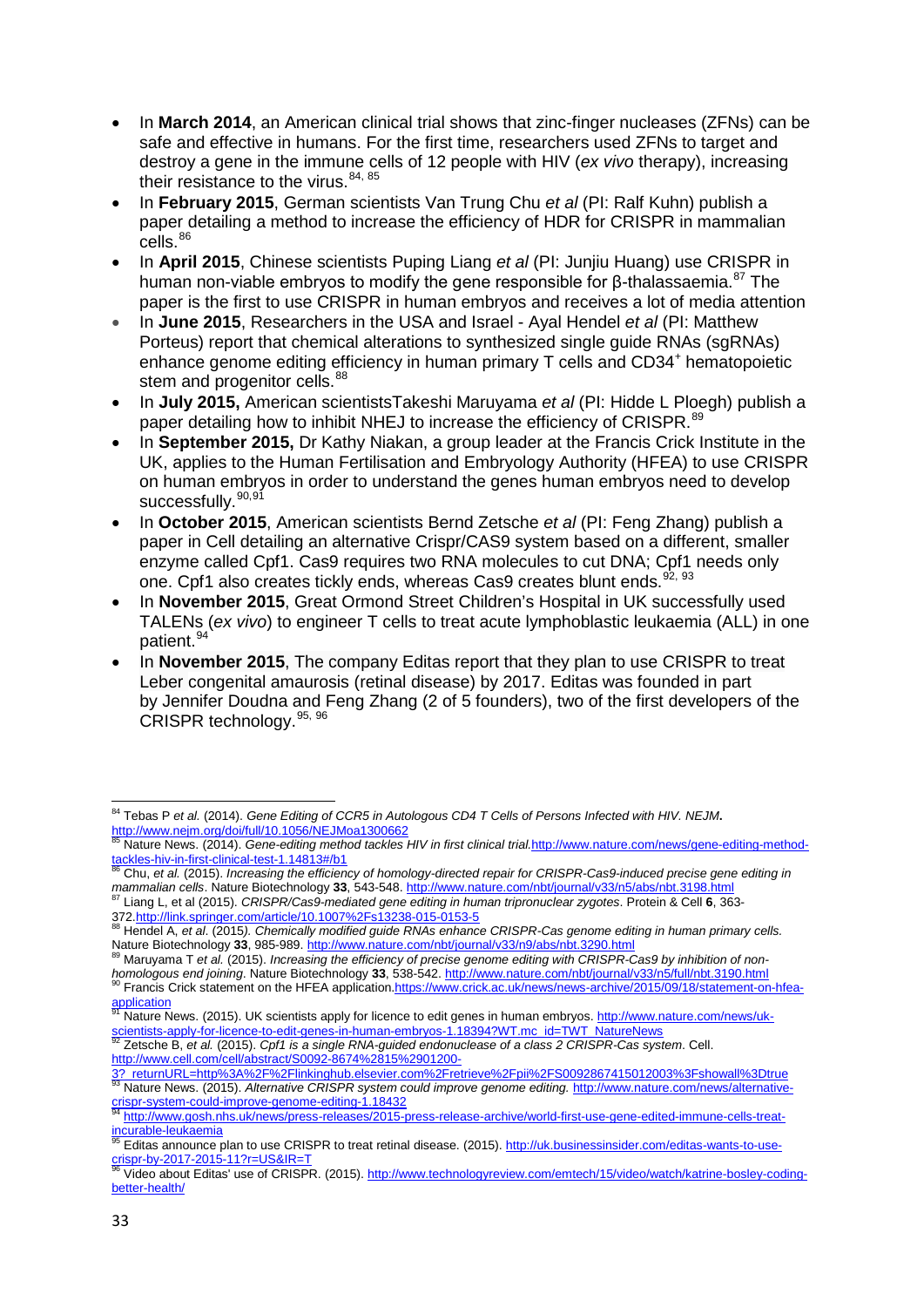- In **November 2015**, American scientists Renee Cottle *et al* (PI: Gang Bao) improve CRISPR delivery, and demonstrate that a high level of targeted gene modification can be achieved using glass-needle microinjection to deliver the reagents into human cells.<sup>[97](#page-33-0)</sup>
- In **December 2015**, the FDA authorized the world's first human clinical trial for an *in vivo* genome editing application. Allows a Phase 1/2 open-label, dose-escalation study in up to nine male adults with severe haemophilia B to start in 2016.<sup>[98](#page-33-1)</sup>
- In **January 2016**, American scientists Ian Slaymaker *et al* (PI: Feng Zhang) publish a paper where they have engineered Cas9 so that it is less error prone.<sup>[99](#page-33-2)</sup>
- In **January 2016**, American scientists Benjamin Kleinstiver (PI: Keith Joung *et al*) altered the part of Cas9 which contacts the DNA, further improving fidelity and reducing the error rate $100$
- In **January 2016**, three proof of principle studies are published in the same issue of Science regarding the use of CRISPR to treat mice models of Duchenne muscular dystrophy: American scientists Chengzu Long *et al* (PI: Eric Olson) restore dystrophin expression using CRISPR[101](#page-33-4); American scientists Christopher Nelson *et al* (PI: Charles Gersbach) and Mohammadsharif Tabebordbar *et al* (PI: Amy Wagers) use *in vivo* genome editing (CRISPR//Cas9) to improve muscle function<sup>[102,](#page-33-5) [103](#page-33-6)</sup>
- In **January 2016**, researchers at the Cedars-Sinai Board of Governors Regenerative Medicine Institute in the USA use CRISPR to prevent retinal degeneration in a rat model of retinitis pigmentosa.<sup>[104](#page-33-7)</sup>
- On **14 January 2016**, the UK HFEA's licence committee considered the application of Kathy Niaken (The Francis Crick Institute) to use CRISPR-Cas9 in her research project on the causes of reproductive failure.
- In **January 2016**, American scientists Alexander Bassuk *et al* (PI: Vinit Mahaian) publish a paper showing they have used CRISPR to repair an *RPGR* point mutation that causes X-linked retinitis pigmentosa (XLRP) in patient derived iPSCs.<sup>[105](#page-33-8)</sup>
- On **1 February 2016**, the UK HFEA agrees to renew Kathy Niaken's application to use CRISPR in human embryos for three years.<sup>[106](#page-33-9)</sup> However, the project still requires approval from the Research Ethics Committee (REC) before it can begin.
- In **February 2016**, Yang *et al* in the USA use an AAV vector to introduce CRISPR/Cas9 into the liver of newborn to correct the OTC gene, mutations in which cause a urea cycle disorder. They found that when performed in adult mice, it was less successful and in some cases lethally exacerbated the condition.<sup>[107](#page-33-10)</sup>
- In **February 2016**, Sangamo Biosciences Inc.,the US-based gene therapy company announces that the U.S. Food and Drug Administration (FDA) has cleared the Company's Investigational New Drug (IND) application for SB-318, a single treatment

<span id="page-33-0"></span> $\overline{a}$ <sup>97</sup> Cottle RN, *et al*. (2015). *Controlled Delivery of Β-Globin-Targeting TALENs and CRISPR/Cas9 into Mammalian Cells for*  Genome Editing Using Microinjection. Scientific Reports5, 1603[1.http://www.nature.com/articles/srep16031](http://www.nature.com/articles/srep16031)<br><sup>98</sup> [http://www.raps.org/Regulatory-Focus/News/2015/12/08/23734/FDA-Authorizes-1st-Human-Study-to-Use-In-Vivo-Genome-](http://www.raps.org/Regulatory-Focus/News/2015/12/08/23734/FDA-Authorizes-1st-Human-Study-to-Use-In-Vivo-Genome-Editing-Application/)

<span id="page-33-2"></span><span id="page-33-1"></span>[Editing-Application/](http://www.raps.org/Regulatory-Focus/News/2015/12/08/23734/FDA-Authorizes-1st-Human-Study-to-Use-In-Vivo-Genome-Editing-Application/) <sup>99</sup> Slaymaker I, *et al*. (2016).*Rationally engineered Cas9 nucleases with improved specificity.* Science. **351**, 84-88.

<span id="page-33-3"></span><http://science.sciencemag.org/content/351/6268/84> <sup>100</sup> Kleinstiver BP, *et al.* (2016). *High-fidelity CRISPr-Cas9 nucleases with no detectable genome-wide off-target effects*. Nature. [http://www.nature.com/articles/nature16526.epdf?referrer\\_access\\_token=N30oov4y3qAWLggfaPDrsdRgN0jAjWel9jnR3ZoTv0](http://www.nature.com/articles/nature16526.epdf?referrer_access_token=N30oov4y3qAWLggfaPDrsdRgN0jAjWel9jnR3ZoTv0NhMOr9FO19ILKW2b5xEDRGy-38DiKNGS9tmO1aScuXVIX0DUae3DQ1-Oi5vLN6ecFrr1mMD9T1Bjtoni_09gQLEQkG7wkNnF1S54BPowZv32QqXFxiR_rN54d1VtMyz2cl_zviAyxMazE1FWVRx0H8DiYQYLMvjDlY56Z0hqHlrBbO9KqLgawyzgI9tadHnYA%3D&tracking_referrer=www.nature.com) [NhMOr9FO19ILKW2b5xEDRGy-38DiKNGS9tmO1aScuXVIX0DUae3DQ1-](http://www.nature.com/articles/nature16526.epdf?referrer_access_token=N30oov4y3qAWLggfaPDrsdRgN0jAjWel9jnR3ZoTv0NhMOr9FO19ILKW2b5xEDRGy-38DiKNGS9tmO1aScuXVIX0DUae3DQ1-Oi5vLN6ecFrr1mMD9T1Bjtoni_09gQLEQkG7wkNnF1S54BPowZv32QqXFxiR_rN54d1VtMyz2cl_zviAyxMazE1FWVRx0H8DiYQYLMvjDlY56Z0hqHlrBbO9KqLgawyzgI9tadHnYA%3D&tracking_referrer=www.nature.com)

[Oi5vLN6ecFrr1mMD9T1Bjtoni\\_09gQLEQkG7wkNnF1S54BPowZv32QqXFxiR\\_rN54d1VtMyz2cl\\_zviAyxMazE1FWVRx0H8DiY](http://www.nature.com/articles/nature16526.epdf?referrer_access_token=N30oov4y3qAWLggfaPDrsdRgN0jAjWel9jnR3ZoTv0NhMOr9FO19ILKW2b5xEDRGy-38DiKNGS9tmO1aScuXVIX0DUae3DQ1-Oi5vLN6ecFrr1mMD9T1Bjtoni_09gQLEQkG7wkNnF1S54BPowZv32QqXFxiR_rN54d1VtMyz2cl_zviAyxMazE1FWVRx0H8DiYQYLMvjDlY56Z0hqHlrBbO9KqLgawyzgI9tadHnYA%3D&tracking_referrer=www.nature.com)\_<br>QYLMyjDIY56Z0hqHlrBbO9KqLgawyzgl9tadHnYA%3D&tracking\_referrer=www.nature.com<br><sup>101</sup> Long C et al. (2010) Dastasticles

<span id="page-33-4"></span>Long C et al. (2016).Postnatal genome editing partially restores dystrophin expression in a mouse model of muscular dystrophy. Science 351, 400-403. http://science.sciencemag.org/content/351/6271/400<br><sup>102</sup> Nelson C, et al. (2016). In vivo genome editing improves muscle function in a mouse model of Duchenne muscular

<span id="page-33-5"></span>out and the US of the US of the US of the US of the US of the US of the US of the US of the US of the US of the US of the US of the US of the US of the US of the US of the US of the US of the US of the US of the US of the

<span id="page-33-6"></span><http://www.ncbi.nlm.nih.gov/pubmed/26721686><br>http://www.ncbi.nlm.nih.gov/pubmed/26721686<br><sup>104</sup> http://www.sciencecodex.com/gene\_editing\_technique\_improves\_vision\_in\_rats\_with\_inherited\_blindness-173014

<span id="page-33-8"></span><span id="page-33-7"></span><sup>105</sup> Bassuk A, et al. (2016). Precision Medicine: Genetic Repair of Retinitis Pigmentosa in Patient-Derived Stem Cells. Scientific<br>Reports 6.http://www.nature.com/articles/srep19969

<span id="page-33-10"></span><span id="page-33-9"></span><sup>&</sup>lt;sup>106</sup> [http://guide.hfea.gov.uk/guide/ShowPDF.aspx?ID=5966](http://guide.hfea.gov.uk/guide/ShowPDF.aspx?ID=5966%20)<br><sup>107</sup> Yang Y, et al. (2016).A dual AAV system enables the Cas9-mediated correction of a metabolic liver disease in newborn *mice.* Nature Biotec[h http://www.ncbi.nlm.nih.gov/pubmed/26829317](http://www.ncbi.nlm.nih.gov/pubmed/26829317)